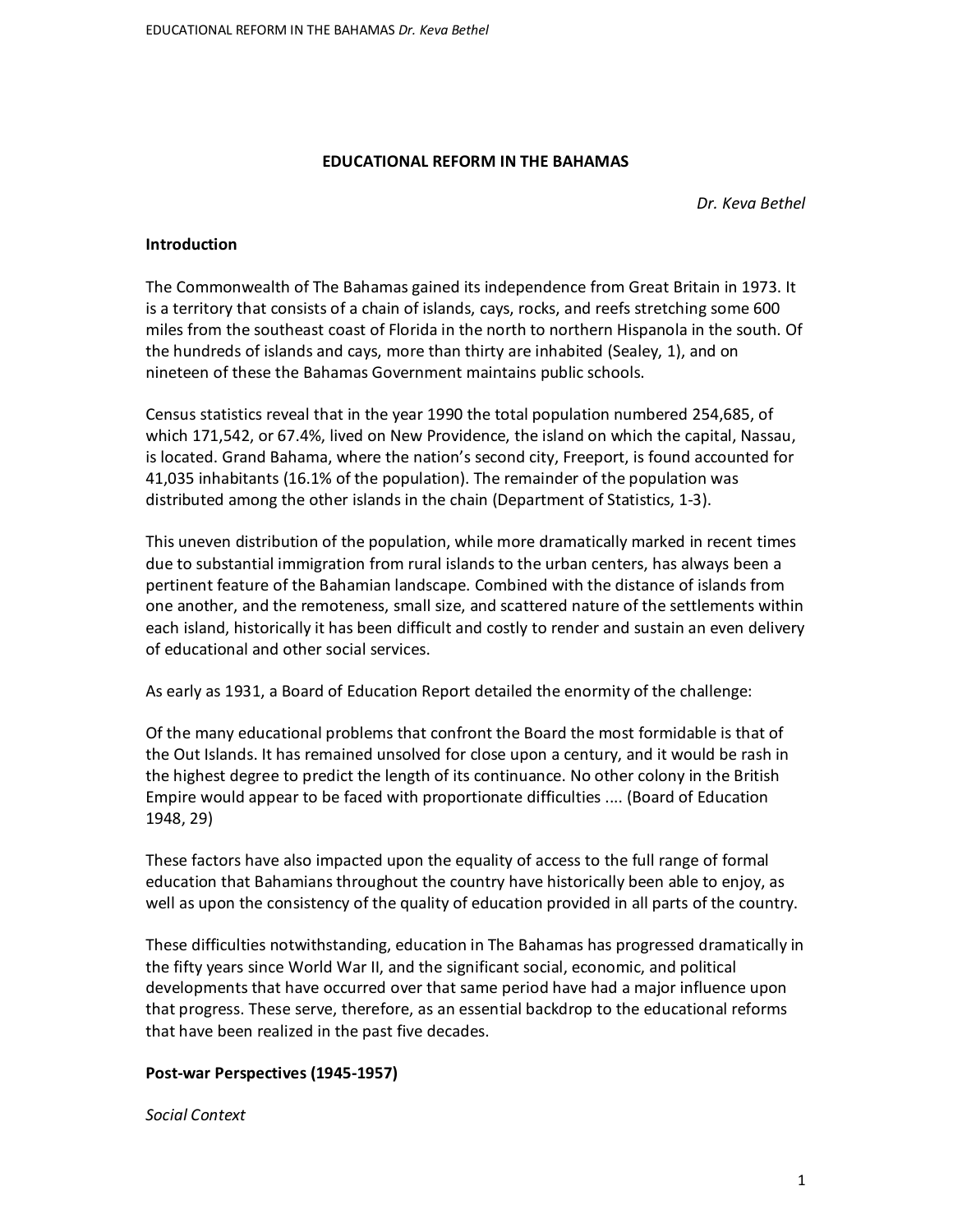In the period immediately following the Second World War, the Bahama Islands occupied a relatively insignificant place among the colonies of Great Britain. They possessed no mineral resources, produced no major agricultural exports of note, and relied mainly upon winter season tourism as a source of government revenue. The Islands had, however, come into some prominence during the war because their strategic geographic position had made them an ideal location for American and British military bases. Further, the former King of England, Edward VIII, known after his abdication as the Duke of Windsor, had been posted there as Royal Governor during that period.

In the 1940s white residents made up only 10% of the approximately 69,000 inhabitants, but they controlled both the government and the major part of the wealth of the country. The society was strictly segregated along racial lines, and access to major hotels, restaurants, theaters, some private schools, and even some churches was denied to people of color. There were relatively few black professionals or business persons of major substance and in the absence of a framework of established political parties, black political leaders were obliged to wage their struggle for social change on an individual basis.

The highest forms of employment to which the majority of Bahamians were likely to be able to aspire during that period were posts in the Civil Service (generally at clerical and lower technical or administrative levels), teaching, nursing, or the church. Moreover, only a proportionately modest number actually achieved those positions.

Expectations for the public education system, therefore, were limited being largely defined by those realities. Even among the ruling elite, whose wealth was derived mainly from trade, there was not generally a marked interest in the pursuit of education beyond secondary school. The University of Cambridge School Certificate was the highest form of qualification available locally, and represented in the main the acme of achievement to which those few privileged Bahamians who were able to receive a high school education could aspire (even in private schools). Those persons wishing to proceed beyond that level were obliged to travel abroad. Public spending on education and other social services was controlled directly by the legislature which raised revenue and authorized expenditure. Despite the strengthening of the economy that occurred due to the expansion of tourism, the large part of resultant financial benefits were accrued to the mercantile elite, and although widespread employment, particularly in lower-level, tourism-related jobs, was possible for the population as a whole—especially in New Providence—actual investment by the Government in social development remained modest.

#### *Status of Education*

#### *i. Primary and Early Childhood Education*

Statutory authority for the oversight of public primary education was vested in a fivemember Board of Education, appointed by the Governor-in-Council and consisting mainly of serving members of the House of Assembly. The Board maintained schools throughout the islands and provided free primary instruction for children aged 6-14 years. Through a system of grants-in-aid, it also provided financial assistance to communities that established schools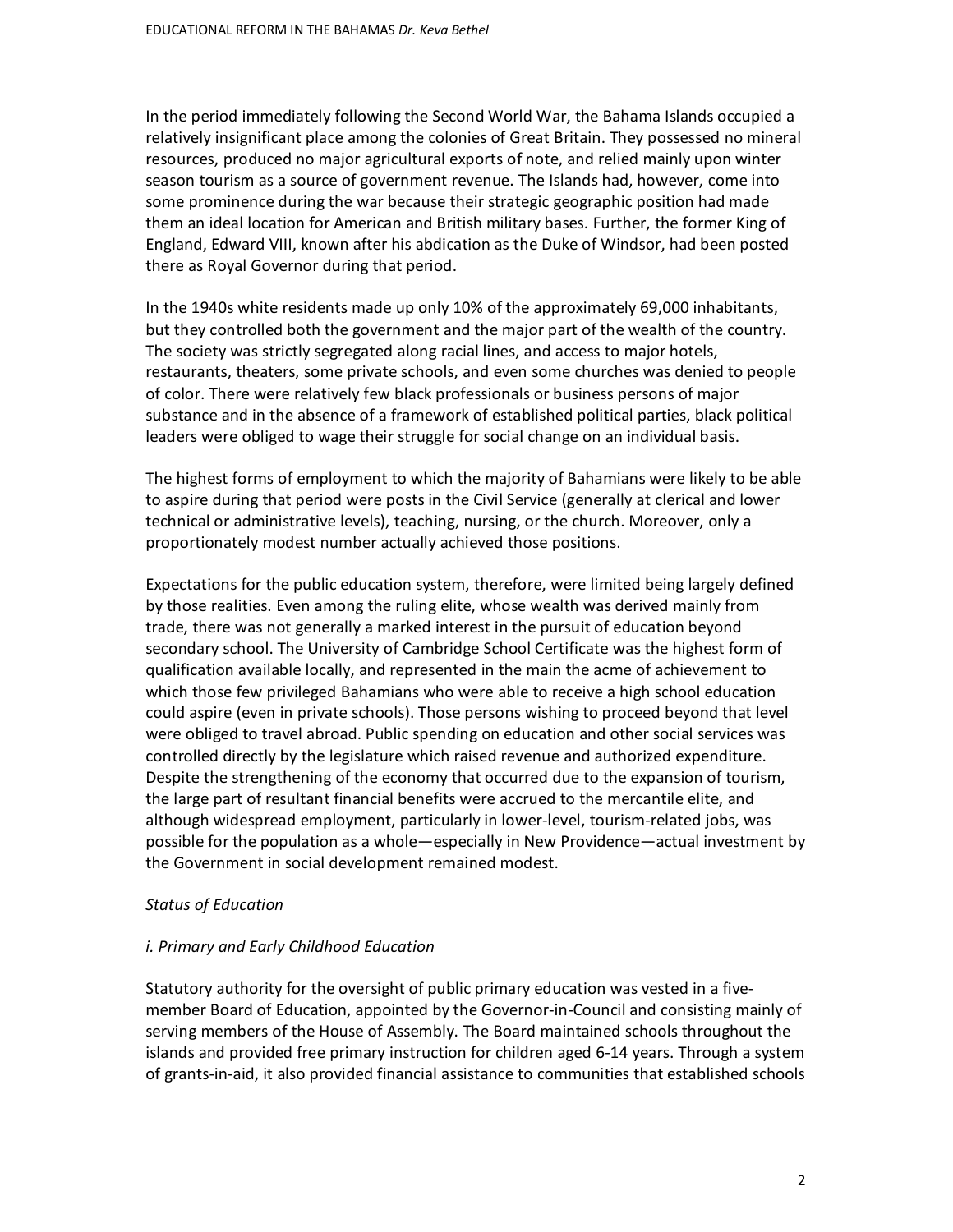of their own where no government institutions existed. These were usually to be found in the Out Islands, as islands other than New Providence were termed at the time.

Most of the major religious denominations also maintained primary schools in New Providence and in the Out Islands. These were mainly financed through funds or special grants made available from their affiliates in the United Kingdom or the United States. They also charged modest fees.

Education for children between the ages of six and fourteen years was compulsory and under the clauses of the Education Act, the Board was required to satisfy itself that any child of school age not in attendance at a Board school was receiving efficient instruction (Board of Education 1948). The Board was, therefore, responsible for the certification of private schools and for ensuring that parents fulfilled their obligation to send their children to school. The compulsory clauses of the Act also required that parents who did not ensure their children's attendance at school were to be brought before a magistrate for suitable action that usually took the form of a fine.

In 1947 the total enrollment in Board-supported schools (including monitors who received part-time instruction) was 12,473 students. The average attendance rate was recorded as being 91%. By the end of the period (1957) some 23,000 students were enrolled with the average rate of attendance being recorded at 87% Board of Education (1958, 5-6).

Truant Officers, in cooperation with Welfare Nurses, monitored school attendance in New Providence, where truancy occurred mainly when cruise ships were visiting the island. In the Family Islands, absenteeism usually resulted from travel to New Providence, the need for older children to assist in the harvesting of crops, and the incidence of colds that prevented children living at some distance from their schools from attending on "days of inclement weather" (Board of Education 1948, 14).

Public schools in the capital were divided into preparatory (infant) schools that catered to students aged 6-8 years, junior schools for children age 9-11 years, and senior schools attended by children age 12-14 (Board of Education Report 1947, 14). Student movement from one grade level to the next did not depend upon age, however, but upon mastery of subject material and it was not unusual at any level to find children aged three or four years above the average age of the grade.

In the outlying areas of New Providence and in the Out Islands, where the numbers in individual settlements were often quite small, the all-age school model prevailed. Generally, it was acknowledged that the quality of education provided in the Board of Education schools was not of a very high standard and, in many cases, that available in grant-in-aid schools was even poorer. Schools were often overcrowded and located in inadequate physical facilities. Prior to 1947, moreover, students in Board schools received only twentytwo hours of instruction per week as contrasted with the thirty hours per week prevalent in the United Kingdom. In that year teachers voluntarily agreed to raise the hours of attendance to twenty-seven and a half (Board of Education 1948, 3). Teaching materials were limited and in short supply. The majority of teachers had received little or no training and possessed only modest academic backgrounds (Board of Education 1956). The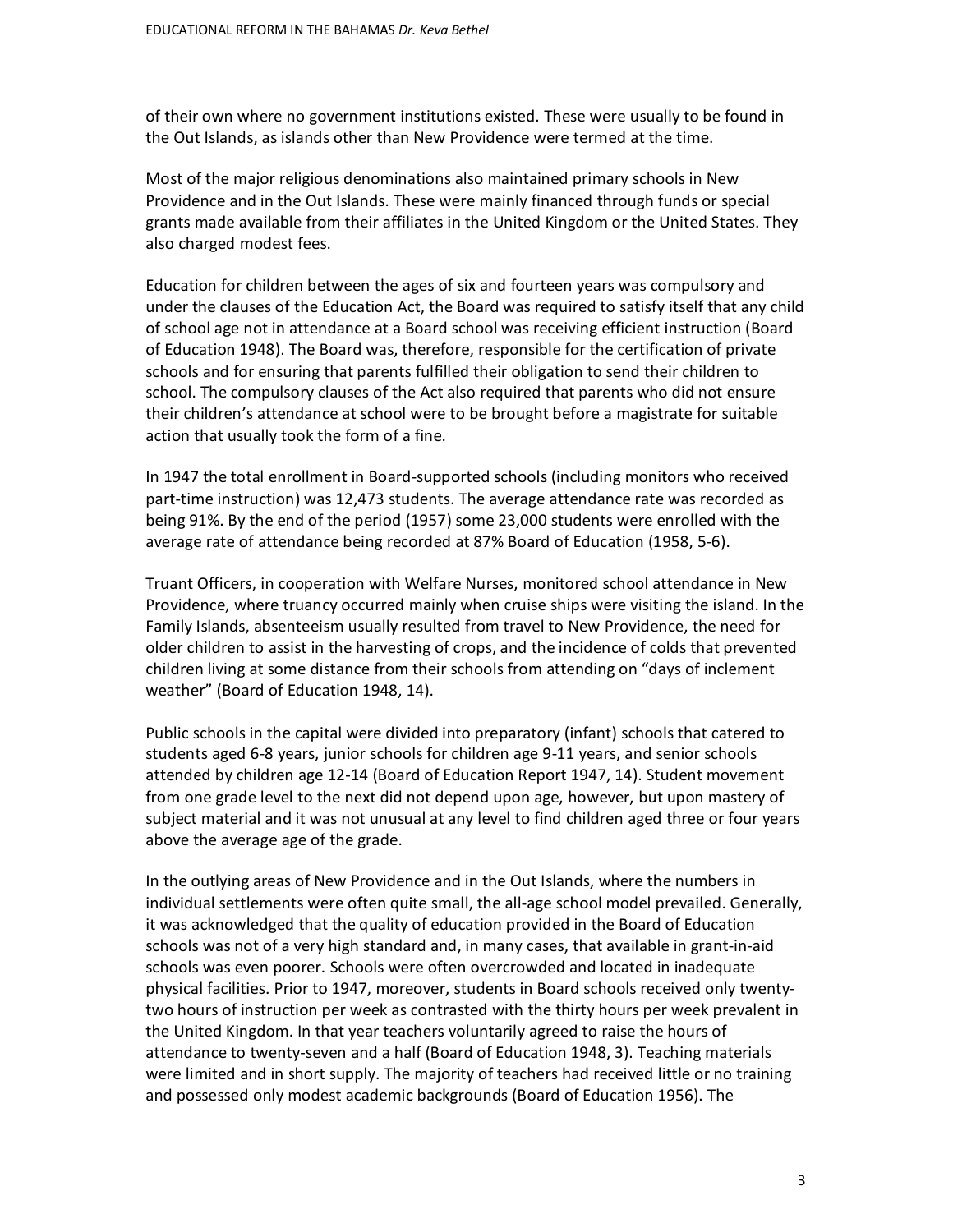monitorial or student teacher system was widespread and, particularly in urban schools, class sizes were generally large. The minutes of the January 1956 Board of Education meeting, for example, revealed teacher/student ratios of 1:40 in some Nassau Preparatory schools and 1:50 in Junior and Senior schools (Board of Education 1956). Various means were employed to try to raise the standard of schools: the introduction of training schemes for teachers both locally and abroad; the recruitment of qualified staff from the United Kingdom and, later, from the West Indies; the provision of additional school positions via building programs. These initiatives were, however, seriously limited by the levels of funding available.

The school curriculum was confined to the "basic" subjects of English Language, Arithmetic, History, Geography and Scripture. "Practical" subjects offered were Domestic Science, Handicraft, Hygiene and Nature. Little time was devoted to cultural, vocational, or recreational subjects, although a number of schools cultivated gardens. Some efforts were made during the early 1950s to support the curriculum by means of school broadcasts, by strengthening school-based and circulating libraries through school fundraising efforts, and through assistance from the British Council.

The qualification that marked the successful completion of compulsory schooling was, for most students, a locally designed School Graduating Certificate, issued by the Board of Education. Success rates in this examination were not encouraging as a rule. In 1950, for example, only 245 (approximately 38%) of the 658 candidates were awarded certificates (Board of Education 1950, 45). By 1958, despite the efforts made to improve the quality of instruction provided in Board schools, the percentage of successful candidates for the School Graduating Certificate had risen only to 53% (Board of Education 1958, 7).

The more able Senior School students were permitted to take the University of Cambridge Junior Certificate examination and later the Bahamas Junior Certificate examination, which in 1954 replaced the Cambridge examination.

Results in these examinations were even less impressive. By 1958, only 31% of the 212 candidates entering the Bahamas Junior Certificate examination were successful (Board of Education 1958, 7).

The responsibility for monitoring the quality of education delivered in the schools resided with the Inspectors of Schools. The scattered nature of the islands made regular inspection of Out Island schools very difficult, however, and in order to alleviate that situation to some degree, several of the trained teachers who had been recruited from the United Kingdom to be Head teachers in the Out Islands were used as supervisors of schools in their islands. Further, during this period, a number of new schools were built in settlements throughout the Out Islands to allow children to attend school closer to their homes and to enable the Board to more adequately fulfill its responsibility of ensuring that primary education was made available to all children of eligible age.

Nurseries or preschools for children below the age of six were not maintained by the Board of Education and approaches made to the Board to take responsibility for this level of education were consistently rejected (Board of Education 1945 and 1957). Therefore,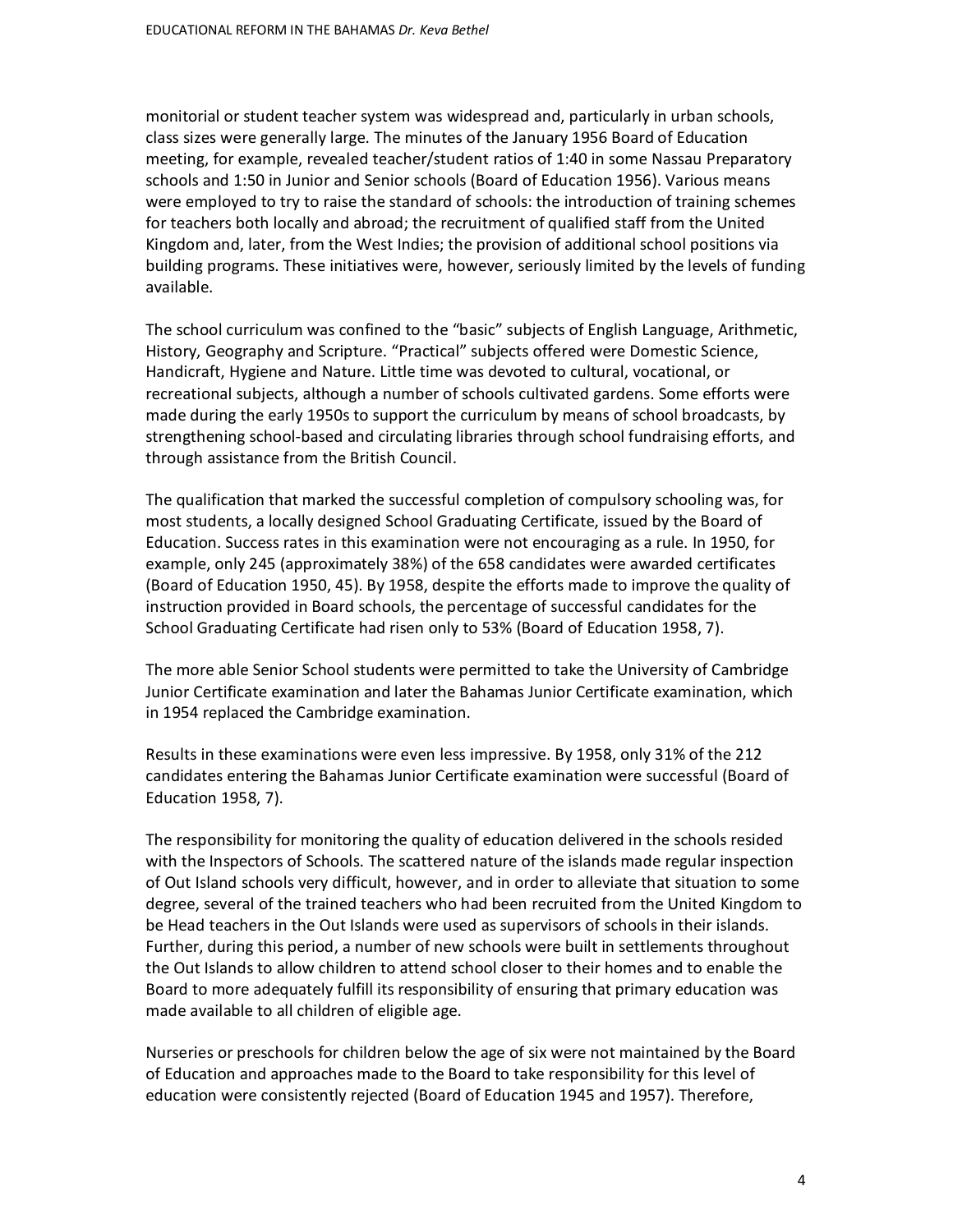nursery or preschools, as were available, were operated by churches or private individuals. Of the individually run private preschools most existed in the homes of their proprietors, often in less than desirable physical surroundings (Board of Education 1948, 85). The quality of education provided varied widely and depended entirely upon the competence of the persons responsible for the schools, most of whom had little or no formal training in the area. The importance of the early years of schooling was recognized, however, and the Board did take measures to have some of its teachers specially trained in infant methods for posting in preparatory schools in New Providence. Efforts to introduce similar provisions in Out Island schools were entirely dependent upon the availability of suitable accommodations for separate infant classes and of teachers who would volunteer for the work (Board of Education 1948, 30).

#### *ii. Secondary Education*

At this time, secondary schools did not fall under the control of the Board of Education and virtually all schools offering secondary education were located in New Providence. Most secondary schools were privately run, and the one government-supported secondary school, the Government High School, was managed by a school committee which reported directly to the Governor-in-Council. This school had been established in 1925 with the intent to provide a higher level of educational opportunity for prospective teachers and other potential candidates for employment in the Civil Service. Most of the students served were drawn from the black population, although less affluent white students, particularly from Out Islands, also gained access to secondary education through this school.

Entry to the Government High School was based upon performance in a competitive entrance examination and enrollment remained quite small (just over 100) throughout the early years of this period (Board of Education 1951, 48). Even by the end of 1957, students enrolled at the Government High School numbered only 268 (Board of Education 1958, 8).

Like most other government and private schools of all levels in the country, the Government High School was co-educational. It was not a free school during this period, though the fees charged were modest (ten pounds per year). Eight government scholarships (four for children in New Providence and four for students from the Out Islands) were awarded annually and in addition, the Board of Education offered special assistance to students identified as potential teachers.

The curriculum of the Government High School, which covered the four years of secondary schooling offered, was largely academic being determined by the requirements of the Cambridge Junior and Senior School Certificate examinations. Physical facilities and material resources were limited, but the school was staffed by a trained, well qualified, competent staff, and the quality of education provided was perceived to be high.

All other schools offering secondary level education were independent, fee-paying schools, run by or affiliated with various religious denominations. Under a special "Act to encourage and assist Secondary Education in the Colony," the Governor-in-Council was authorized to pay a grant to approved schools based on specific criteria of enrollment, numbers of qualified teachers, and examination successes in overseas examinations (Board of Education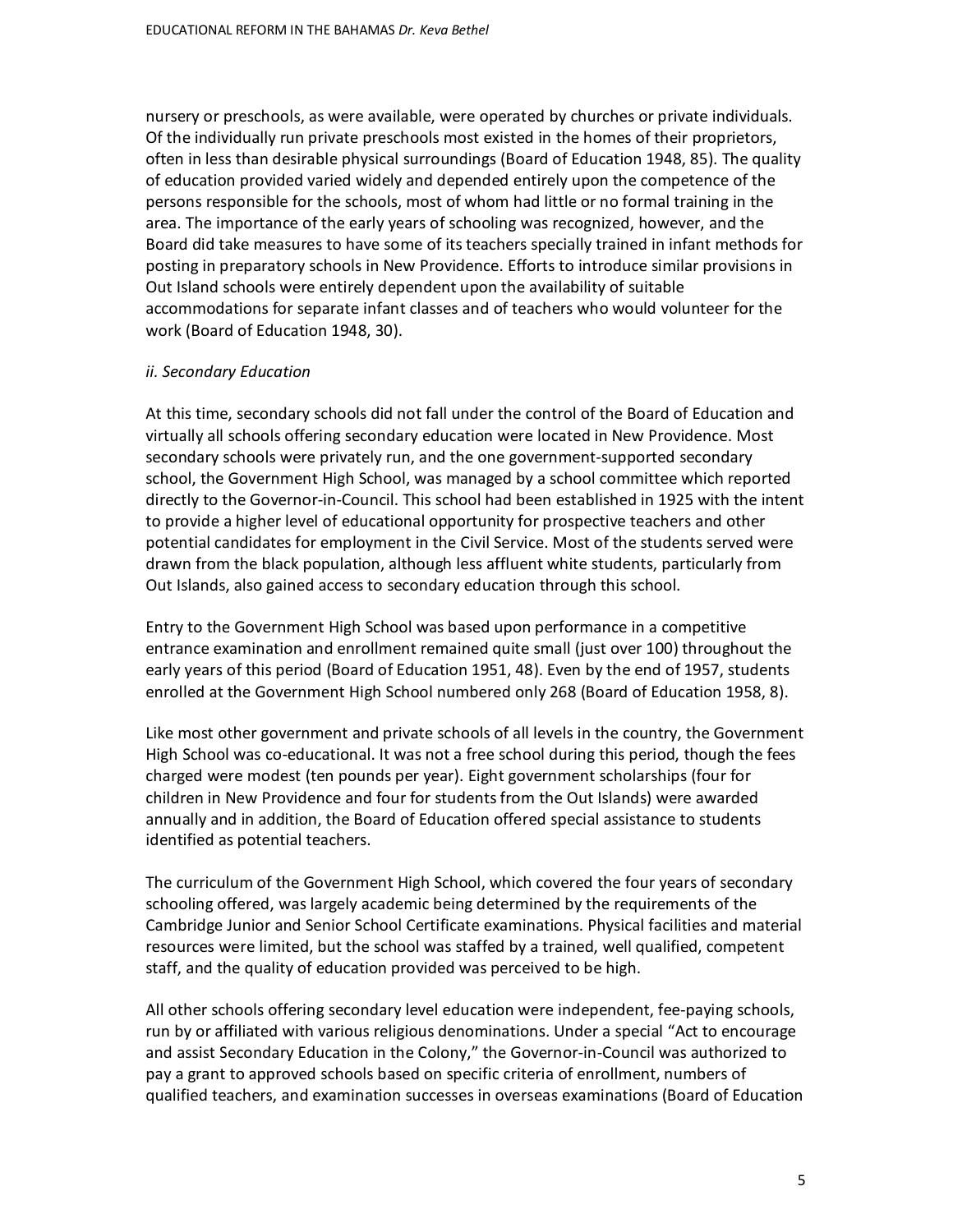1950, 29). As in the case of the Government High School, their curricula were generally determined by the syllabi set for the Cambridge School examinations. The private schools were staffed, for the main part, by qualified teachers and tended to offer a more diversified range of extracurricular opportunities than their government counterpart.

Overall, within the general framework of educational provision of the period, the quality of secondary education available was of a reasonable standard and offered a sound foundation from which those who had the opportunity to do so might proceed to further studies abroad. Access to secondary education was, however, severely limited because of its cost, the few school positions available, and, in some instances, by admissions policies that excluded certain students on racial grounds. Out Island students were further disadvantaged as there were few boarding facilities available and their attendance at secondary schools depended on their ability to find suitable accommodation with relatives or friends in Nassau. In 1947, therefore, only 804 students were enrolled in secondary education. By contrast, some 16,287 students were receiving education at the primary level (Board of Education 1948, 18-19). By 1957, the number of secondary school students had only increased to 1,447, while more than 23,000 were engaged in Primary Education (Board of Education 1958, 20- 21). The vast majority of Bahamian students, therefore, could not look forward to receiving education at the secondary level.

## *iii. Tertiary Education*

Throughout the early post-war period, there was relatively little that was available in the colony in the way of tertiary education. Persons wishing to pursue studies at levels beyond high school traveled to the United Kingdom, Canada, or the United States for this purpose, and by 1958 there were some 134 Bahamians studying at universities and colleges abroad (Board of Education 1958). Although the University College of the West Indies had received its Royal Charter in 1949, only very few Bahamians took advantage of opportunities for study provided there. Contact with and influence from the University College grew steadily during the 1950s, however, as teacher recruitment for Board of Education schools spread to the West Indies and scholarships for studies at the University College of the West Indies began to be made available to Bahamians.

In 1950 a college was established for the training of teachers. A training school and a facility for developing schools' broadcasts were also attached to that institution. Unfortunately, the college encountered a variety of problems and in July 1957, after just seven years of operation, was closed by order of the House of Assembly (Ministry of Education 1973, 50). Promising candidates who were able to gain entry to Teachers Colleges in Britain were sent abroad by the Bahamas Government to receive teacher training there. Summer school courses and evening classes were organized throughout the period to provide opportunities for teachers unable to gain acceptance to college programs to acquire further academic education and some professional training.

Technical and vocational training was provided mainly through a school for domestic and hotel workers and a technical school that offered day-release and evening courses for persons in the work force, as well as day time courses for senior school boys.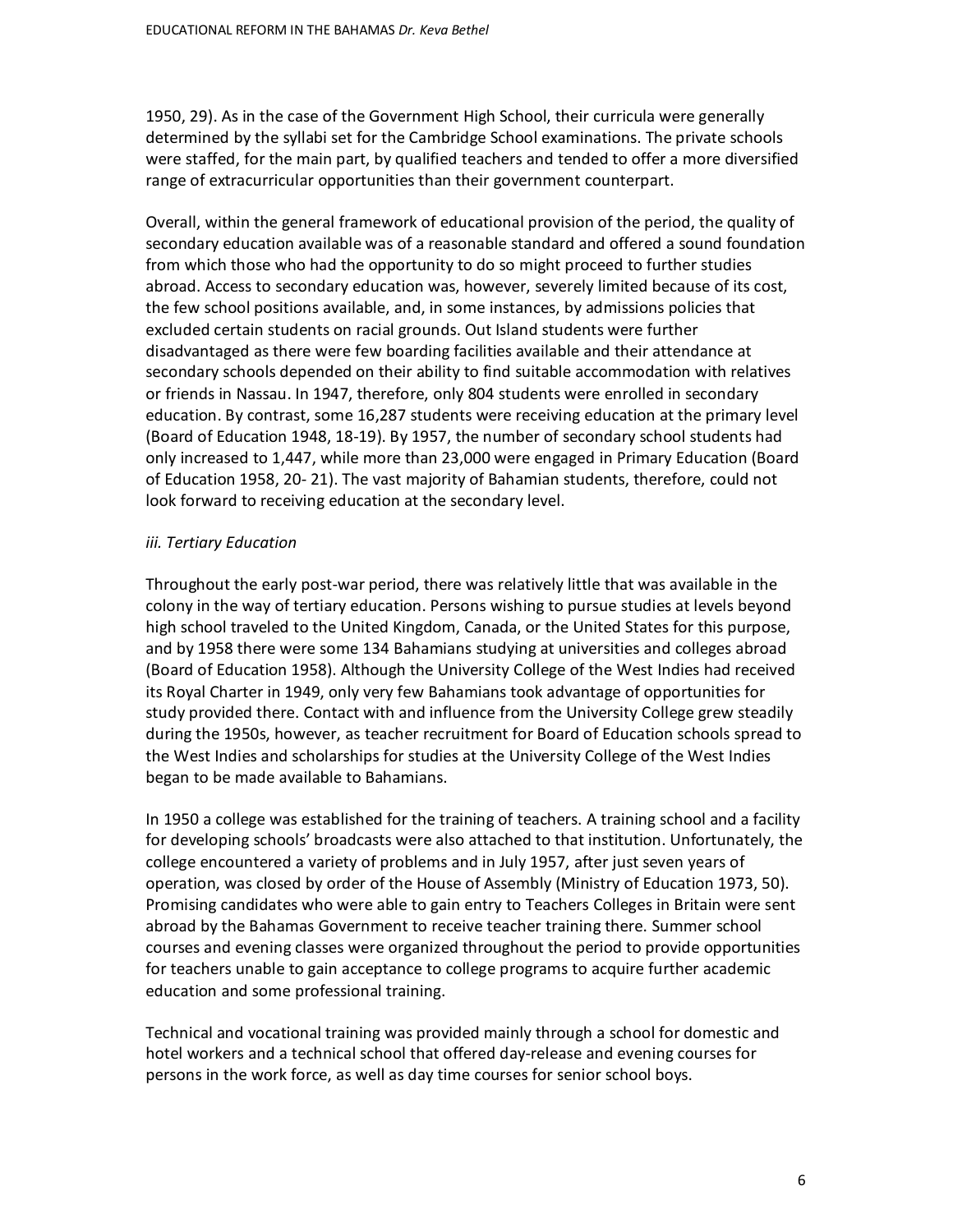Nurses training was delivered through a school of nursing operated by the Bahamas General Hospital and aspiring policemen were trained for the Force in a local police college.

#### *iv. General Comments*

Expenditure on education during this period represented, on average, some 8-9% of total government expenditure with a gradual increase to a 10% level during the mid-1950s. In 1957, for example, of the total government expenditure of 4,193,544 pounds, some 412,411 pounds were spent on education (Ministry of Education 1973, 13). Of this amount, 57.7% of the education budget was committed to teachers' salaries, and another 3.7% was spent on administration—i.e., on salaries of Board of Education officials and clerks, costs of school inspection, and transfer of teachers (Board of Education 1958, 3). The remaining 38% of the budget had to cover the costs of upkeep of buildings and grounds, construction of new schoolhouses, and teachers' residences, scholarships, grants-in-aid, and the provision of supplies and equipment for schools. The efforts of the Board to improve the material support of instruction throughout the country (through provision of more adequate materials and appropriate learning resources) were therefore significantly hampered by the low levels of funding available. Attempts to persuade the House of Assembly to increase allocations to education were largely unsuccessful.

A number of significant factors occurring during this period had considerable impact upon the development of the educational system, however. One was the appointment, in 1946, of the first professionally qualified Director of Education whose mandate was to assume responsibility for the planning and oversight of education in the colony. This marked the beginning of the gradual professionalization of the system that was to continue throughout the succeeding decades. A second important factor was the gradually increasing commitment, on the part of the Board of Education, to recruiting a number of trained teachers from overseas (the United Kingdom and later the West Indies) to serve as Head teachers in Out Islands. This reflected a growing recognition of the urgent need to make improvements in the system and, most importantly, of the role of qualified teachers in achieving such improvements.

The third factor resided in the growing numbers of Bahamians (many of them serving or aspiring teachers) who were receiving higher levels of education and training both at home through the fledgling Teachers College and at colleges and universities abroad. The impact of the improved knowledge and skill of the newly qualified teachers began to be felt very gradually in Bahamian schools. Further, the influence of this new group of Bahamian intellectuals also manifested itself in the wider society, where they began to be more forceful in their demands for social and political change and for greater educational opportunities for the masses of the Bahamian people. In addition, the Bahamas Union of Teachers, founded in 1945, continued to press for improved conditions of service, for the professionalization of teachers, and the improvement of the system as a whole.

The establishment, in 1953, of the first Bahamian political party, the Progressive Liberal Party, was to have far-reaching effects upon the future of Bahamian society in general and upon the development of Bahamian education in particular. This party was formed to represent the interests of the masses of the population and in particular those of the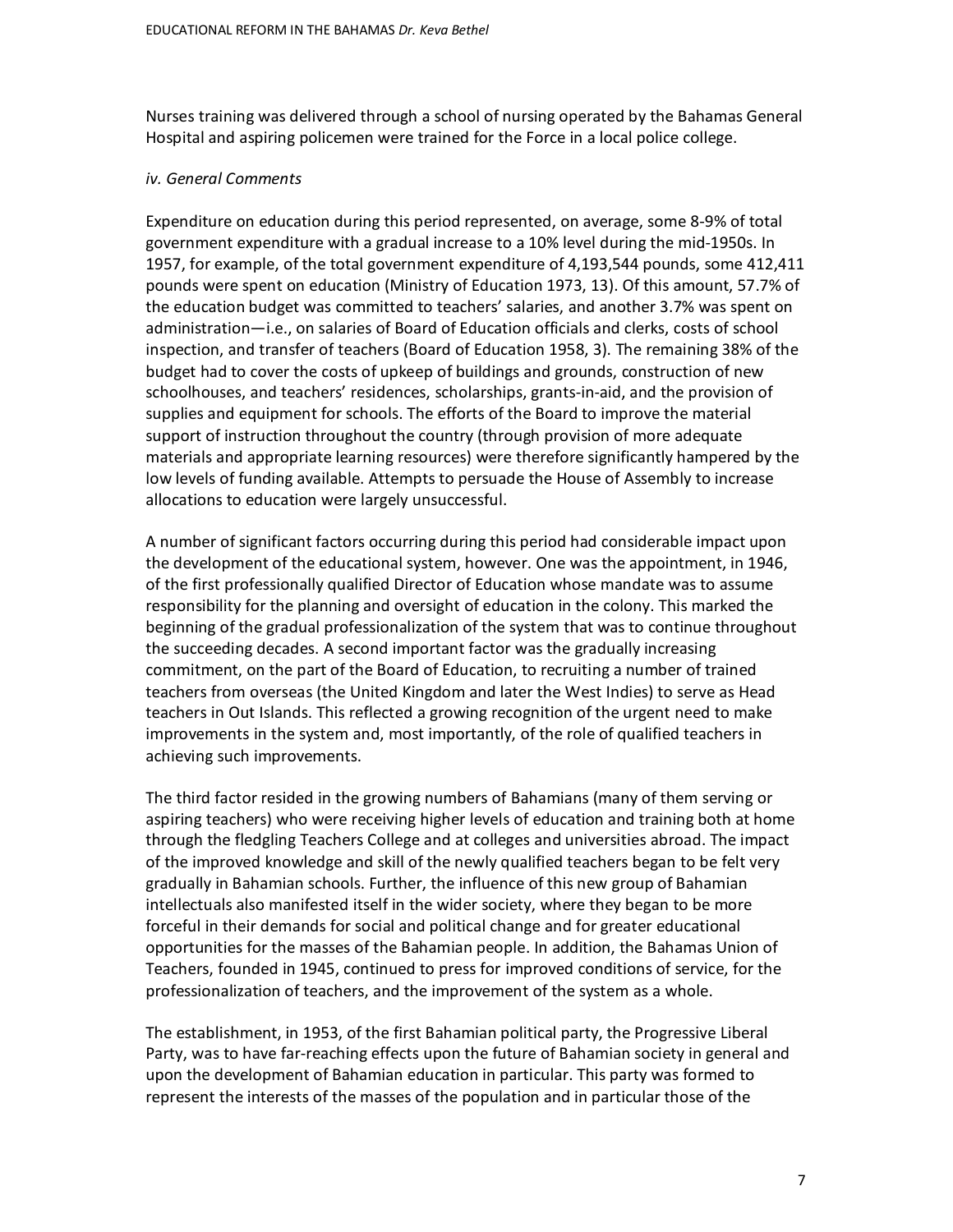majority black population that until then had been effectively marginalized in the Bahamian society. The party provided an organized focal point for the energies and aspirations of the young Bahamian professionals whose social consciousness had been raised by their exposure to new knowledge and ideas abroad. In addition to bringing home the benefits of their enhanced skills and abilities, they also brought to the society new notions of decolonization aroused by the constitutional changes occurring in the British Caribbean and elsewhere (Saunders, 86).

During this period also, large numbers of ordinary Bahamian men (and some women) traveled to the United States to work on farms as a result of a contract made between the United States and Bahamian governments. The experiences of racial discrimination that many of them were obliged to undergo (especially in the segregated southern states) forcibly emphasized the indignities of their own segregated society, and they too joined the movement for change (Saunders, 86).

These returning workers, whose efforts in previous decades had been fragmented and inadequately organized, also strengthened the struggling labor movement in The Bahamas. Supported by the new political party, the unions became more militant in their demands for more equitable working conditions and rewards for their workers. Like the members of the Progressive Liberal Party, they were strong in their press for improvements in the educational system, recognizing that education was crucial to the social advancement of the Bahamian people. The union leadership particularly urged that the Bahamas should become affiliated with the University College of the West Indies. In the early years of its existence, however, that institution was viewed by the ruling elite as a dangerous source of radical thinking, and they were reluctant for The Bahamas to become involved with it. Nevertheless, a visit to Jamaica in the mid-fifties by the Chairman of the Board of Education resulted in an increased realization of the potential benefits of such an alliance. In addition, the deficiencies of Bahamian education were particularly recognized, and it was patently clear that enormous improvements in the standards achieved in Board schools would be needed if Bahamian students were to qualify for entry to the University College of the West Indies. The ambitious intentions of the Board were not met by concomitant investment on the part of the House of Assembly, however, and little progress was actually achieved in this regard at that time.

Two other occurrences during this period had significant impact upon the development of education in The Bahamas. One was the integration of all races into the oldest and, at that time, largest private secondary school. This provided increased access to secondary schooling by middle-class children of color.

The second came in 1956 when the House of Assembly accepted a resolution abolishing discrimination in public places. It should be noted, nevertheless, that despite this official attempt to end racial segregation, a number of subtle discriminatory practices persisted (Saunders, 85), and the importance of education as a means of equipping Bahamians to combat the inequities of their society became more and more forcibly recognized.

#### **Pre-independence Perspectives (1958-1973)**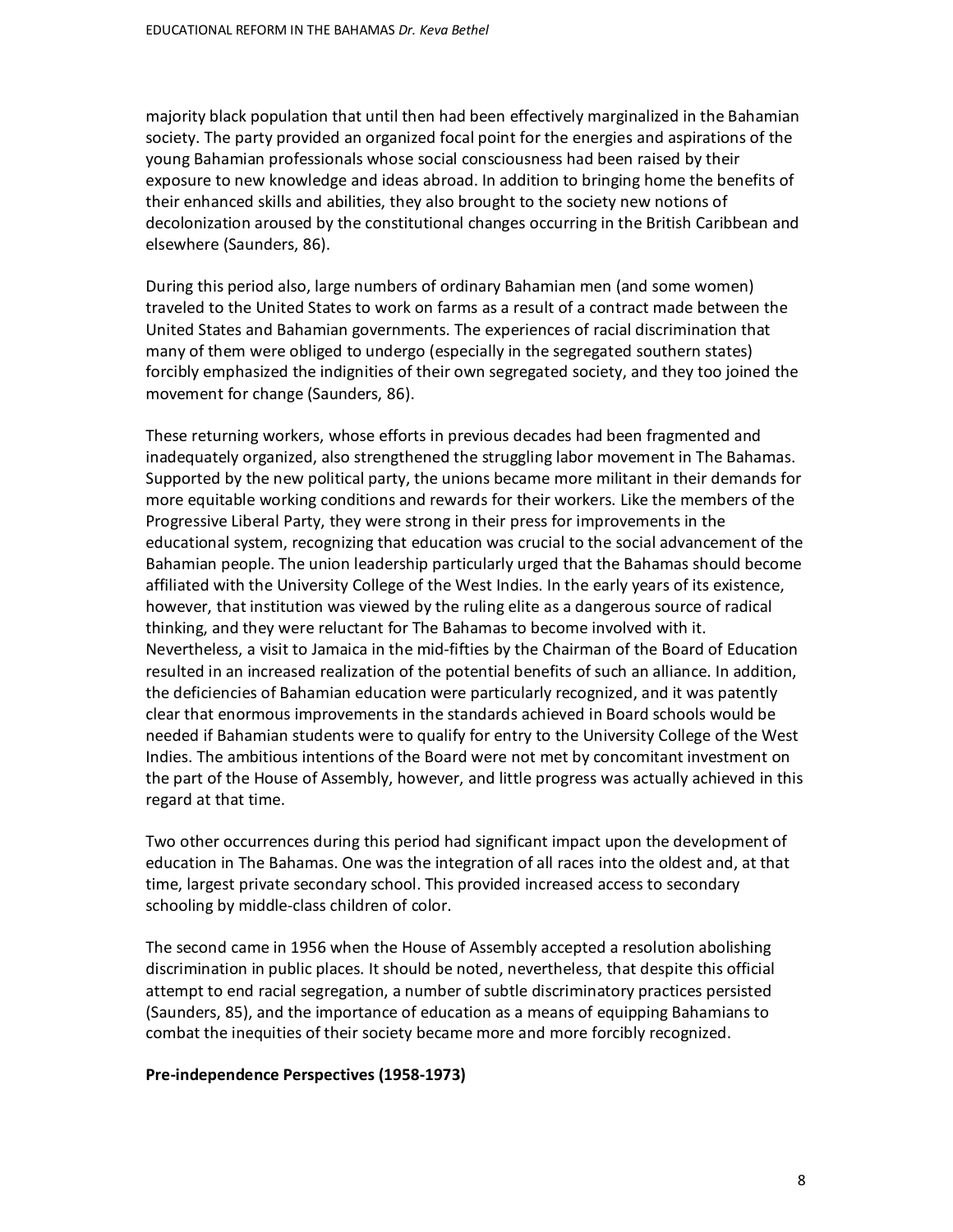#### *Social Context*

During the fifteen years prior to Independence, Bahamian society underwent profound social and political changes that, in turn, had a major impact upon the development of education in the country.

By 1958, political struggles had taken on a more clearly defined bipartisan form, for the organized political activism of the PLP had led the white majority group in the House of Assembly to form themselves into the United Bahamian Party (Hughes, 66). A general strike in Nassau in 1958 drew the attention of the international press and led the Imperial Government to take a more active interest in affairs in The Bahamas. This resulted in an unprecedented visit to the colony by the Secretary of State for the Colonies himself, who called upon the House of Assembly to pass appropriate labor legislation and measures of electoral reform (Hughes, 66). The first stage of the latter was enacted in 1959, when a bill extended voting rights to all adult males. By the general election of 1962, women too had been granted the right to vote. Constitutional reforms in 1964 brought self-government to The Bahamas and introduced Ministerial government, abolishing the old system of public Boards (Hughes, 96). The sustained efforts of the PLP were crowned with success in the general election of January 1967, when, with the collaboration of one independent and one Labor candidate, the party achieved the necessary majority of seats and formed the new government. This was the first time that a government representative of the majority of citizens of the country had assumed power, and it heralded the advent of a new era of social development for the country.

A major plank in the platform of the new government was the extension of educational opportunities throughout The Bahamas and the strengthening of the quality of the system. Investment in education, therefore, became a priority for this was seen as essential to bolster the growing spirit of nationalism and to ensure that Bahamians should be equipped to take charge of critical aspects of their own affairs. This quest for national sovereignty was to culminate in the attainment of independence in 1973.

#### *Educational Developments*

## *i. Statutory Reform*

The report of a study of Bahamian education commissioned by the Colonial Office in 1958 (later known as the Houghton Report) highlighted the many deficiencies of the system and pointed directions that should be followed to achieve needed improvements. The 1960- 1961 Interim Report of the Board of Education articulated the Board's recognition of the inadequacies of the existing educational provision to meet the needs of the people of The Bahamas "either in range or quality" (Board of Education 1961, 28), and outlined plans to remedy those deficiencies. A number of significant reforms ensued. A new Education Act came into effect in 1962 and this greatly extended the powers of the Board creating for the first time a unitary system of education to cover the compulsory period of formal schooling that was now to last nine years instead of eight, beginning at age five and ending at fourteen. Under the provisions of the new Act, the Board was empowered to take responsibility for secondary and further education, as well as libraries and other affiliated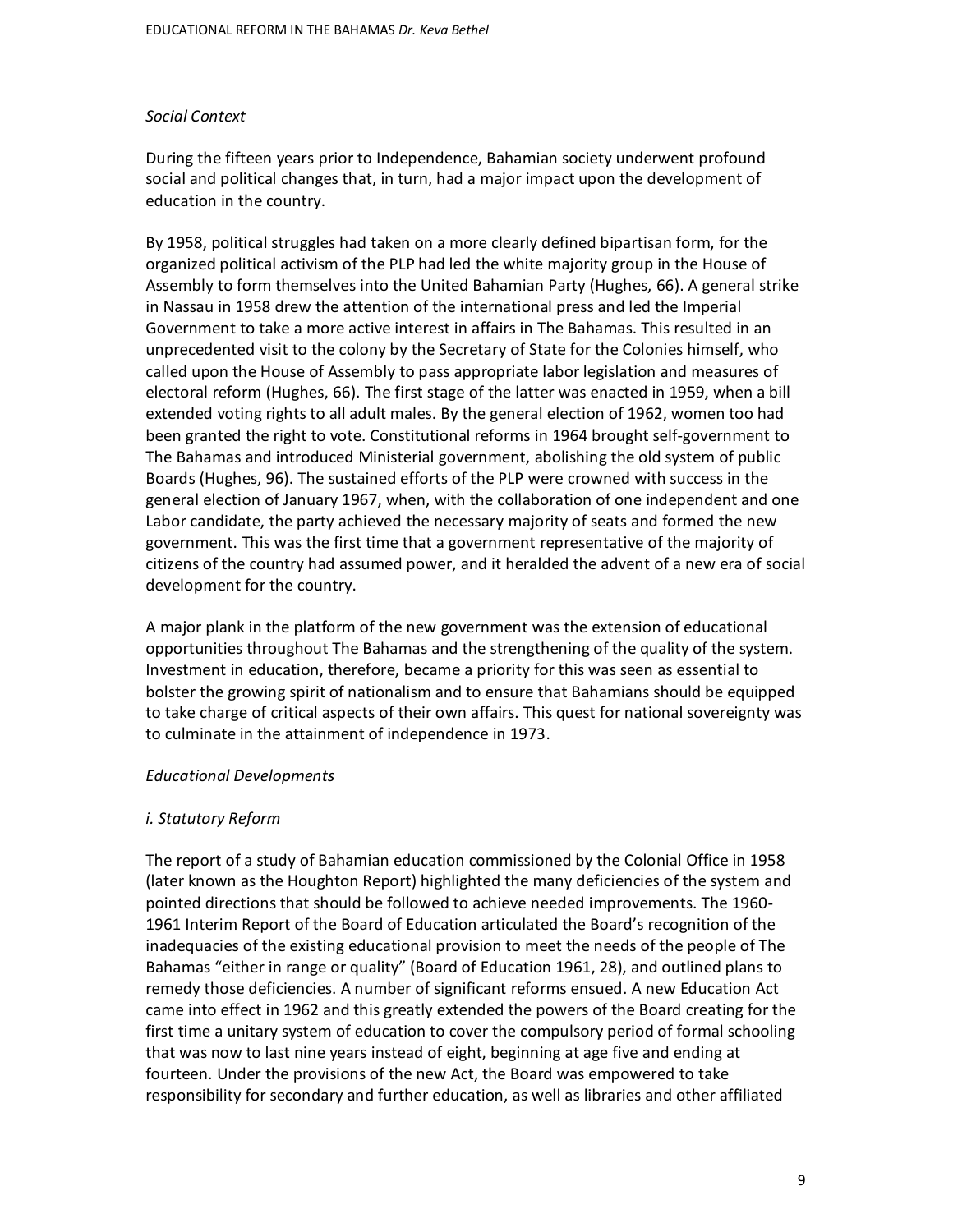educational services. The Act also mandated the establishment of a Central Advisory Committee whose members were to be drawn mainly from the independent school systems and whose function was to advise the Board on educational matters.

## *ii. Establishment of the Ministry of Education*

The advent of ministerial government in 1964 brought with it change and expansion in the central organizational arrangements of the education system.

With the establishment of a Ministry of Education and the separation of the administrative and professional aspects of duties, earlier initiatives to provide more structured supervision and support of the work of the schools were greatly strengthened by the appointment of District and Subject Inspectors, the focus of whose work shifted from reporting on schools to providing assistance and guidance to them. The teaching force was steadily improved by the participation of more teachers who had received training at home and abroad.

Curricular offerings expanded steadily to include more cultural, technical/vocational, and recreational subjects. The establishment of various arts festivals provided opportunities for the accomplishments in cultural endeavors to be presented to the wider public.

The Bahamas became a contributing member of the University of the West Indies in 1964 and the Department of Education of that institution became actively involved in overseeing the preparation of teachers in The Bahamas.

## *iii. Post-1967 Developments*

The attainment of majority rule by The Bahamas marked the beginning of a period of unprecedented expansion of school provision. Each year, the PLP government awarded to education the lion's share (19.1% by 1970) of the national budget. It undertook a massive program of construction throughout the country, building new schools and extending existing ones, with the aim of providing access to improved levels of education for all Bahamian children. Available Bahamian educational personnel were supplemented by qualified teachers recruited from abroad, while substantial investments were made in the further development of large numbers of Bahamian teachers.

A central curriculum division was established at the Ministry of Education Headquarters in 1967, with specialist officers being put in charge of ongoing curriculum development and of overseeing the work of the schools in all subject areas. Guidance and Counseling services were instituted at the Ministry level and were subsequently extended to the schools themselves (Ministry of Education and Culture 1970-71, 21).

The first Public Records Officer was appointed in 1970 and undertook initial efforts in surveying public records and archives. The Public Records Act of 1971 formally established a Public Records Office that, though it fell under the general direction of the Chief Justice, was for administrative purposes under the control of the Minister of Education (Ministry of Education and Culture 1970-71, 181).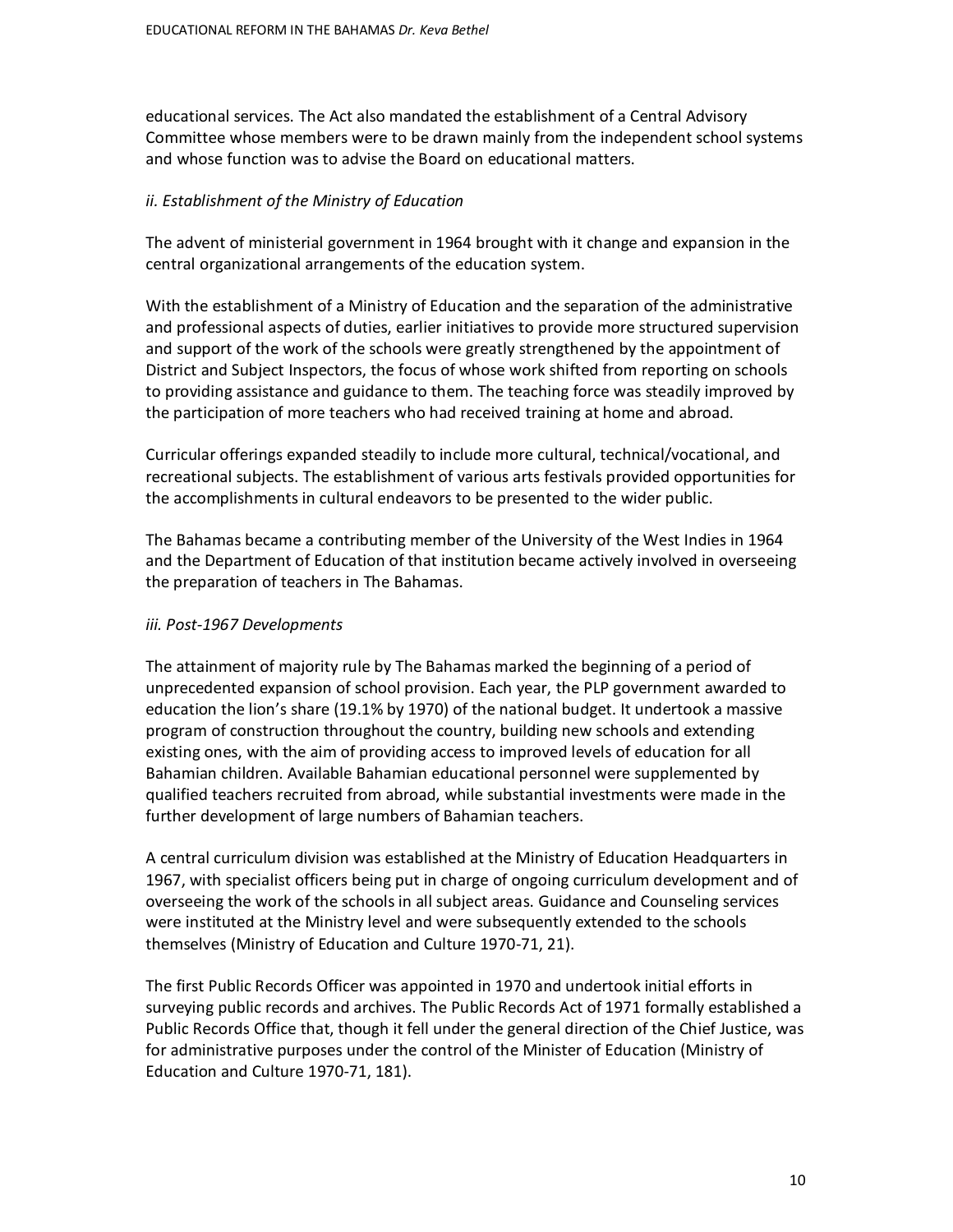The establishment of a central repository of important historical records provided a previously absent focal point for educational and social research and annual public exhibitions enabled ordinary Bahamians to become more fully acquainted with aspects of their own history—most of which had previously been conspicuously absent from the school curriculum. The heightened consciousness of and pride in the Bahamian experience strengthened the growing tide of nationalism engendered by the move towards independence.

## *iv. White Paper on Education*

In 1972, the Ministry of Education published "Focus on the Future", its White Paper on Education, in which were outlined the plans for the development of education in an independent Bahamas. This document characterized the inherited Colonial system as "narrow, meager, ill-suited and irrelevant" (Ministry of Education and Culture 1972, 1-2). It proposed a revitalized approach to the delivery of educational services that would more appropriately address the challenge of preparing Bahamians to take full advantage of the wider range of employment opportunities available to them and to assume greater responsibility for the conduct of the nation's affairs. The new government had adopted a deliberate policy of "Bahamianisation," i.e. the replacement, wherever possible, of expatriate workers by appropriately qualified Bahamian nationals. For its effective implementation, this policy demanded larger numbers of more adequately educated, highly qualified Bahamians. The aims of educational development in the period leading up to Independence were, therefore, to fashion a system to enable the people throughout The Bahamas to gain wider access to progressively higher levels of quality education. This process was intended to enable Bahamians to gain greater personal fulfillment from the educational experience and to contribute meaningfully to the task of nation-building.

# *The Schools*

# *i. Preschool/Early Childhood Education*

Despite the Ministry of Education's recognition of the importance of preschool education, problems of staffing, accommodation, and material resources continued to militate against the provision of public preschooling during this period. The numbers of private institutions offering this level of education continued to increase, however, with the Ministry's accepting responsibility for the supervision of such schools, for the provision of assistance in the upgrading of the skills of preschool operators, and for encouraging the community at large to recognize the importance of preschooling.

By the 1970-71 school year, preliminary surveys indicated that there were some forty-five private institutions in New Providence catering to children under five years of age. These included reception classes in independent primary schools, as well as church and privately operated preschools. It was estimated that by that time approximately one-third to one-half of all children three to four years of age were in attendance in such schools. This level of participation resulted from both the desire of parents to give their children better educational opportunities and from necessity arising from the greater involvement of women in the workforce.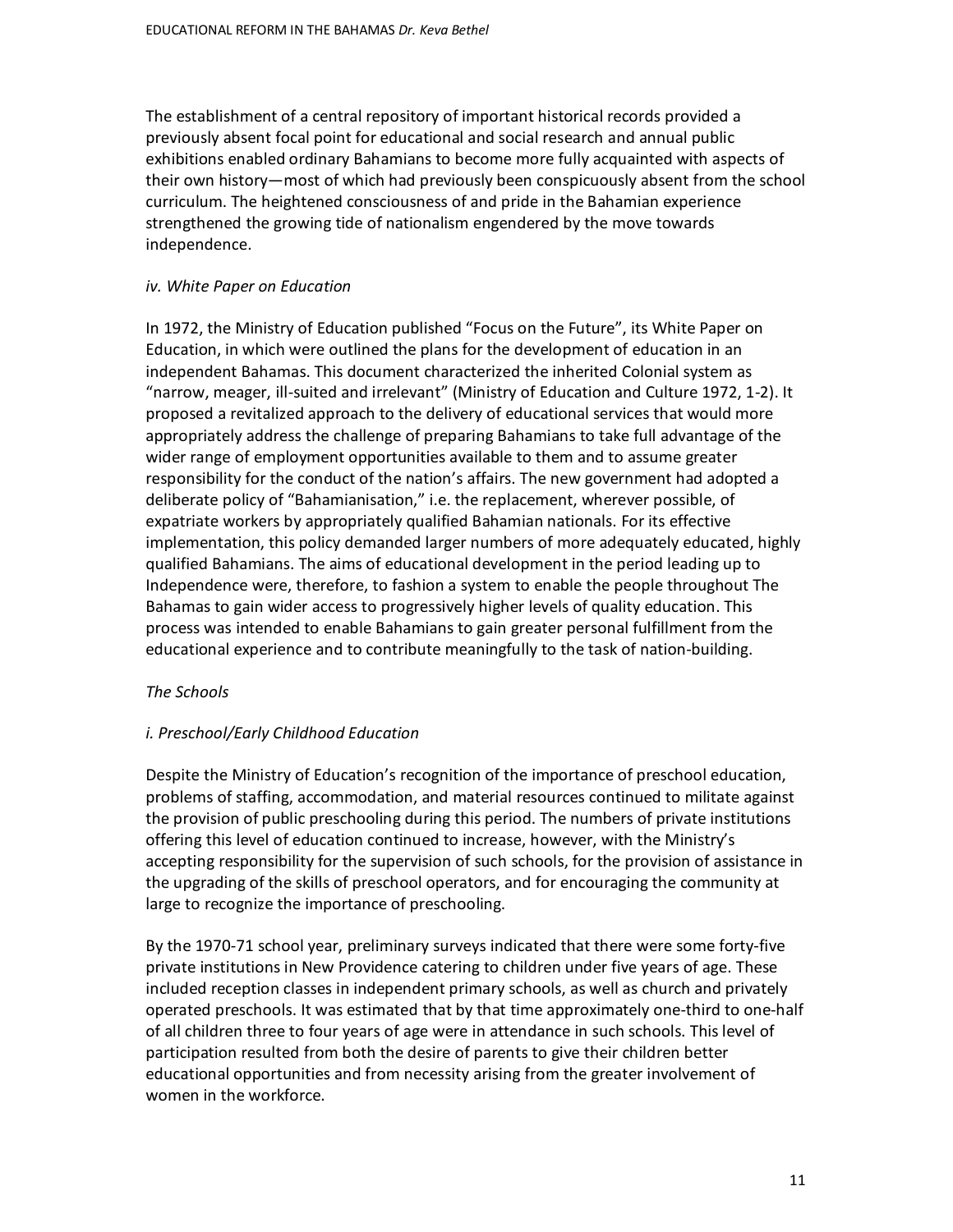Fees for preschool education (in church-run establishments), averaged about \$1.50 per week. In privately-run instructions they ranged from \$80-\$180 per term. In more expensive schools, members of staff tended to be better qualified and facilities and resources more appropriate for this level of education. In many of the other establishments, however, facilities available continued to be limited and staffs and proprietors sadly lacking in formal training for the work (Ministry of Education 1970-71, 195).

The overall result of this unevenness of provision and the differential access to early childhood education by the age cohort as a whole was predictable and children of more affluent families generally began the compulsory period of formal schooling with a decided advantage over their less fortunate peers.

## *ii. Primary Education*

Prior to the New Education Act in 1962, existing legislation referred to all Board of Education schools as "Primary". As had been pointed out in the Houghton Report, however, only the Infant and Junior divisions of those schools could legitimately be characterized as "primary," and from 1960 this new interpretation was observed in practice.

Under the provisions of the 1962 Education Act, the starting age for primary schooling was lowered to five years and by 1968 continuous six-year primary schools had replaced the infant and junior divisions. Most schools in the Out Islands, however, continued to be of the all-age structure and in smaller ones the classes were of the multi-grade variety.

A new primary school curriculum developed by committees of teachers was introduced in the 1961-62 school year. This was devised to be more relevant to the needs of the children attending the schools and was extended to include General Science, Art, Music, Handicraft and Physical Education. The use of visual aids and supporting materials was more fully encouraged. Preparation for the implementation of the new curriculum was undertaken in the 1961 summer courses for teachers that took a professional rather than academic focus. Through the cooperation of the Department of Education at the University College of the West Indies, two specialists from Jamaica participated in the delivery of courses in the use of Visual Aids (Ministry of Education 1960-1961, 20). In the early years of this period, however, the effective implementation of the new curriculum was hampered by the persistent problems of overcrowding, inadequate staffing, and shortage of equipment and supplies (Ministry of Education 1961-1962, 7). Despite these circumstances, the new approaches indicated a major step forward in the evolution of the system. An ambitious building program was undertaken in New Providence and in the Out Islands throughout the period to alleviate overcrowding and to provide additional school buildings. The new schools in New Providence represented an important departure in design, in that the previously prevalent open plan structures were abandoned in favor of two-story buildings containing self-contained classrooms. Prefabricated schools were also introduced as a temporary measure to allow for more rapid construction of needed classrooms.

With the establishment of the Curriculum Division at the Ministry of Education in the late 1960s, initiatives in curriculum revision and development continued in order to suit the needs of the evolving school system, i.e. with the aim of preparing all students to proceed to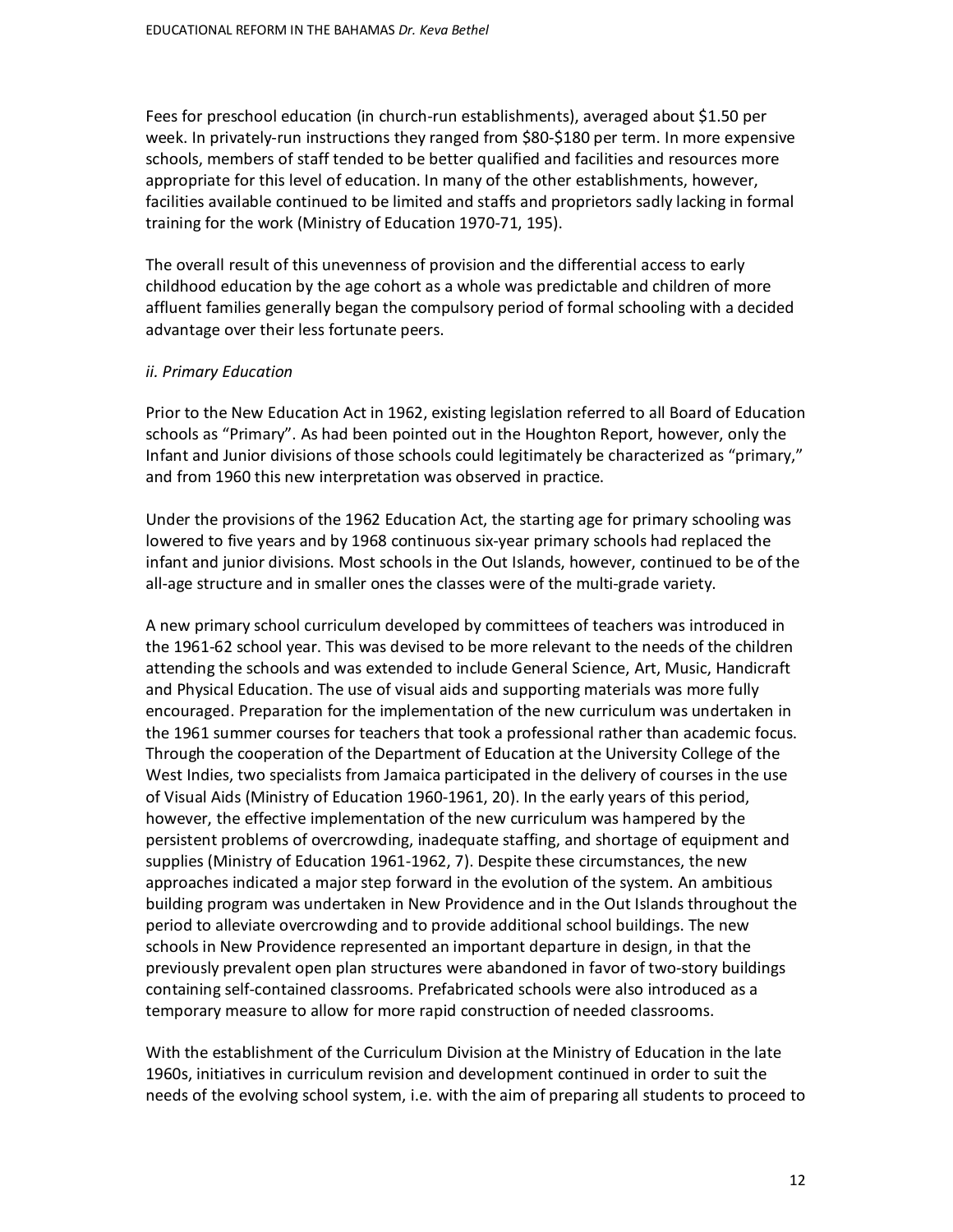secondary education. Wherever possible, moreover, the concept of team teaching was introduced and new primary schools constructed in the late 1960s and early 1970s were planned to incorporate this methodology.

The Primary School Graduating Certificate that had been taken at Grade 6 of All-Age and Senior schools, was abolished after 1963. From 1966, the Government High School entrance examination was expanded into a competitive Common Entrance Examination taken in Grade 6 of the primary schools, or by students aged 11-13 years in Grade 7 of the secondary schools. Its purpose was to select students for admission to the Government High School and other Ministry schools, for scholarships to independent schools and to provide a basis on which the Headteachers of independent schools could admit students (Ministry of Education and Culture 1970-1971, 114).

## *iii. Secondary Education*

This period witnessed unprecedented progress in the provision of secondary education. The Government High School moved into a new, well-equipped facility that enabled it to provide a wider range of curricular offerings and to expand its "A" Level program that was also made available to graduates of the other high schools in the country.

The former "Senior" schools of the public system were converted into junior secondary schools, preparing students for the level of the Bahamas Junior Certificate. In New Providence, many new structures were built, especially in the rapidly developing new residential areas of the island, in order to make a larger number of secondary school positions available. These new schools were provided with science laboratories and facilities for crafts. Large, multi-purpose gymnasiums were built at three of the new schools and large auditoriums were incorporated into other school structures. Three of the new schools were designated as full high schools and were staffed and equipped to enable them to offer courses leading to GCE Ordinary Level examinations for students who had successfully completed the Bahamas Junior Certificate examination (Ministry of Education and Culture 1970-1971, 63).

The first central secondary school in the Out Islands was constructed at Colonel Hill, Crooked Island in 1965. In that same year also, the government introduced a new scholarship plan intended to increase the numbers of Out Island students seeking to pursue secondary education. The plan allowed for the award of 250 government scholarships (50 per annum) for Out Island students to attend private high schools in New Providence. Selection of scholarship winners was based upon performance in the Government High School entrance examination. In 1967, the plan was extended to include New Providence students as well.

In the period 1965-1973, another six secondary schools were opened in islands throughout the archipelago, thus making considerable progress towards achieving the national goal that the new government had set of significantly extending the opportunities available for secondary education throughout the country. This goal was later formally reiterated in the pre-independence White Paper on Education.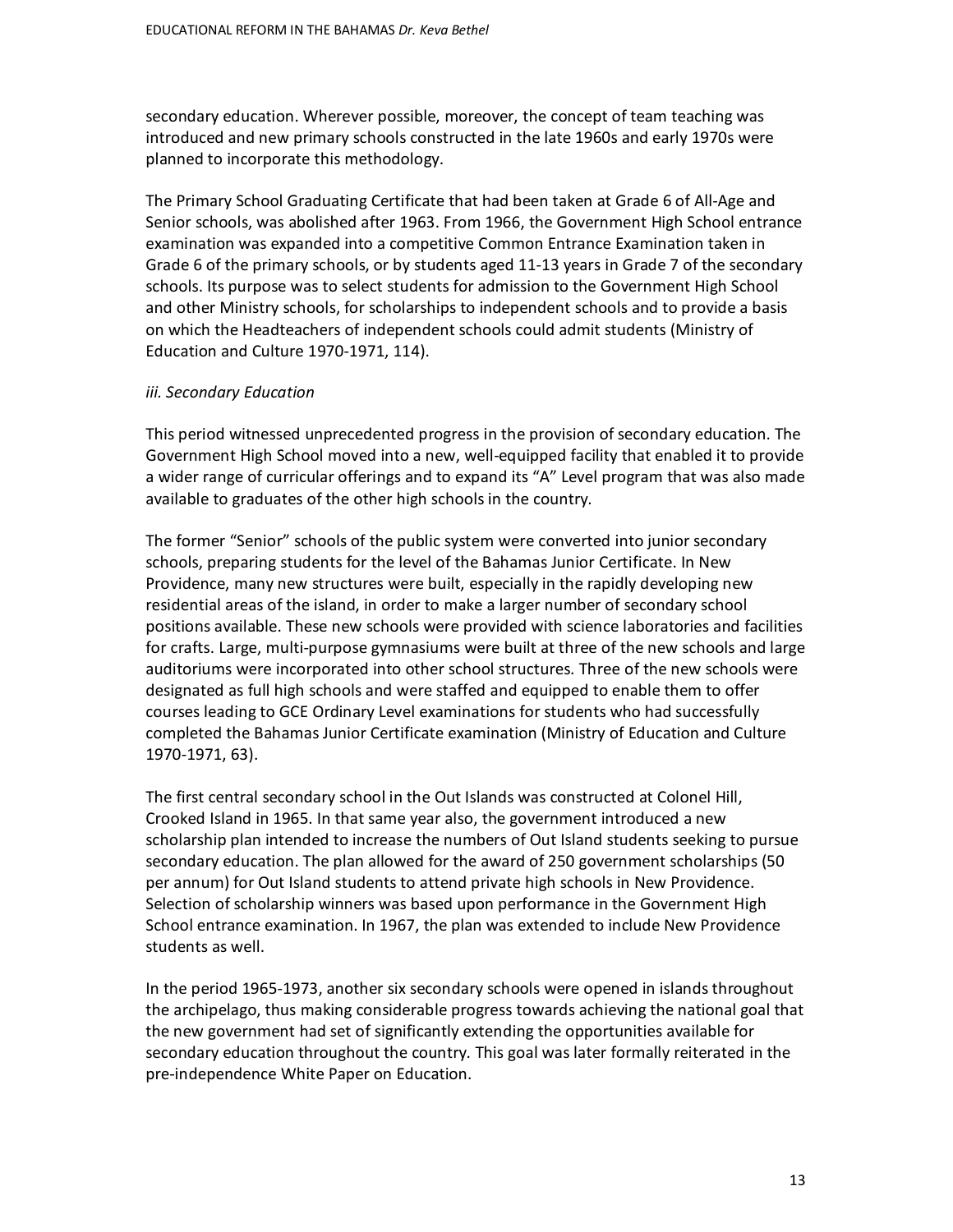An important feature of the development of secondary education in the Family Islands (as the Out Islands were now known) was the active involvement of local communities that helped to raise funds for the construction and equipping of such schools.

At the beginning of the 1970s, all public secondary education in New Providence was organized into a structure incorporating junior secondary schools (for children aged 11-14), whose programs culminated in the Bahamas Junior Certificate examination, followed by senior high schools whose curricula led to external examinations—i.e. University of London General Certificate of Education "O" Level, Royal Society of Arts and Pitman examinations.

In 1972, as another demonstration of the growing national pride, all the public schools in New Providence (other than the Government High School) were renamed in honor of Bahamians who had made significant contributions in the field of education (Ministry of Education and Culture 1971-1975, 45). Because of the tradition of excellence with which the name of the Government High School had come to be associated, it was decided that this name should be retained. That particular school continued to be a selective school during the period prior to 1973, admitting students on the basis of the Common Entrance Examination. Fees at the Government High School were abolished, however, from 1967 onwards.

The Common Entrance Examination was also used by certain independent secondary schools to screen students whose attendance would be supported by government scholarship provision. By offering financial support to students who would otherwise be unable to attend private school, the Bahamian Government further expanded the opportunities available to young people in the country to gain access to secondary schooling.

Independent schools that also operated primary departments provided direct transfer to the high school departments for students proceeding from those levels. Most of the independent schools followed a pattern of comprehensive secondary education, covering a continuous period of five or six years and offering a curriculum that encompassed academic, cultural, and various technical/vocational subjects that could cater to the abilities and interests of a wide range of students.

By 1967, when two single-sex Roman Catholic secondary schools merged to form a single large comprehensive high school, all independent schools, like their government-run counterparts, had become coeducational. In the late 1960s, moreover, two of those schools also developed boarding facilities for students from the Family Islands. This move further extended the opportunities available to Bahamians to pursue secondary education.

Statistics for the period show steadily increasing numbers of student entries for both the local Bahamas Junior Certificate and for the overseas "O" and "A" Level examinations. Numbers of subject passes obtained in these examinations also increased, although the percentages of passes obtained (except at "Advanced" level) did not improve accordingly. As a result, critics argued that despite the major investments made in education, the performance of the system was still less than acceptable (at least as measured by examination successes) (Hughes, 180). Complaints were made by various elements in the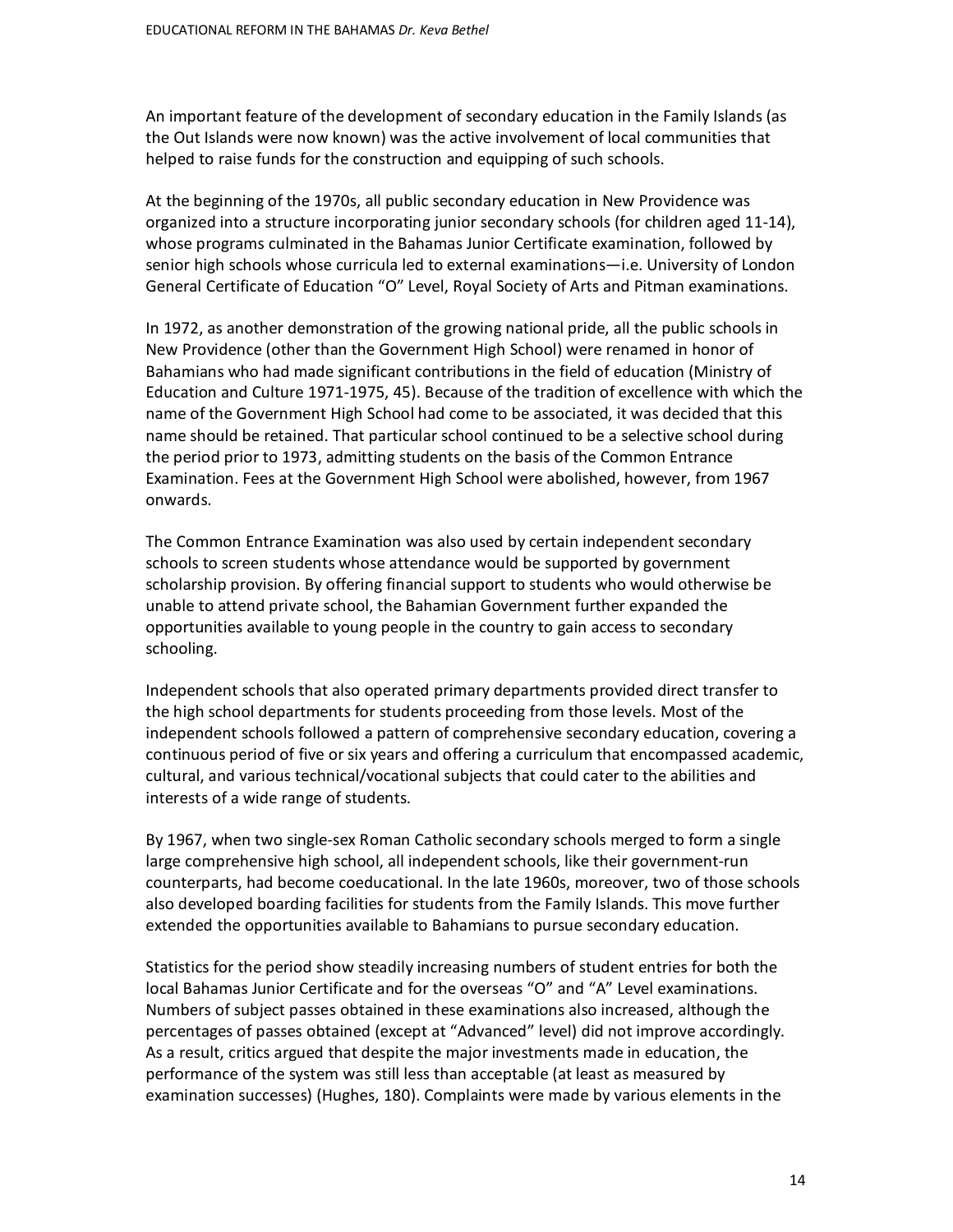society—including the teachers union and Ministry of Education itself—that the inherited system of education that still, in many instances, prevailed was "alien and irrelevant" (Hughes, 180). Nevertheless, having larger numbers of people gain access to full secondary education enabled more Bahamians to enter areas of work that had formerly been closed to them—both in the public sector and in the rapidly developing private sector—and to proceed to tertiary level education both at home and abroad.

## *iv. Tertiary Education*

As in the other levels of the system, during the period leading up to Independence there was significant growth and progress in tertiary education in The Bahamas. The Education Act of 1962 gave the Board, and later the Ministry of Education, responsibility for further education, i.e. for the full-time or part-time education of persons over the compulsory school age.

## a. Teacher Education

The move that was to have an important impact on the development of the system as a whole was the reopening in the academic year 1961/1962 of the Bahamas Teachers College, as had been recommended in the Houghton Report. During the previous year land was identified and plans were drawn for the construction of a specially designed building and the acting Principal traveled to Jamaica to study teacher training there, with the assistance of the Department of Education at the University College of the West Indies. A senior Bahamian teacher attended a one-year University College of the West Indies course on the emergency training of teachers. The Director of Education visited the United Kingdom and recruited a Principal, Vice-Principal, and lecturer for the College. Twenty-eight students entered the College in 1961 to begin the first year of a two- year course. In 1962, in addition to the second intake of students for the two-year training course, a group of mature teachers were accepted to undergo a special one year emergency program (Ministry of Education 1960-61, 17).

These local developments were paralleled by an extension by the Board of Education of its scholarship support for overseas study via the Commonwealth plan for the training of teachers, the introduction of a plan to support the training of specialist teachers, and by the expansion of the numbers of the normal awards for overseas teacher training.

From the early 1960s, therefore, the flow of Bahamian teachers returning from studies abroad (especially in Arts and Vocational areas) began to grown steadily. These initiatives reflected the government's recognition that only through a substantial increase in its investment in teacher training could the unacceptably low standards in Bahamian schools be improved. By the 1962-1963 academic year, some 82 teachers were recorded as being in training as opposed to a mere ten recorded for the 1958-59 year.

After the Bahamas became a contributor to the University College of the West Indies, training undertaken at the local Teachers College was offered in association with the Institute of Education, which "endorsed" the certificate awarded. Certification for the oneyear emergency courses, however, was awarded by the Ministry of Education itself.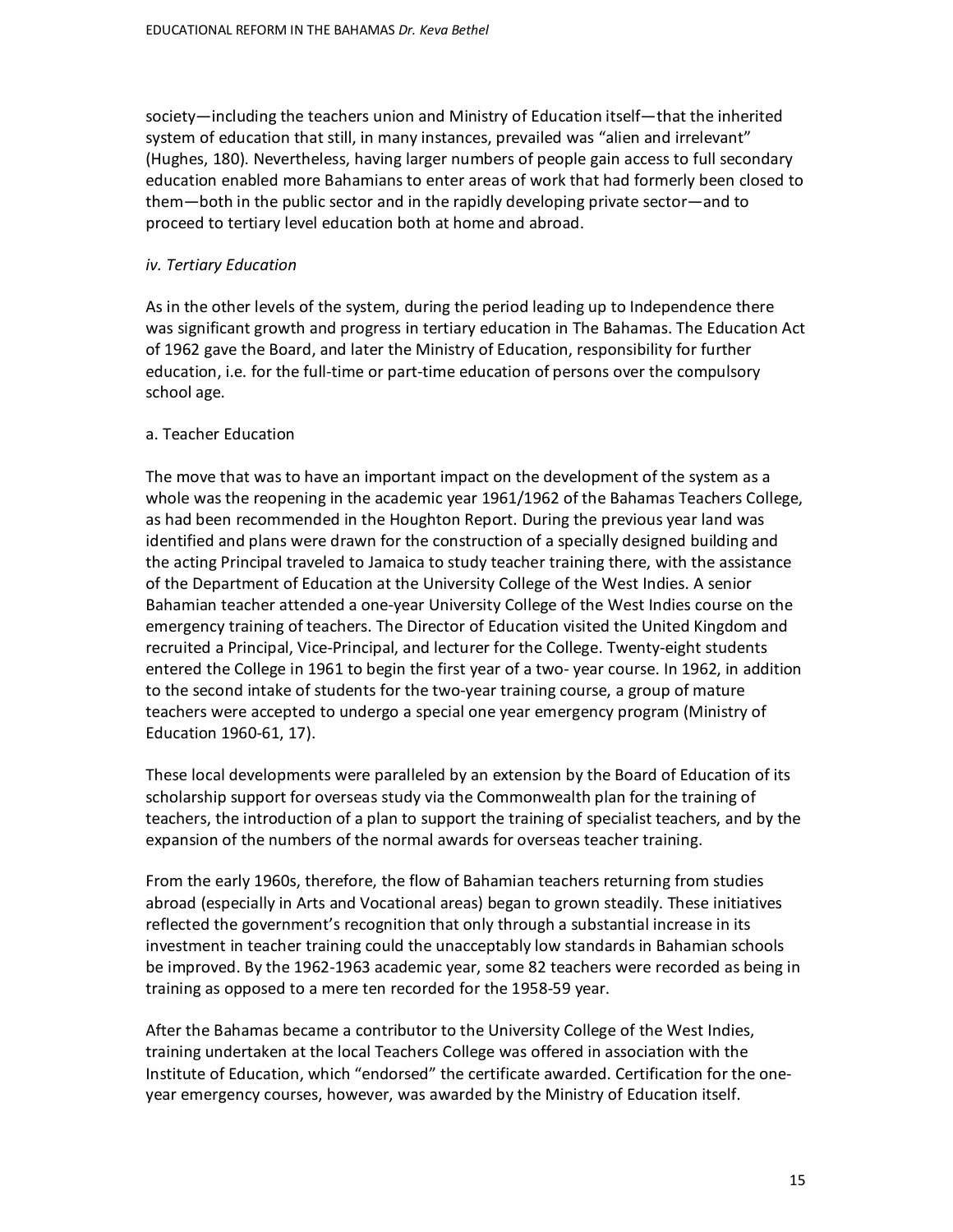In addition, during the 1960s, the Ministry extended its commitment to assisting teachers to obtain degrees by offering scholarships to the University of the West Indies for this purpose. Students who took advantage of those new opportunities represented both in-service trained teachers and high-school graduates who were able to profit from the expanded programs of Advanced level studies offered locally. The 1966-1967 Ministry of Education Annual Report optimistically anticipated that these moves would "enable the Ministry to provide itself eventually with all the teachers it requires" (17). The plan also enabled degreed teachers to pursue post-graduate teacher training at the University of the West Indies and in the United Kingdom, in this way further contributing to the development of a professional cadre of indigenous educational leaders.

In 1966, the Teachers College admitted married women to the two-year training program for the first time, thus substantially increasing the enrollment. In the following year, students from the Out Islands further swelled the ranks.

In 1968, a second teachers college was opened to provide academic education and professional training for uncertified teachers who could not be accommodated at the Bahamas Teachers College in Nassau. It was established in San Salvador, one of the more southerly islands of the Bahamas chain. This residential college, located in a rural setting, was intended to cater primarily to the needs of Out Island teachers, allowing them to be trained in an environment similar to that in which they would return to teach. By the 1970- 71 academic year, some 155 teachers were enrolled at the College. Sixty of the first intake of sixty-three students graduated in 1971. Graduates of the San Salvador College were to make significant contributions to the gradual improvement of Out Island schools. The influence of graduates from the Bahamas Teachers College was similarly felt in schools in New Providence and other parts of the country.

## b. Technical and Vocational Education

Initiatives in technical and vocational education were also significantly increased over the period for it was recognized that a skilled workforce was essential to support an increasingly sophisticated economy.

The Nassau Technical Institute was established in 1961 when the classes of the former Technical School were transferred to the Government High School, and the facilities and curricula were restructured to provide evening and day-release courses in technical areas. A Principal and teaching staff were recruited from the United Kingdom in 1962 and the institution continued to grow throughout the 1960s. The Institute was amalgamated in the academic year 1970-1971 with a technical Center that had been set up in 1968 to relieve overcrowding in the higher grades of secondary schools among students sixteen years of age and older, and to provide full-time vocational training that had not previously been available. All departments of the amalgamated institution were accommodated on a single site in 1971-1972 and the College was renamed the C. R. Walker Technical College. Hotel training, however, that had formed part of the curriculum of the Technical Institute, continued to be offered at the facilities that had earlier been specially constructed for the purpose and eventually developed into a full-fledged Hotel Training College (Ministry of Education 1970-1971, 162).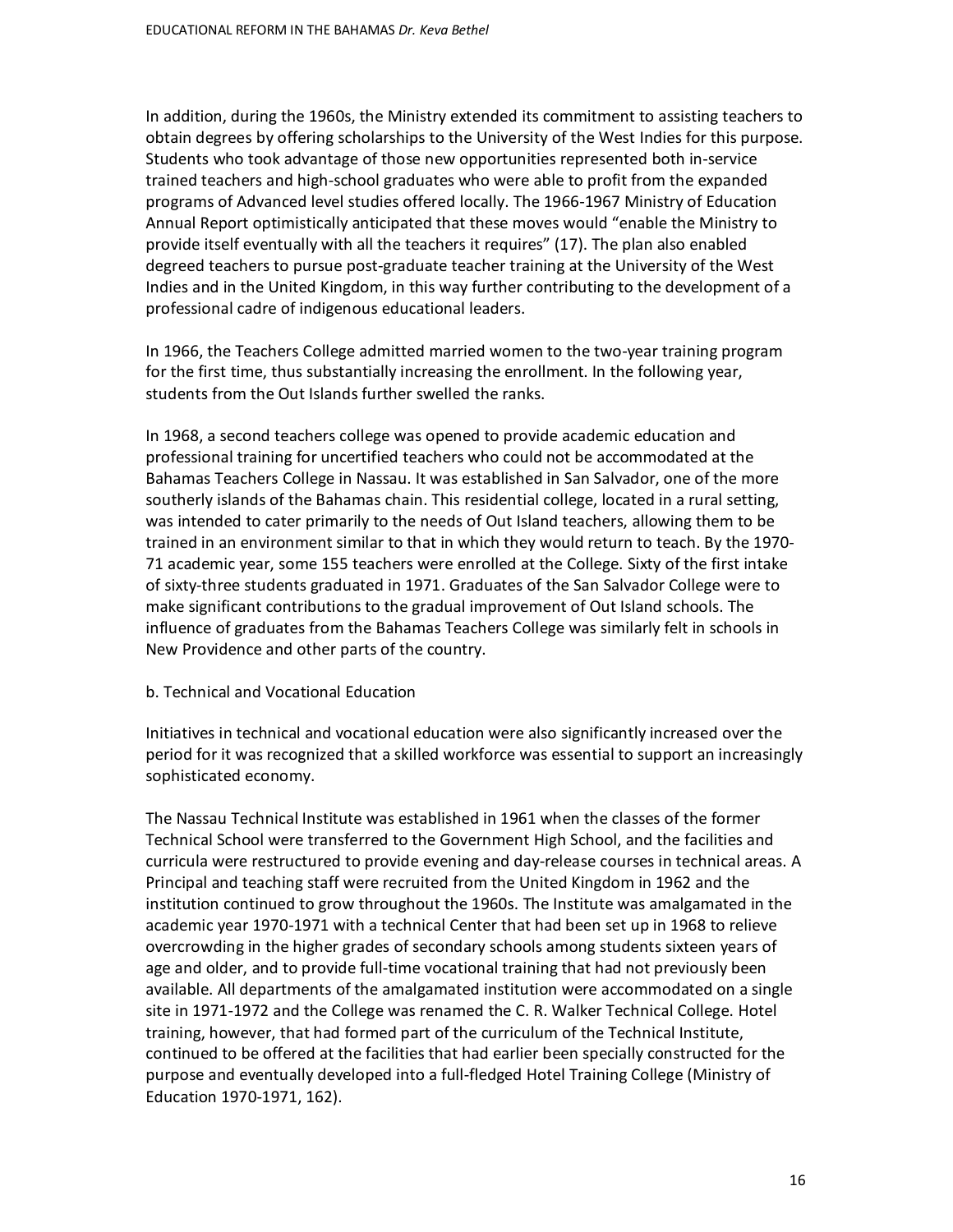### c. Adult Education

Following the affiliation of The Bahamas with the University of the West Indies in 1964, an office of the Department of Extramural Studies was opened in 1965. The Department provided general interest classes, courses, and professional seminars for adults, taught by full-time staff of the University and part-time local staff. Important opportunities for the further education of the adult population were thus provided, and a center for intellectual debate established.

## d. Scholarships for University Study Abroad

Over this period, increasing numbers of scholarships were provided by the Bahamas government to enable Bahamians to pursue university education abroad in a wide range of disciplines. The majority of these were offered for study at the University of the West Indies but support was also given to students proceeding to the United Kingdom, Canada, or the United States in order to undertake programs not available at the University of the West Indies.

The awards took the form of either bonded scholarships (where recipients undertook to work in the public service upon return from study), or loan scholarships (given for areas of study deemed important to The Bahamas, but in which the Government could not itself employ graduates) (Ministry of Education 1960-1961, 173).

In addition to those provided by the Government, growing numbers of private scholarships were offered and other awards were made available through Commonwealth and international agencies.

By the academic year 1971-1972, a total of 268 Bahamians were receiving scholarship assistance for overseas study as compared with 69 in 1967. The growth in numbers of students able to pursue full secondary and "Advanced" Level studies enabled more and more of such students to qualify for admission to Universities abroad and in addition to those who were successful in acquiring scholarships, many Bahamians pursued university study (mainly in North America) at their own expense. Increasingly, also, Bahamians sought post-graduate qualifications in specialist academic or applied areas of importance to national development. All of these developments resulted in the steady emergence of a growing cadre of Bahamian leaders in significant areas of both public and private sectors of the society. They also signaled the opening up of a major avenue of social mobility and the expansion of an influential black middle class.

# **Post-independence Perspectives (1973-1998)**

Educational reform in The Bahamas in the two decades following Independence was particularly marked by the many and varied initiatives taken by the Government of The Bahamas to strengthen the school system in order to ensure that all Bahamians would have the opportunity to prepare themselves to participate effectively in the affairs of the new nation.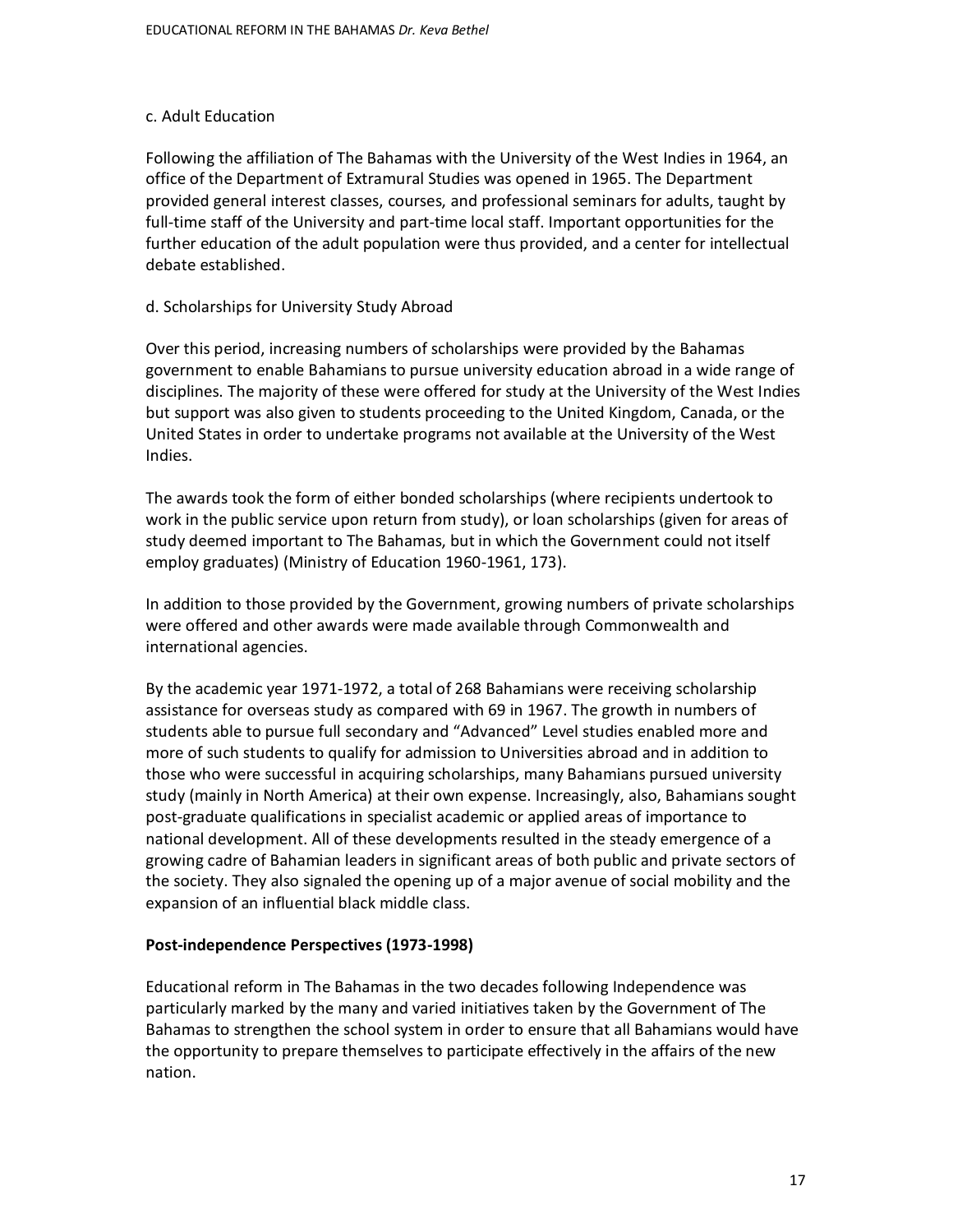Education continued to consistently receive the largest share of the national budget, and major investments were made in further extending and democratizing educational provision throughout the country. The Common Entrance examination was abolished in 1974 and the system-wide structure of junior and senior high schools in New Providence and central high schools in Family Islands made it possible for virtually all public school students (other than those in very remote isolated settlements) to gain easy access to secondary schooling if they so desired. Locally provided tertiary education was greatly enhanced by the establishment, in 1974, of the Bahamas Hotel Training College and The College of The Bahamas, and of the Industrial Training Center in 1980 as well as by the initiatives of several U.S. institutions that offered degree programs in The Bahamas. Further, various measures were introduced with the intent of enhancing the quality of public education and counteracting the impact of an increasingly turbulent social environment.

## *Policy Influences*

## *i. External Agencies*

As the Government of The Bahamas turned more and more to external sources for assistance in funding educational development, planning in the Ministry of Education was guided by a number of teams of experts commissioned through the Commonwealth Secretariat, UNESCO, the World Bank, and the Inter-American Development Bank. Their reports recommended various courses of action for the improvement of the national education system.

One of the most significant of these was the so called "Maraj Report," prepared in 1974 by a review team headed by Dr. James Maraj, the then Assistant Commonwealth Secretary General. The team brought together representatives from universities in the West Indies, the United Kingdom and Canada and the group's mandate was to review progress made to date in the implementation of the provisions of the White Paper on Education, to recommend measures to complete the process, and identify a program of external assistance to supplement the manpower and financial resources available locally to support the existing and future needs of the system (Minister of Education and Culture, 1). The recommendations of the report were comprehensive and emphasized the need for careful, regular system-wide planning, effective articulation among all levels of the school system, clear definition of responsibilities within the Ministry, and a degree of decentralization of the responsibility for schools to local communities. Priority attention to preschool education and the further development of technical and vocational education were also urged. Guidelines for the structure and scope of The College of The Bahamas were given and the establishment of Teachers Centers was encouraged.

In some measure the Maraj Report provided the blueprint that guided the evolution of education throughout the remainder of the 1970s and into the 1980s.

In the early 1980s, the World Bank undertook a preliminary study as preparation for a major project designed to strengthen technical and vocational education in the country. This identified areas in need of institution building and human resource development at several levels of the system where investment in technical/vocational education was of particular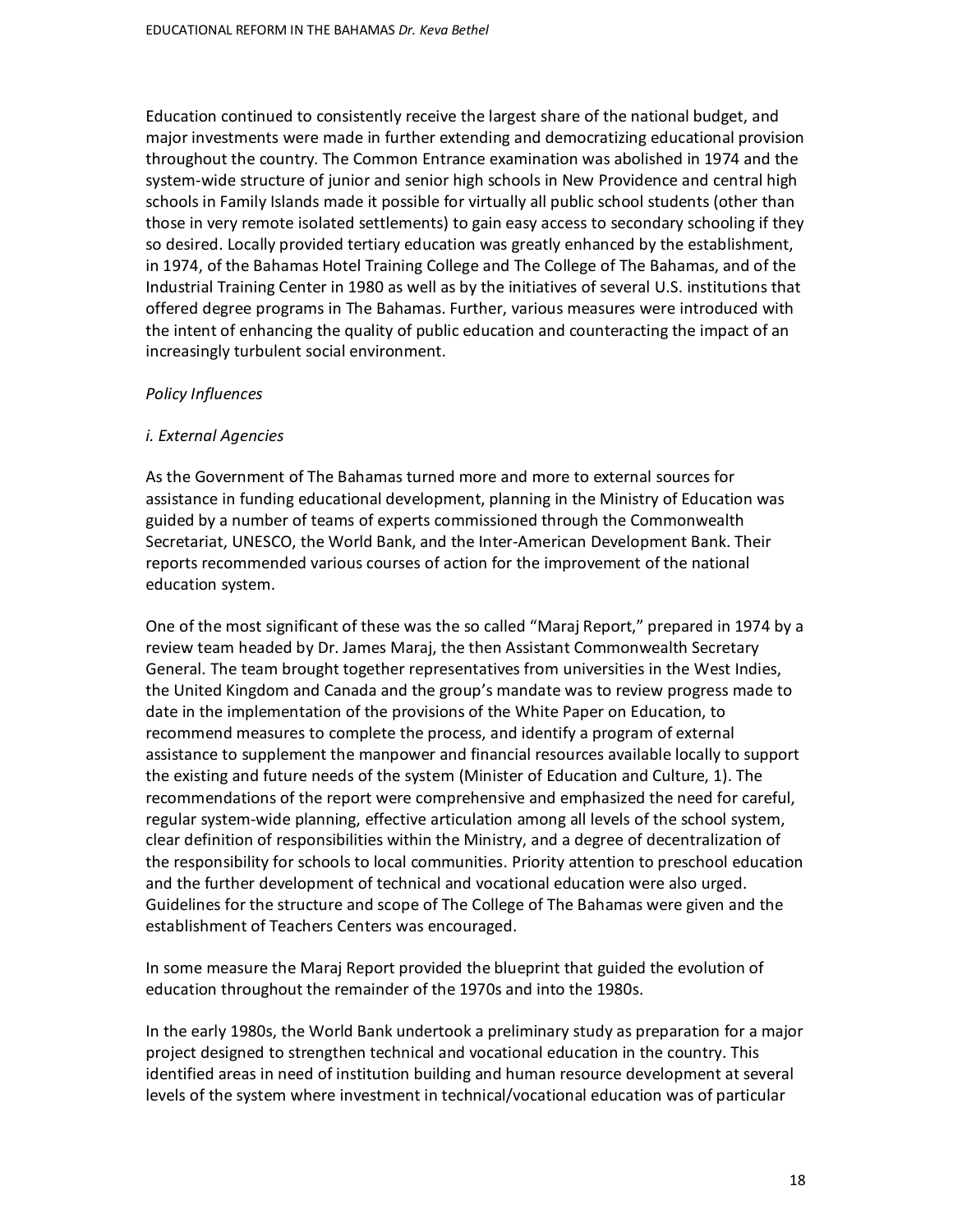importance. The resultant project enabled a number of improvements to be effected in facilities and equipment available for such education at the secondary and tertiary levels and provided opportunities for professional development. The impetus provided, however, proved difficult to sustain in all areas and the need for renewed attention to this aspect of education continued throughout the period. Further, initiatives taken to improve the planning and statistical functions of the Ministry—important to support this and other forms of educational development—resulted in few substantive changes.

In the mid-1980s, UNESCO provided the Commonwealth of The Bahamas with a sector review that identified progress that had been made in the implementation of the recommendations and provisions of the previous reports, and the perceived impact of these. It also highlighted further initiatives required, and emphasized the need for greater coordination among external projects and avoidance of duplication of efforts.

# *ii. Local Influences*

Studies were conducted also at the local level. Two national task forces were set up in 1981, one to examine matters pertaining to teacher education and the other to study issues related to examinations. Further, during the 1980s, the annual national education conferences were revived and during those events new policy directions were articulated by successive Ministers of Education. Planning for the implementation of those directives was also undertaken during the conferences.

A result of these many activities was that the 1980s was a decade marked by numerous and frequent changes that, in retrospect, made consolidation of individual initiatives difficult. In addition, the Ministry of Education and Culture grew significantly in size and complexity during this period. The Department of Education, that had direct responsibility for the schools, became increasingly centralized and deeply embedded in the overall Ministry bureaucracy. As the school system itself grew in size and scope, it became more and more difficult for this centralized administration to respond promptly to the needs of individual schools—especially those in the Fainily Islands—and despite the significant financial investment that continued to be made by the Government in the educational system, many intransigent problems persisted. Inadequate staffing and delays in provision of materials and supplies continued to plague schools throughout The Bahamas, but particularly those in the Family Islands.

# *Social Influences*

Escalating social problems had an increasingly adverse effect upon the performance of the school system during the period, particularly as the island nation became exposed to the dangerous effects of an aggressive international drug trade. The numerous islands of the archipelago served as ideal points for the trans-shipment of narcotics from the drug producing countries of Latin America and the Caribbean to their major markets in the United States. Many citizens of The Bahamas both in New Providence and the Family Islands, fell prey to the lure of the easy money that flowed from drug trafficking and participated actively in the trade. Inevitably, many Bahamians, old and young, succumbed to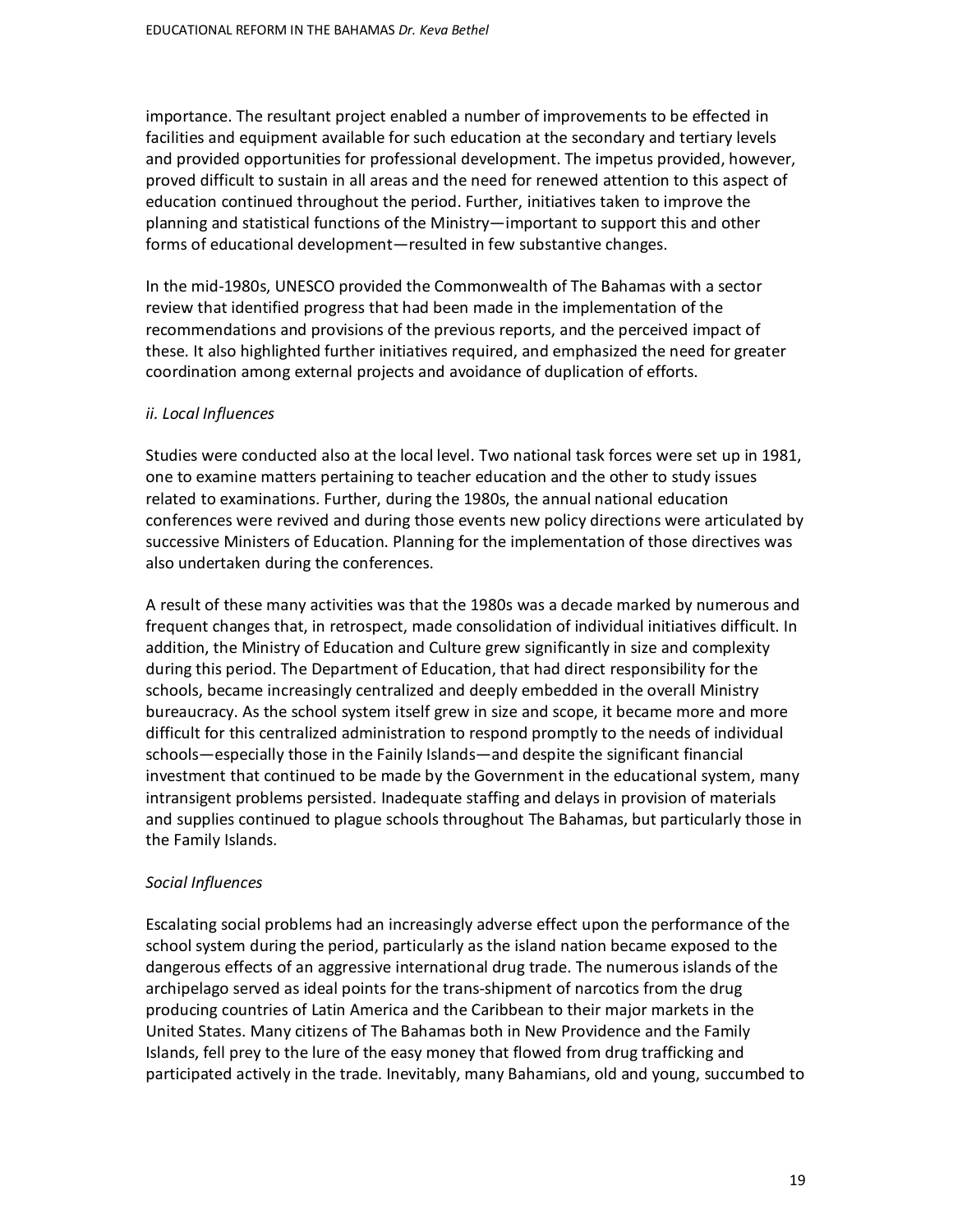drug addiction. Students in schools were particularly vulnerable and many became involved in using and/or selling drugs.

This new element in Bahamian society had a serious impact on student motivation to perform highly and brought discipline problems and elements of violence into the schools that seriously hampered the achievement of educational goals. Although the level of drug use had abated significantly by the late 1980s, these problems persisted in Bahamian schools.

During the 1970s and 1980s, the tourist trade and the expanding banking industry continued to dominate the Bahamian economy and many young Bahamians looked to those sectors for job opportunities. Although the Government declared itself committed to economic diversification, for the most part relatively few young Bahamians pursued the technical or vocational education and training that would equip them for employment in the agricultural, industrial or productive sectors.

#### *Professional Issues*

### *i. Teaching Force*

At the same time, the teaching profession, that now offered extensive opportunities for employment, attracted very limited numbers of candidates for training. Two studies conducted by researchers at The College of The Bahamas in the early 1980s found that high school graduates perceived teaching as a difficult, poorly paid, low status occupation and that parents (and frequently teachers themselves) actively discouraged young people from entering the profession. These factors, coupled with the earlier decision that the Government would no longer subsidize teachers in training, the length and perceived difficulty of the teacher education programs at The College of The Bahamas, and the higher academic qualifications now demanded for entry into them, resulted in a dramatic decline in the numbers of candidates offering themselves to be trained as teachers. The Ministry of Education was, therefore, obliged to continue to rely very heavily upon recruitment from outside The Bahamas in order to meet its staffing needs. Many of these non-nationals were, moreover, posted to schools in small communities in the Family Islands where cultural adjustments often proved difficult. The turnover of staff tended therefore to be quite frequent, with deleterious effects upon the continuity of instruction to children in those areas.

The Task Force established in 1981 to study issues related to the training of Bahamian teachers recommended a return to government funding of teacher trainees as a means of encouraging and facilitating the participation of greater numbers of Bahamians (from both New Providence and the Family Islands) in teacher education programs. Opportunities for candidates to make up academic deficiencies were also made available at The College, and a deliberate, aggressive campaign of recruitment was mounted in the high schools and in the wider community. These combined initiatives gradually bore fruit and by 1995 there were some 500 teachers in training in the various programs offered by The College of The Bahamas.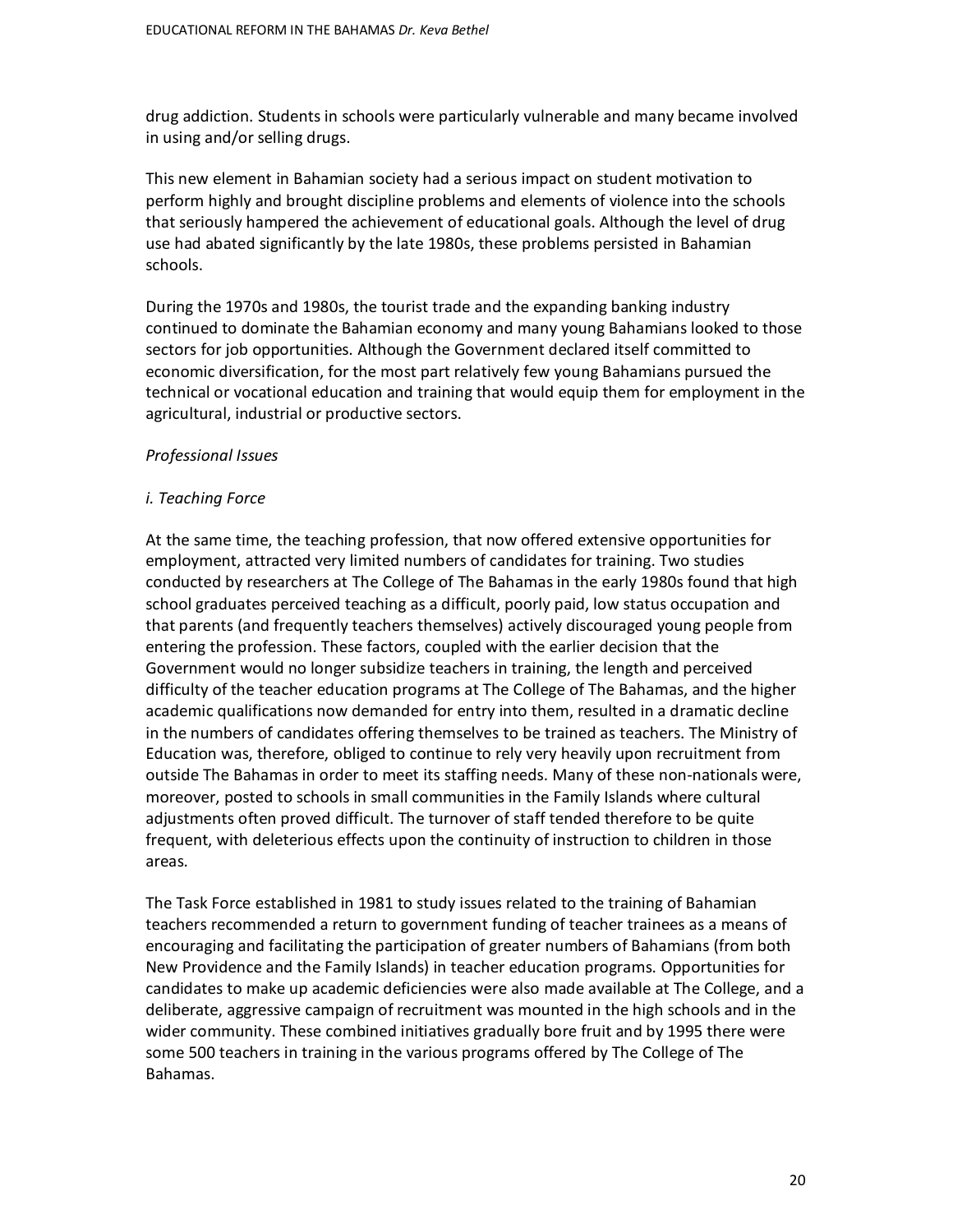# *ii. Curriculum*

In addition to the difficulties experienced in ensuring a ready supply of appropriately trained teachers for the system, there were other persistent challenges facing the Ministry of Education during the period following Independence. The matter of qualitative improvement, for example, was a constant matter of concern. The sector report prepared by UNESCO in 1986 noted that while the performance of the educational system had been impressive in quantitative terms and in providing widespread access to educational opportunities, the quality and relevance of programs offered had not always been "in sufficient harmony with the needs of a rapidly changing society" (UNESCO, 1).

Further, in the Family Islands, problems of communication—and the costs entailed in developing the infrastructure sufficiently to alleviate those problems—continued to influence the rate of ongoing educational progress desired in those areas.

In 1982, however, a new national curriculum was designed by committees of teachers drawn from all parts of The Bahamas. The design and implementation of that curriculum marked an important step in a series of measures taken to try to consolidate and standardize educational provision throughout the country and to improve what were perceived to be falling standards of performance and behavior in the schools.

## *iii. Educational Policies*

Other policy directives were issued by successive Ministers of Education at Annual Education Conferences and included the following:

- the abolition from high schools of U.S. style graduation ceremonies in which the participation of graduates was not always linked to their level of academic performance;
- the abolition of the practice of social promotion, i.e. the movement of students from one grade level to the next without reference to their mastery of relevant material;
- the introduction, in 1985, of a nationwide standardized system of assessment at the 3rd, 6th and 8th grade levels, with a view to measuring individual student performance against national norms;
- the abolition, in 1987, of junior and senior high schools and their replacement by single phase secondary schools encompassing grades seven through twelve, with the intention of encouraging more students to remain in school beyond the mandatory period of schooling (i.e. beyond age 14);
- the introduction of Tourism Studies into the primary school curriculum and into the curriculum of both primary and secondary schools a program of Family Life and Health Education;
- the introduction, in 1993, of a locally designed, national secondary school certificate examination, devised in collaboration with the University of Cambridge Local Examination Syndicate, to replace all other secondary school examinations (local and external).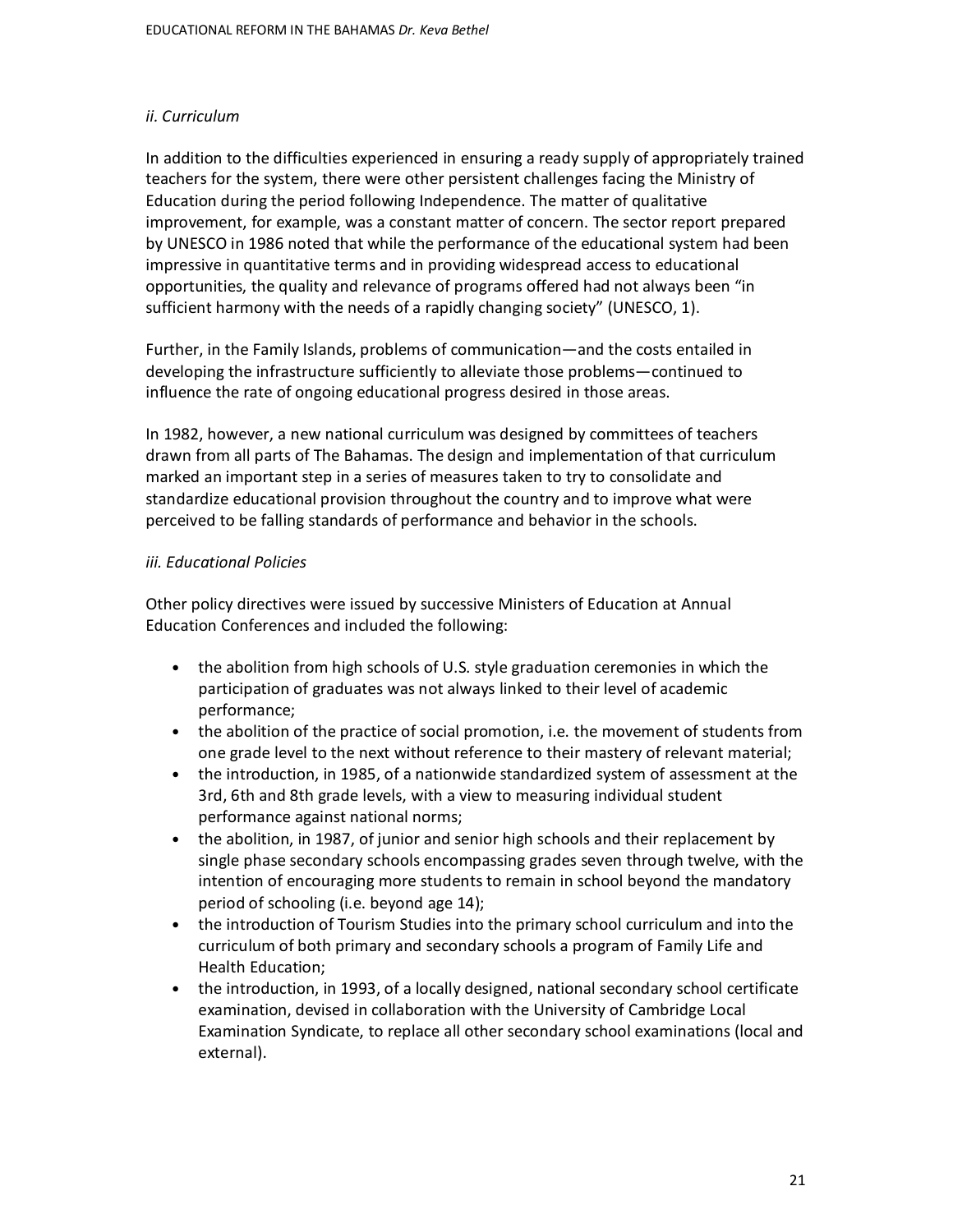The actual implementation and impact of these policies reflected varying degrees of success. The intended abolition of social promotion, for example, was not totally able to be effected, because schools had neither the physical space nor the teaching or material resources to allow for repetition of grades and ensure mastery of necessary subject matter by every student. Numerous complaints were articulated by teachers and parents that the accommodation of students in single phase secondary schools had not had the desired effect in the prevailing social climate. Reports indicated that in a number of instances younger children were preyed upon and intimidated by students in senior grades and that significant discipline problems ensued. Vociferous complaints were made by parents, teachers, and employers about the abolition of the Bahamas Junior Certificate examination that was seen as both a useful measure of student performance halfway through their secondary program and of achievement and potential for employment purposes. The examination was restored in 1994 on the recommendation of the National Task Force that was set up in 1993 to study all major issues related to education in the country.

The establishment of this Task Force was one of a number of initiatives taken by the new Free National Movement government following its victory in the General Elections of August, 1992. The defeat of the Progressive Liberal Party at that time marked the end of its twenty-five years in power, and signaled the introduction of new aspects of public life. The Free National Movement's Manifesto 1992 contained specific targets for educational development in the country, among which were the improvement of literacy levels, the introduction of programs to ensure the acquisition of employable skills by all high school graduates, and the decentralization of the school system.

The Task Force on Education reported in January, 1994, after having both analyzed available documentary material and conducted widespread consultations with significant groups of individuals and with members of the general public throughout the islands to determine the strengths and weaknesses of the system as perceived by a wide cross-section of the people of The Bahamas. Central among its recommendations were measures to more meaningfully involve communities in the educational system that served them.

These included a proposed division of the country into a number of school districts to be supervised by district superintendents, the establishment of school committees and district boards of education, and a more flexible curriculum that, while including a common core of essential subjects, could be structured to respond to the particular imperatives of the diverse islands of The Bahamas chain.

#### *The System*

## *i. Early Childhood Preschool Education*

During the two decades following Independence, despite repeated proclamations by Ministers of Education emphasizing the importance of this level of education, the involvement by the government in preschool education continued to be minimal. In 1975, however, a community-run Day Care Center and Kindergarten was established and was staffed by three teachers seconded from government schools. Later, a second community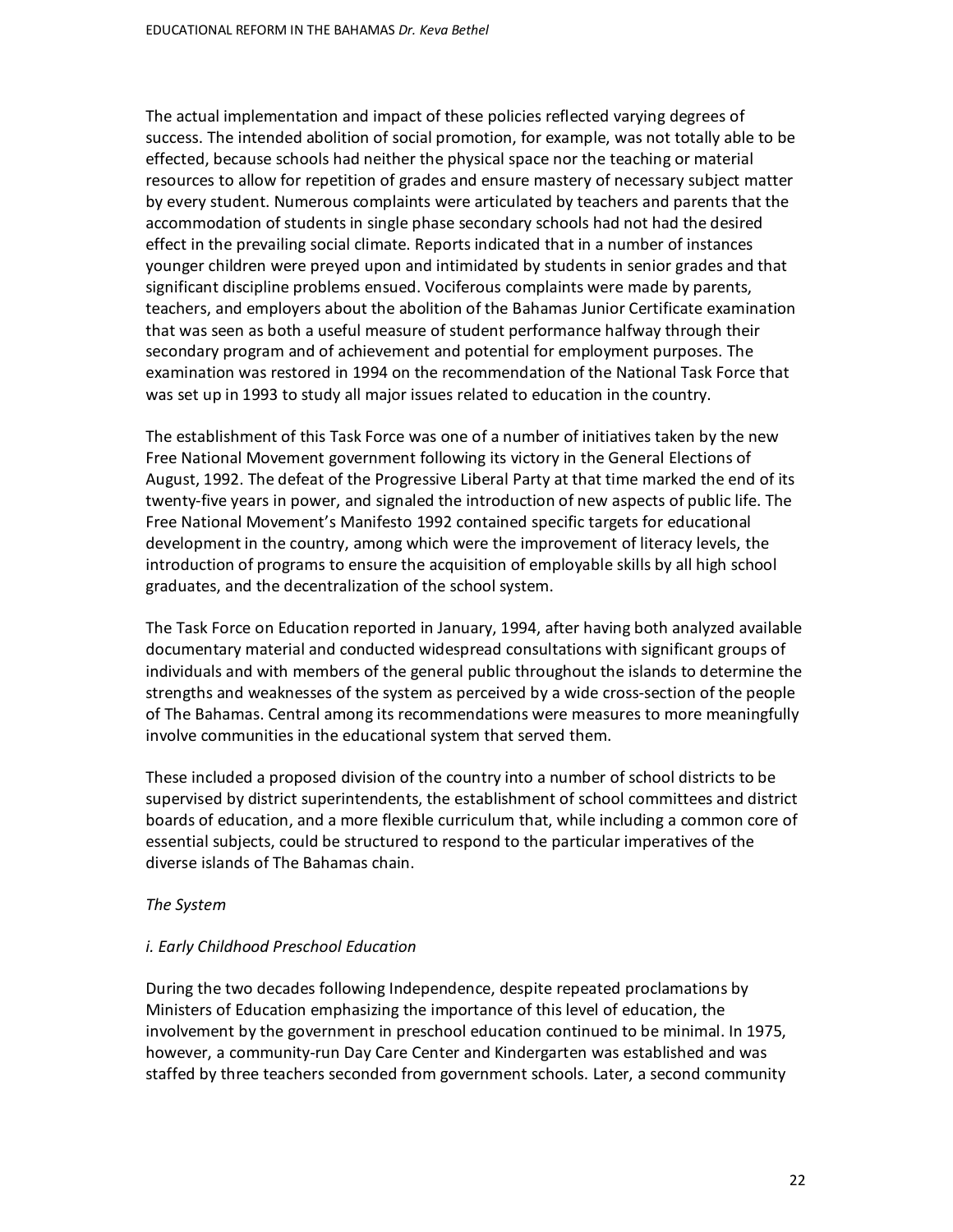initiative to develop a preschool center was successfully implemented with assistance from the government. All other institutions at this level were privately operated.

In 1980, one of a group of five teachers from Ministry schools who had previously been granted in-service awards to pursue degree courses in Early Childhood Education was appointed preschool coordinator in the Ministry of Education. This officer assumed responsibility for designing an appropriate program for preschool education, for supervising preschools in the country, and for offering training workshops for operators and teachers of preschools.

By 1982, it was recorded that eighty-nine preschools in New Providence and sixteen in the Family Islands were registered with the Ministry of Education. It was acknowledged, however, that many more unregistered schools existed. By the beginning of the 1990s, these numbers had multiplied significantly, even though the Government's own provision was limited to 235 positions and was confined to the two units in New Providence and three small units in Grand Bahama (National Task Force on Education, 25).

The National Task Force on Education discovered in 1993, moreover, that the curriculum guidelines developed by the Ministry of Education in 1985 had still not been implemented, although the numbers of institutions trading under the misnomer of "preschool" had so expanded that the Ministry of Education preschool coordinator was unable to provide a reliable estimate of their extent (National Task Force on Education, 26). The 1995 figures indicated, however, that there were one hundred and seventy-nine registered preschools and day care centers. Operators of these facilities were frequently persons of limited or no training, despite the availability of programs in Early Childhood Education at The College of The Bahamas.

Concerns persisted, therefore, that many of those establishments did not conform to desirable standards and there was still no legislation in place to ensure their compliance. By 1998, however, draft legislation had been developed and was being reviewed for future approval and implementation.

While there were a few privately run preschools in some of the more developed Family Islands, access to this level of education was not generally available in islands outside of New Providence and Grand Bahama, although there existed significant parental interest and demand for its provision throughout the archipelago (National Task Force on Education, 46, 48-49, 52). In the last few years of this period, however, deliberate measures were taken to extend the access to public preschool facilities by the inclusion of such provision in six new primary schools that were or were due to be constructed in New Providence, Grand Bahama, and several Family Islands. In addition there existed the intention to develop such centers in a number of existing primary schools in New Providence and Grand Bahama and in certain community facilities.

#### *ii. Primary Education*

#### a. Enrollment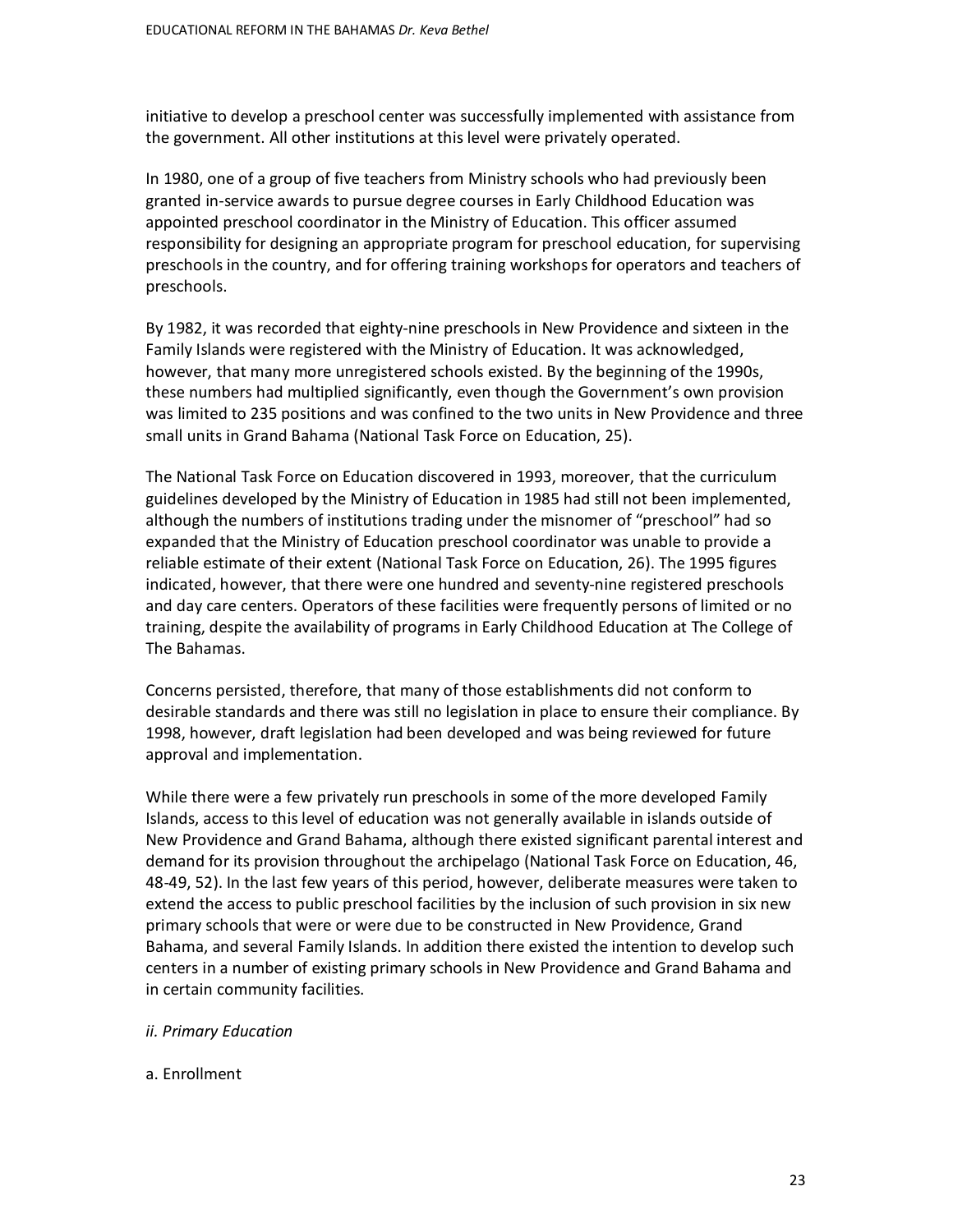In the decades following Independence, the numbers of students enrolled in primary education remained relatively stable at a level of some 33,000, representing an average of approximately 95% of the eligible age cohort. Of that enrollment, 77% was found in Government schools (UNESCO, 21).

Despite the constancy of actual numbers, the period was marked by significant population shifts in the urban areas as more and more Bahamians moved to the new residential subdivisions developed at some distance from city centers. This movement resulted in considerable overcrowding in schools on the outskirts of the city while enrollment in older schools in the city proper was drastically reduced. New primary schools continued to be constructed, therefore, to accommodate the increasing population of children in the burgeoning suburban areas, and there was an expressed policy commitment to the development of neighborhood schools that would enable children entering primary school to "do so in non-threatening environments, in reasonably small classes, in close proximity to their homes" (Ingraham, 82).

Similar phenomena were observed in the more developed Family Islands. In larger settlements primary school enrollments climbed, while in many rural areas numbers grew progressively smaller. In a number of islands, several small schools were amalgamated and students were bussed from one settlement to another to attend school.

## b. Curriculum

The curricular guidelines introduced in 1982 were found by the National Task Force on Education to be the ones still in use in 1993; although certain new subject areas such as Family Life Education and Tourism Studies had been added in the interim (National Task Force on Education, 27). The UNESCO review team had identified as early as 1985 the weakness inherent in the subject-based focus of this curriculum in the absence of a broader curricular framework (UNESCO, 26). The National Task Force also found that the primary school curriculum had become overcrowded with disparate subjects, that it lacked integration and was only imperfectly implemented in parts due to limited accessibility of curriculum guides, lack of essential specialist staff, inadequate textbooks, and appropriate supporting materials, especially in Family Islands (National Task Force on Education, 30).

The presence of ever larger numbers of children for whom English was not the first language in primary school classrooms further exacerbated the problems of ensuring effective primary education. Teachers were, by and large, ill-prepared to tackle the challenges of dealing with non-English speakers, especially in the early grades and, in its report, the National Task Force strongly identified the need for teacher trainees to be given skills in teaching English as a second language (National Task Force on Education, 31).

## c. Teachers

In the decades following 1973, a variety of efforts were made to improve the training of primary school teachers. Teacher education programs at the newly established College of The Bahamas were progressively strengthened and standards for entry and required performance were raised. Special arrangements were put in place from time to time to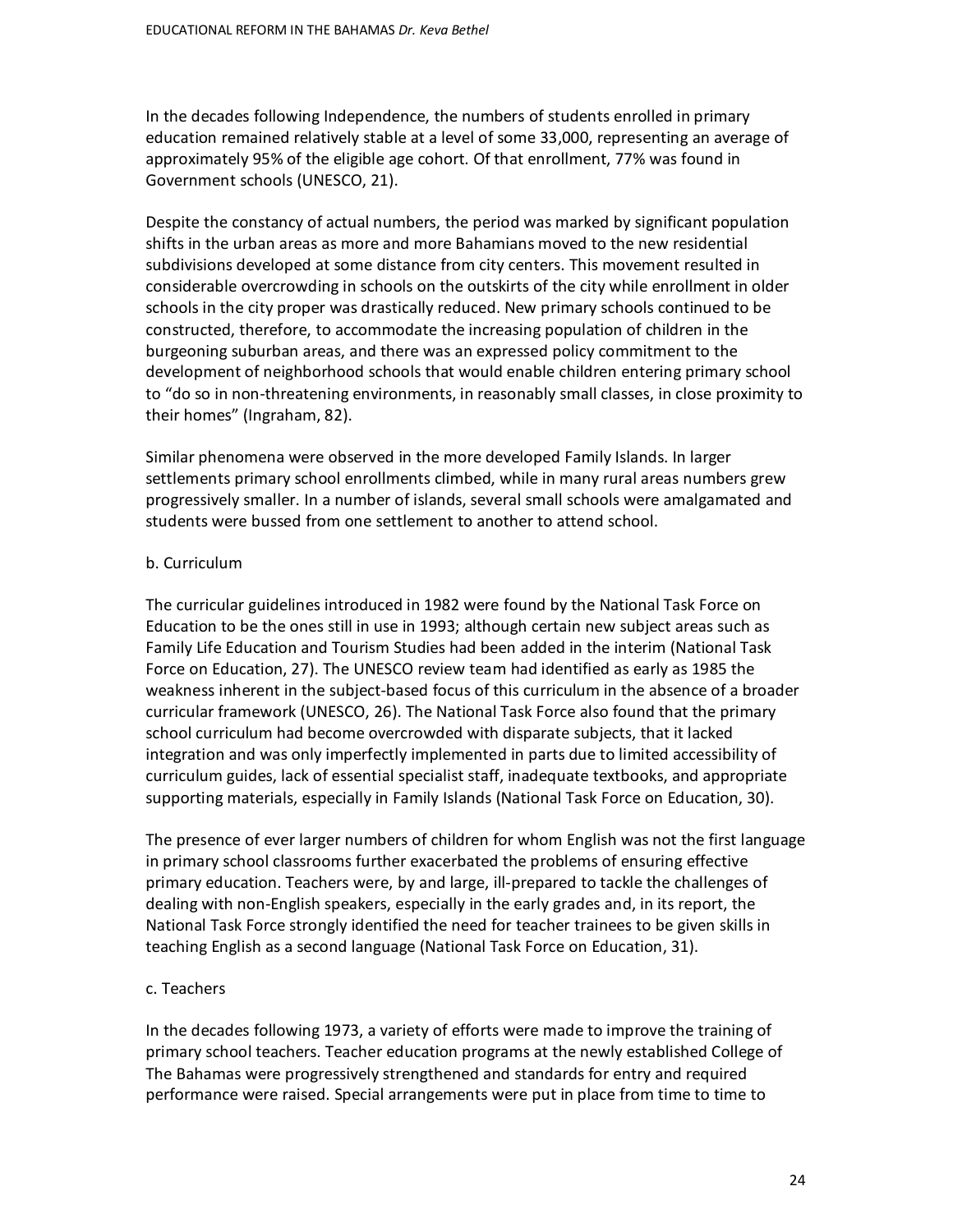enable those teachers who had not completed their training to do so, and a special training program was introduced for mature untrained teachers.

From 1975, serving teachers were afforded opportunities to pursue Bachelors degree programs in Elementary Education offered locally by the University of Miami and, through the Catholic Continuing Education Council, by the College of St. Benedict/St. John's University in Minnesota. School Administrators pursued University of Miami Masters degree programs in administration and supervision. Certain other teachers were offered in-service awards to pursue specialist studies abroad (mainly in the United States) in critical areas, including education of the handicapped, reading and music.

Short-term professional workshops and seminars were organized by the Ministry of Education during summer sessions. The foregoing activities and others were actively encouraged and, in some cases, organized by the Primary Principals Association.

In 1992 a full-time two-year University of the West Indies Bachelor of Education degree program in Primary Education was introduced at The College of The Bahamas, and groups of Ministry of Education teachers were awarded paid study leave to pursue this program. All of these initiatives strengthened the professional competence of Bahamian primary school teachers and assisted in the development of a corps of educational leaders at this level. Further, the later introduction by The College of The Bahamas itself of a four-year Bachelors degree program in Primary Education reflected the expressed objective of the Ministry of Education to move systematically towards a fully qualified graduate primary school teaching force.

#### d. Impact

Despite these varied efforts made to improve Bahamian public primary education, dissatisfaction continued to persist concerning the actual levels of achievement of students, especially in the core subjects of Language Arts and Mathematics.

In 1993, the National Task Force on Education found that the performance of public school students in both the 3rd and 6th grade GLAT (Grade Level Assessment Test) was significantly lower than that of independent school counterparts. Over the period 1986-1989, for example, the national average percentile across all subjects of children in public schools was some thirty to forty points lower than that of children attending independent schools (National Task Force on Education, 72). Further, the effectiveness of a number of earlier innovations such as the team teaching concept, still ostensibly in place during the nineties albeit in modified form, was questioned by researchers, as was the ever increasing dependence upon foreign textbooks and other learning resources in the delivery of an indigenous curriculum (Davis, 137). There was a growing concern, also, that the system was being too heavily dominated by tests and that, although generally these were intended to be diagnostic in nature, there was a tendency for teachers to concentrate on preparing students for them since the effectiveness of their own performance was often measured by the results obtained by their students (Davis, 135).

#### *iii. Secondary Education*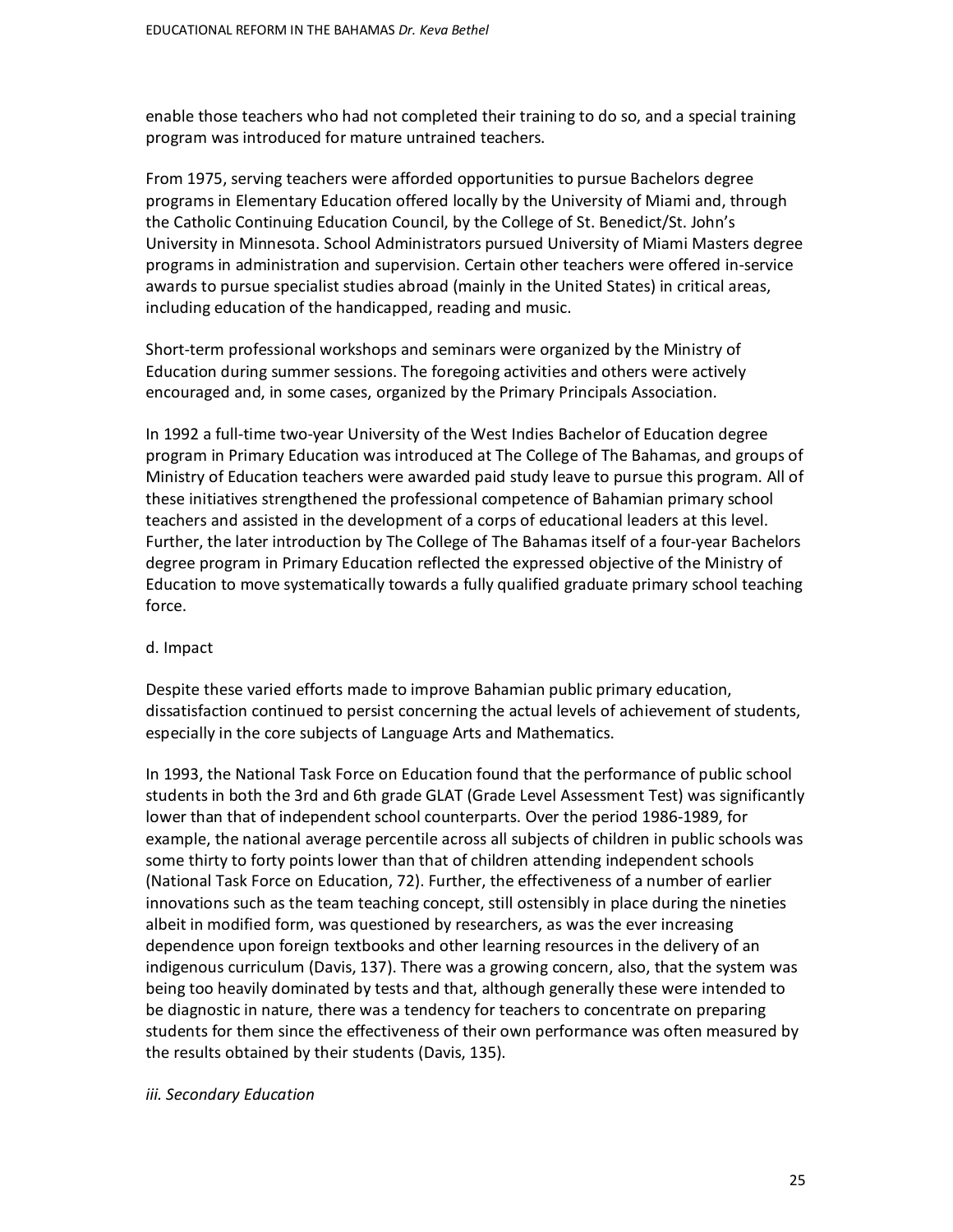#### a. Access

In the two decades following Independence, access to secondary schooling was greatly expanded in New Providence and, significantly, in the Family Islands as well. By 1985, the 27,144 public and private secondary school enrollments in The Bahamas accounted for 85% of the age group 11-14 (i.e. the junior high school level, which represented the final phase of compulsory schooling), and for 41% of the age group 15-18 (the senior high school level) (UNESCO, 22). In 1993, there were 24,513 students (approximately 56% of the age group 11- 18) enrolled in Bahamian secondary schools (Ministry of Education 1994, 16) and the pattern of enrollment continued to reflect a decline of participation in the senior grades of secondary schools. During this period, and particularly from the mid-1980s, there was expressed desire to retain larger numbers of students throughout the full range of secondary education and numerous statements and recommendations were made that the legal school leaving age should be raised to at least 16 years. Various policy decisions reflected this intention, but the necessary legislative action was not yet achieved.

#### b. Structure

During the decade of the 1970s and the first half of the 1980s, public secondary education was delivered in New Providence in two stages—i.e. via a system of junior and senior high schools. The original public grammar school, the Government High School, was converted to a senior high school in the 1970s. In other islands, central secondary schools were generally continuous and followed either primary schools (grades 1-6) or all-age schools (grade 1-8). Independent secondary schools were all continuous high schools encompassing grades seven through eleven or twelve.

In 1987, a policy decision was taken to abolish the concept of junior high schools in the public system and to deliver all secondary education in single phase schools incorporating grades seven through twelve and offering "the entire secondary school range of subjects in a single facility" (Adderley, 12).

This move was made for two main reasons: the desire to retain more students beyond the ninth grade—i.e. the end of compulsory schooling, and a concern that the movement of students from junior to senior high school caused a "major dislocation of student education at a time when this need not and ought not to be the case on purely educational grounds" (Adderley, 11). Despite this new arrangement, however, in 1992 two of the largest secondary schools in the country, one in New Providence and one in Grand Bahama, both of which occupied split campuses, were, for practical reasons, subdivided into separate junior and senior high schools, a move that appeared to hold promise of reducing the management and discipline problems previously observed in those institutions.

In 1994, on an experimental basis, a seventh grade was added to a number of primary schools in New Providence and Grand Bahama where physical space and appropriately qualified staff existed. This was done with an effort to reducing overcrowding and associated social problems in nearby secondary schools, and the ultimate intention was stated as being to test the effectiveness of a middle school model (grades 1-8), that could then be followed by a single-phase high school encompassing grades 9-12.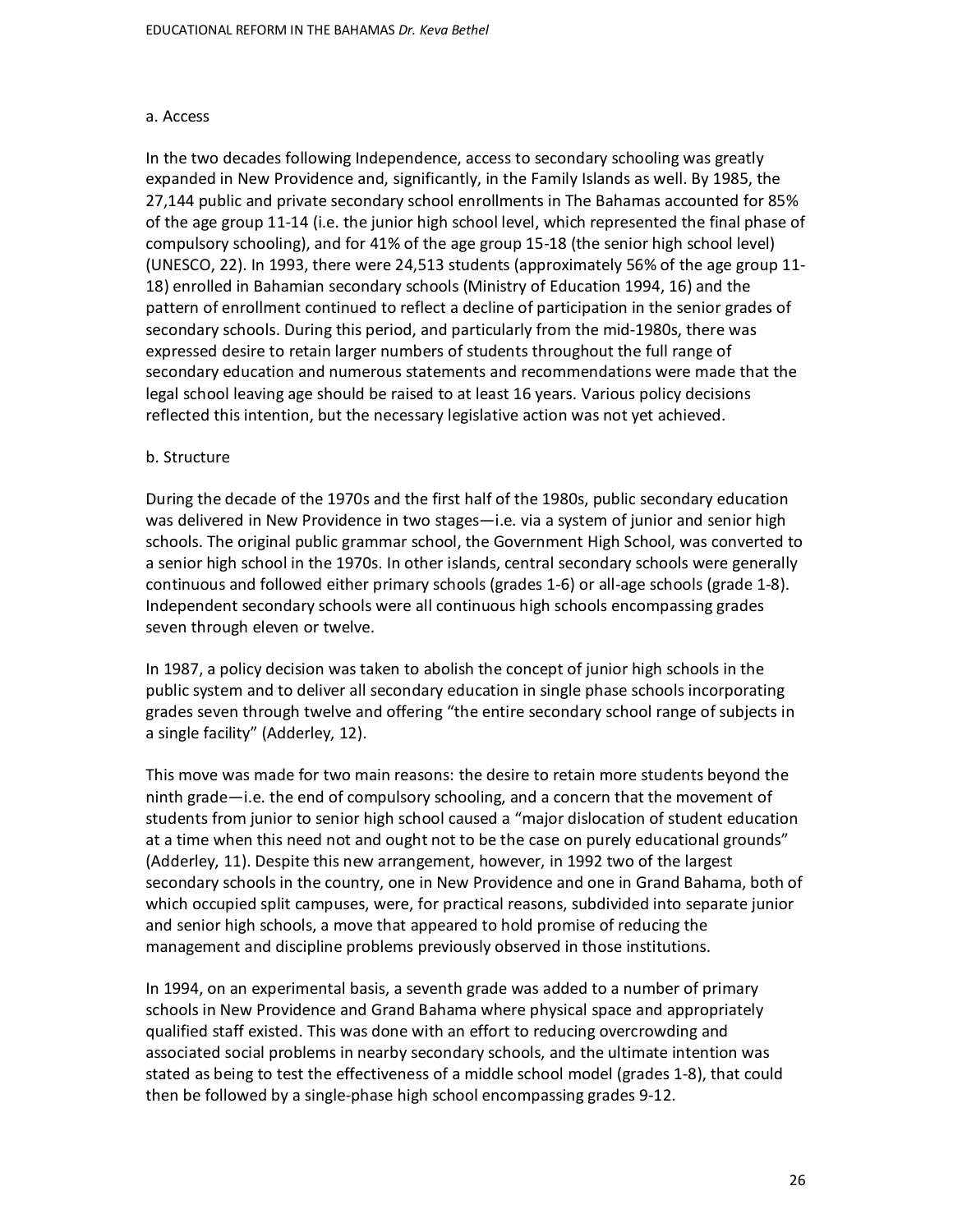The evaluation of the outcomes of this experiment and the continued assessment of both the academic and social performance of the junior/senior high schools provided valuable sources of information for decisions concerning the structure of secondary education in the country, for the National Task Force on Education found that a number of administrators, teachers, and parents expressed grave reservations about the appropriateness of the large single-phase secondary school in a social climate where older students tended to prey upon younger ones and where problems of indiscipline impinged upon achievement and remained a cause for concern. In 1997 there was a deliberate return to the junior and senior high school model.

#### c. Curriculum

Throughout the post-Independence period, the secondary school curriculum, in its various applications (both in the public and most independent schools) reflected a commitment to exposing students to a broad range of academic, technical/vocational, and cultural subjects. This broad spectrum of curriculum offerings was in keeping with the general move towards comprehensive secondary schools that, it was hoped, would not only provide opportunities for students with differing aptitudes, but also achieve the kind of social integration desired for the new nation. Moreover, successive Ministers of Education reaffirmed the view articulated in 1975 that it was important that the educational program "make ample provisions for specific preparation for employment, as well as for further study and education" (Minister of Education, 8).

Despite this avowed philosophy, however, the effectiveness of the high school curriculum continued to be judged primarily by student achievement in external examinations, mainly British in origin, whose syllabi and emphases did not always reflect the same objectives as those held for the Bahamian schools. The intention to introduce a National Secondary School Certificate that would be a more appropriate measure of the Bahamian senior high school curriculum, stated as early as 1975, was only realized in 1993 when the Bahamas General Certificate of Secondary Education was introduced.

The full, consistent implementation of a broadly based secondary program in schools throughout the country was hampered by a variety of factors, including a relative neglect of curriculum development at that level, as the UNESCO report identified in 1986, and the uneven availability of adequate, appropriate human, material and physical resources.

In 1993, the National Task Force found that the effectiveness of the curriculum was negatively influenced by the continued dependence upon imported materials whose cultural biases was often alien to the Bahamian reality. Moreover, the curricular offerings in schools throughout the islands did not adequately reflect the diversity of economic activity prevailing in different parts of the country. Further, insufficient attention seemed to be paid to the special needs of students at both ends of the continuum. The time actually spent in the teaching/learning process was too frequently interrupted by unrelated activities, and the unevenness of teacher competence and/or availability in critical subject areas (such as Mathematics and Science), as well as in technical/vocational and cultural subjects, also adversely affected the realization of curricular goals (National Task Force on Education, 33- 40).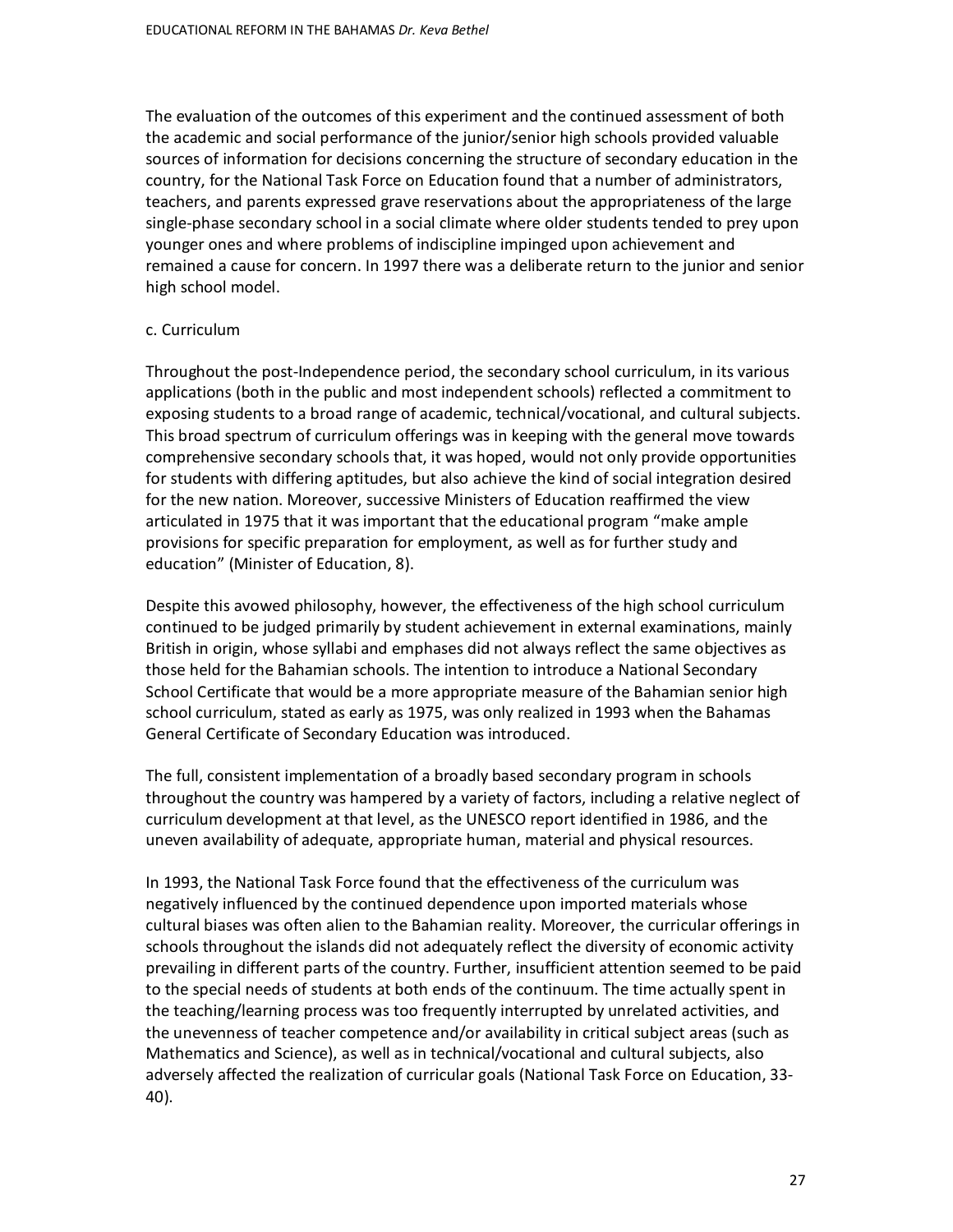### d. Effectiveness

As noted previously, the effectiveness of Bahamian secondary schools continued to be measured both by the public in general and by employers, by the successes achieved by students in external examinations, that is, the Bahamas Junior Certificate (BJC), taken usually at the end of the junior high school phase, and the General Certificate of Education (GCE) Ordinary Level, Royal Society of Arts (RSA) and Pitman's Examinations, taken at the end of the senior high school phase. When judged by those measures, the efficacy of the secondary schools—especially those in the public system—was frequently called into question. Student performance at the BJC level was modest, with students of independent schools achieving consistently better results than their counterparts in public schools (UNESCO, 30). This pattern was also observed in the GCE, RSA and Pitman's examinations. Further, these latter examinations were taken by only a small percentage of students, i.e., about 10-15% (UNESCO, 31). Many students, therefore, left the secondary school with few, if any, formal credentials that would enable them to proceed either to higher levels of education or to seek employment. Many prospective employers complained further that the functional levels of literacy and attitudes to work displayed by secondary school leavers were often unsatisfactory.

Concern to redress this state of affairs led to the decision taken in the late 1980s to develop, and to introduce by 1993, a secondary school examination that would measure, in a more realistic fashion, the abilities and achievements of a wider range (80-85%) of secondary school students and that, by emphasizing course and project work, would stimulate a revamping of the curricular content and instructional methodologies employed at that level.

Despite difficulties created by the inconsistent availability throughout all the islands of resources necessary to support adequately the strong project emphasis of the new examination, early impressions were that more students achieved some reasonable level of success in one or more of the over twenty subjects examined. Considerably larger numbers of students, for example, qualified for direct entry into College of The Bahamas programs than had previously been the case. Concerns remained, however, about the high levels of stress engendered by the increased demands of the new examination, and the actual standards attained.

When viewed from the broader context of economic development, too, the existing curriculum was found by the National Task Force still deficient in some important areas: the absence, for example, of certain valuable areas of study relevant to the needs of the country, and the lack of sufficient flexibility to respond to the real needs of particular Family Islands that contributed to a tendency for young people to move away from their home communities in search of employment, and to question the importance of or need for formal education (National Task Force on Education, 41).

In addition, in the decades following Independence concern continued to mount over the increasing levels of indiscipline and violence prevailing in secondary schools (particularly in public schools in New Providence and Grand Bahama). It was speculated that this was exacerbated by the continuing growth in the size of schools and the resulting levels of impersonality witnessed in teacher/student relationships.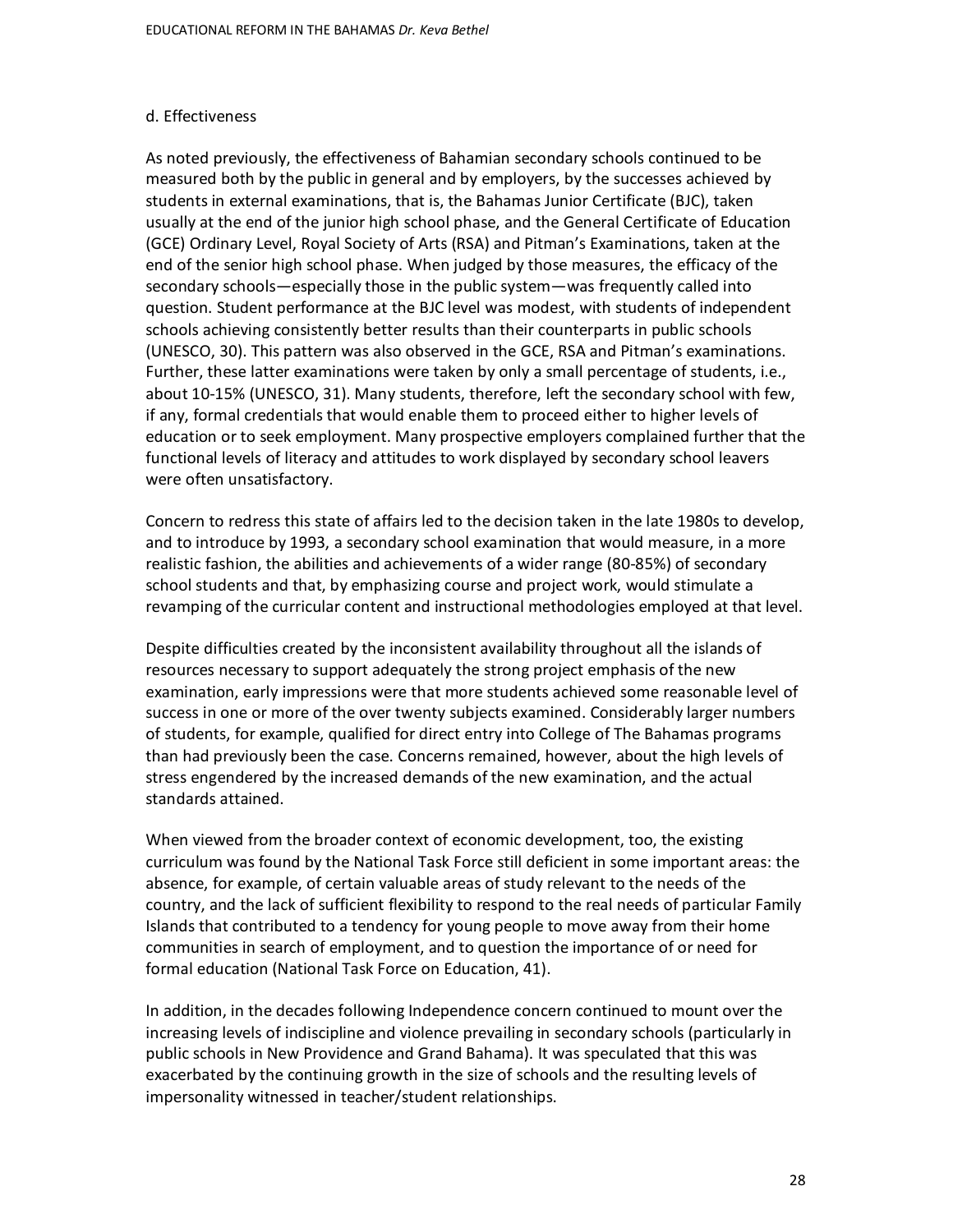Further, the rivalries engendered by the emergence of neighborhood gangs in the urban areas of New Providence, Grand Bahama and some Family Islands, tended to spill over into the school environment causing serious problems of discipline and control. Concerted and deliberate initiatives were therefore undertaken by educational authorities to attempt to meaningfully address in the impact of the gang culture in schools. These combined the encouragement of more positive activities with more coherent, consistent school policies on discipline and enhanced practical security measures in schools.

### *iv. Tertiary Education*

It was perhaps in the area of tertiary education that the most dramatic advances were noted in the post-Independence period. The Bahamian government recognized clearly that if the needs of a rapidly expanding, increasingly sophisticated economy were to be more fully met by Bahamians themselves, opportunities must be provided locally to enable more citizens to prepare themselves academically, professionally and technically to play more prominent roles in both the public and private sectors of the country. The development of institutions that could offer enhanced education and training beyond the level of secondary schooling became, therefore, an important priority.

### a. The College of The Bahamas

The College of The Bahamas was formally established by Act of Parliament in 1974. Four existing post-secondary institutions—the two teachers colleges, the technical college, and the sixth form of the Government High School—were brought together in a new structure, under a central administration and subject to the guidance and authority of a governing Council appointed by and answerable to the Minister of Education. It was anticipated that the integration of the previously unrelated constituent institutions would "permit a more efficient use of lecturing staff, and more comprehensive and thorough preparation of students" (Minister of Education, 19). It was also hoped that, in this way, larger numbers of students could be served, and served more effectively, in an atmosphere that would acknowledge and encourage the equal value of academic, professional and technical studies. The College was established to be a "multipurpose institution serving, as far as possible, every important need of The Bahamas" (Minister of Education, 20). It was patterned, in large measure, after the North American Community/Junior College model and, from the outset, delivered its programs through a series of modular courses offered by relevant teaching divisions. The academic year was divided into two sixteen week semesters and (initially) two six-week summer sessions. The two summer sessions were replaced in the early 1980s by a single eight-week session running from May to July.

The main credential offered by The College was (and continues to be) the Associate Degree awarded upon successful completion of a two-year program of study whose requirements combined a compulsory core of general education, specialized study in a major field and a number of optional courses of the students' own choosing. Some career oriented programs (such as those in teacher education) requiring extensive periods of practice, were of threeyears duration.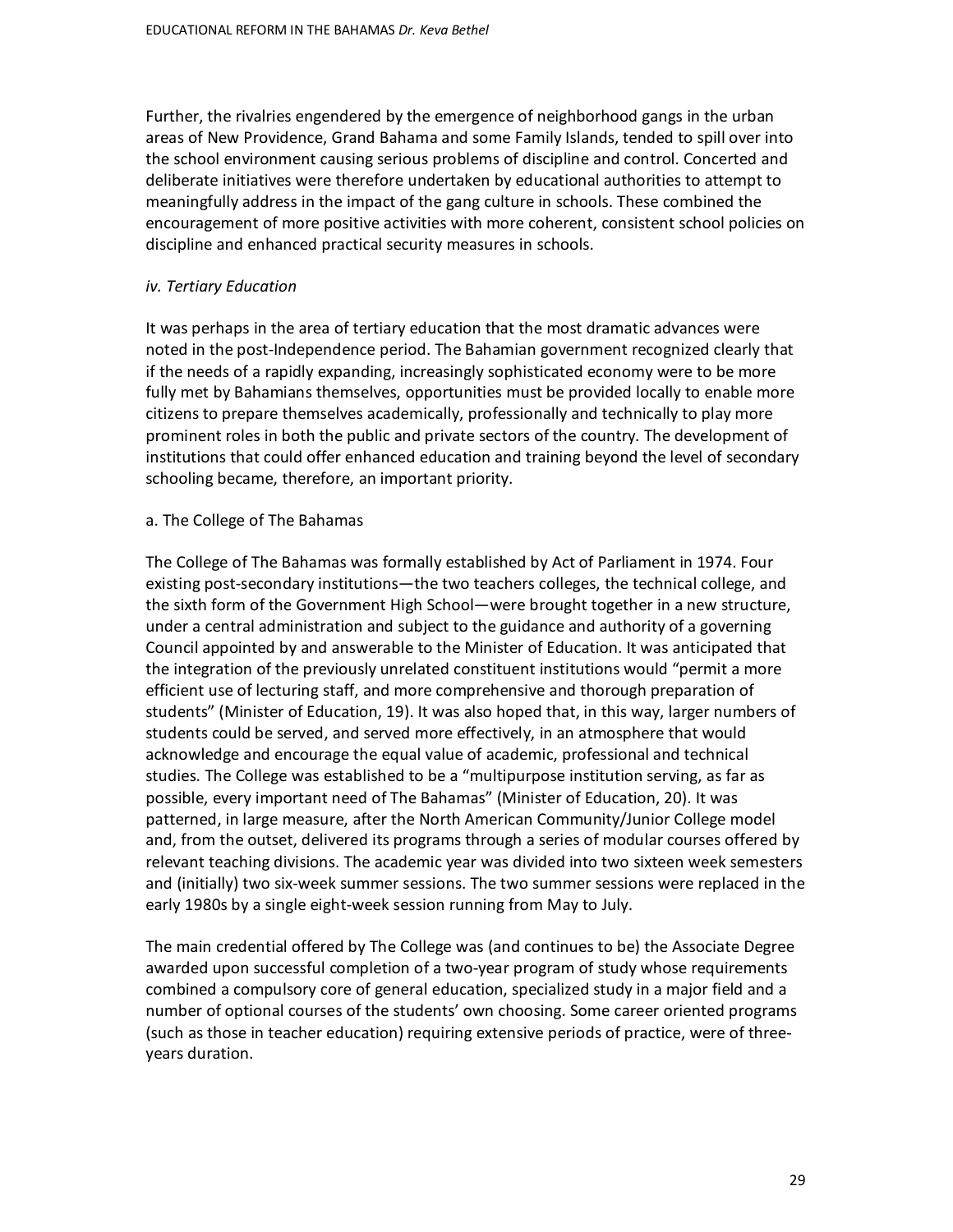The level of education provided in the Associate Degree programs was generally similar to that offered in the first two years of a four-year Bachelors degree program in the North American context, and graduates proceeding to institutions in the United States and Canada to complete a full degree were able to obtain significant exemptions for work completed at The College. In addition to the Associate Degree programs, however, The College continued to offer GCE Advanced Level preparation—though, over the years, to a lesser and lesser degree—and programs leading to Diplomas and Certificates in specific vocational areas. Further, the scope of the College's work grew to encompass not only the academic and career-oriented programs previously offered in the individual institutions, but also a variety of new areas and higher levels of study not formerly available.

From its inception, The College actively pursued cooperative relationships with agencies in the public and private sectors and undertook special programs of study in collaboration with them. This approach was in consonance with its mandate, identified in the White Paper on Education, "to meet the special needs of The Bahamas in education, training and national development" (Ministry of Education and Culture 1972, 10).

The College also maintained close cooperative relationships with the regional university, the University of the West Indies, under whose aegis its programs of teacher education fell, and to which significant numbers of its graduates proceeded in order to complete Bachelors degrees. From as early as 1976, moreover, UWI Bachelor of Education programs were offered at The College itself.

The proximity of The Bahamas to South Florida and the traditional ties existing between Bahamians and their neighbors in that part of the United States also inevitably led to the development of collaborative relationships with such institutions as the University of Miami and Florida International University, both of which offered, from time to time, and in collaboration with The College of The Bahamas, Bachelors degree programs in various important disciplines. These included education, business administration and technology.

Over the first two decades of its existence, the College expanded and grew in sophistication, both in levels of achievement and in operational processes. Although it continued to be essentially a teaching institution, the conduct of research assumed increasing importance. This was formally recognized with the establishment, in 1992, of a Research Unit that was intended not only to facilitate the research carried out by individual faculty members but also to undertake special projects on behalf of public and private agencies.

A further important dimension was added to the work of The College when, in 1991, the School of Nursing that formerly operated under the aegis of the Ministry of Health was integrated into The College's structure as the Division of Nursing and Health Sciences.

On July 1, 1995, a new College of the Bahamas Act gave to the institution greater financial and operational autonomy and authorized it to award degrees, thus paving the way for its development into a four-year, degree-granting institution.

• Access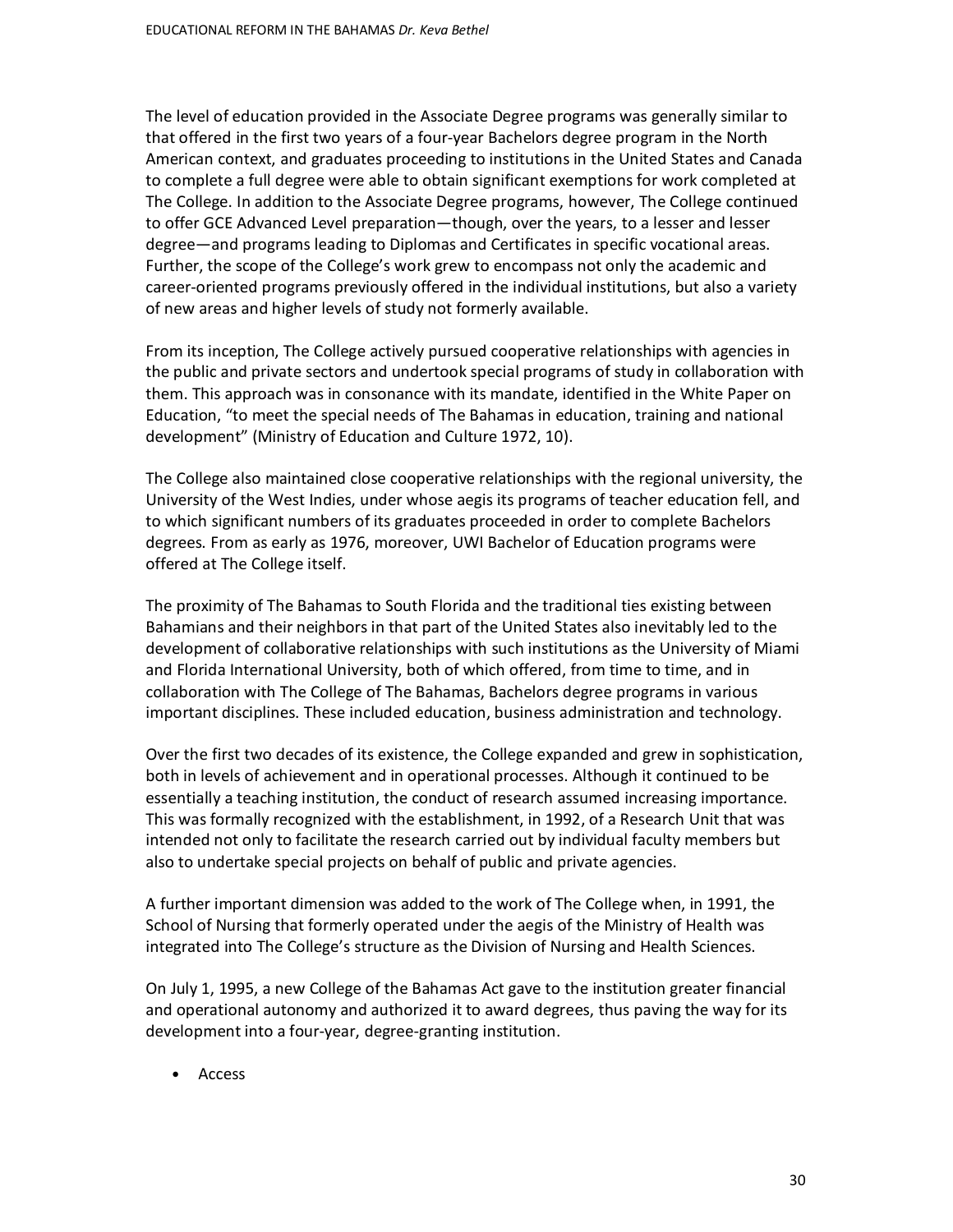From the beginning, The College of The Bahamas consistently served much larger numbers of students than the four constituent institutions combined had done previously. Enrollments (including full-time and part-time students) always approached or exceeded the 2,000 mark and, in the later years of the period, reached and exceeded 3,000.

# Several factors contributed to this.

1. In the early days of The College's existence, it followed an open-entry policy and provided a wide range and large number of upgrading courses that enabled students—especially adults who had not had the opportunity to complete a full high school education—to qualify themselves for entry into College-level work. The open-door policy proved too costly to maintain—both in terms of financial and human resources—and was replaced in 1978 by a selective process that required students to possess five GCE "O" levels (including English Language and Mathematics) or the equivalent for acceptance into Associate Degree programs. The "equivalent" option, however, enabled the institution still to offer a limited, closely structured program of preparatory work that would allow students with deficiencies to upgrade their academic standing and qualify for entry via that route. This program was very necessary since the numbers of students acquiring the requisite five "O" levels were generally very small and the "College Preparatory" program made it possible for many hundreds of Bahamians who would otherwise have been denied access to tertiary level education to acquire this.

2. The opportunity to pursue college programs on a part-time basis (through evening, dayrelease or summer study) enabled working persons to qualify themselves.

3. The Division of Continuing Education and Extension Services provided a variety of useful and non-formal general interest and specially designed training courses and programs, in New Providence, Grand Bahama, and throughout the Family Islands. Further, its early, modest initiatives in Distance Education proved valuable and were likely to assume major importance in the future.

4. It is anticipated that, as The College adds more and more programs at the Bachelors degree level under the provisions of the new Act, access by large numbers of Bahamians to that level of education will also be significantly increased.

• Impact

Though initially The College was regarded with a degree of skepticism within the Bahamian community, it gained steadily in credibility. This was achieved in no small measure by the performance of its graduates in the workforce and at institutions to which they proceeded to complete their degree studies. Their successes reflected positively upon the standards and quality of instruction maintained by The College. Gradually, the institution came to be regarded by an increasingly large number of Bahamian parents as the most desirable first stage in the tertiary education of their children, and by adults seeking to extend their own academic or professional preparation as a productive avenue through which their goals might be achieved. Such adults traditionally accounted for up to 50% of the total enrollment of the College. An important measure of the impact of The College was the degree to which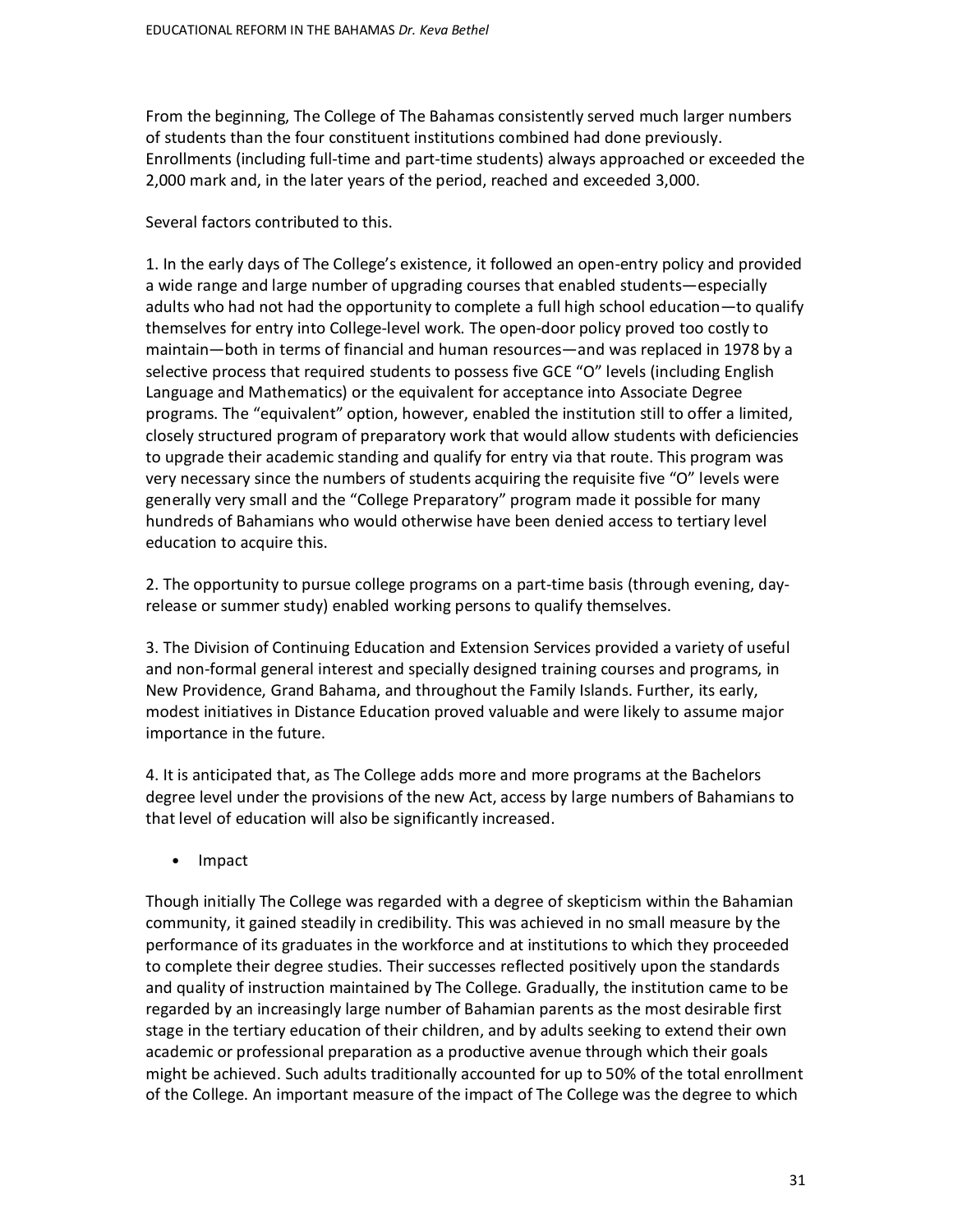its graduates came to occupy prominent positions in the public and private sectors and in professions (such as accounting and banking) that had formerly been dominated by foreign nationals.

• Financing

From 1975 to June 1995, The College was totally financed from public funds. Though it charged modest tuition fees (at the rate of \$25 per credit), all revenue generated was deposited to the national Consolidated Fund, and all expenditure of the annual budget had to be approved by the Public Treasury. Support from the private sector was forthcoming mainly in the form of improvements to facilities and learning resources, and the provision of scholarships for needy students. On average, the budget of The College through the years 1975-1995 accounted for some 7-8% of the national educational budget, with tuition and other fees accounting for some \$1.5 million in revenue.

As of July 1, 1995, under the provision of the new Act, the finances of The College were to derive from a block grant from the Bahamas Government and from revenue generated through tuition and fees, contracts and other services. Under the Act, moreover, The College was empowered to set in place such mechanisms as would enable it to attract additional funding such as endowments, gifts, and grants to assist its further development. Further, expenditure was to be controlled from within the institution itself under the overall direction of the Council that would have fuller authority for the governance of The College. In January 1998, the Government of The Bahamas approved a program of tuition fee increases to be phased over a period of three years. It was anticipated that this would enable the College to generate more realistic levels of revenue from that source.

## b. The Bahamas Hotel Training College

Over this period, the economy of The Bahamas continued to be fueled largely by its tourism industry. As was mentioned earlier, courses for housekeeping, food service and, later, clerical personnel within the hotel industry were initially offered at the Dundas Civic Center and later through the Hotel and Catering Department of the Nassau Technical College. By the early 1970s, however, it became clear that there was a need to focus more closely upon the training needs associated with the tourism industry. A statutory body, the Bahamas Hotel Training Council was established therefore to form policies and procedures related to hotel and tourism training. The Council reflected a tripartite membership with representatives being drawn from the government, the hotel and tourism industry, and the relevant trade unions. Each group was, moreover, to share in the cost of funding the recurrent expenditures associated with training, with the government assuming responsibility for capital expenditure (Massiah, 137).

The Bahamas Hotel Training College was established by the Council in 1973 for the purpose of providing both pre-service and in-service programs in hotel management and in the direct operation areas of the hospitality industry. The College was accredited by the Commission on Occupational Institutions of the Southern Association of Colleges and Schools in the United States and offered programs in both Nassau and Freeport. Graduates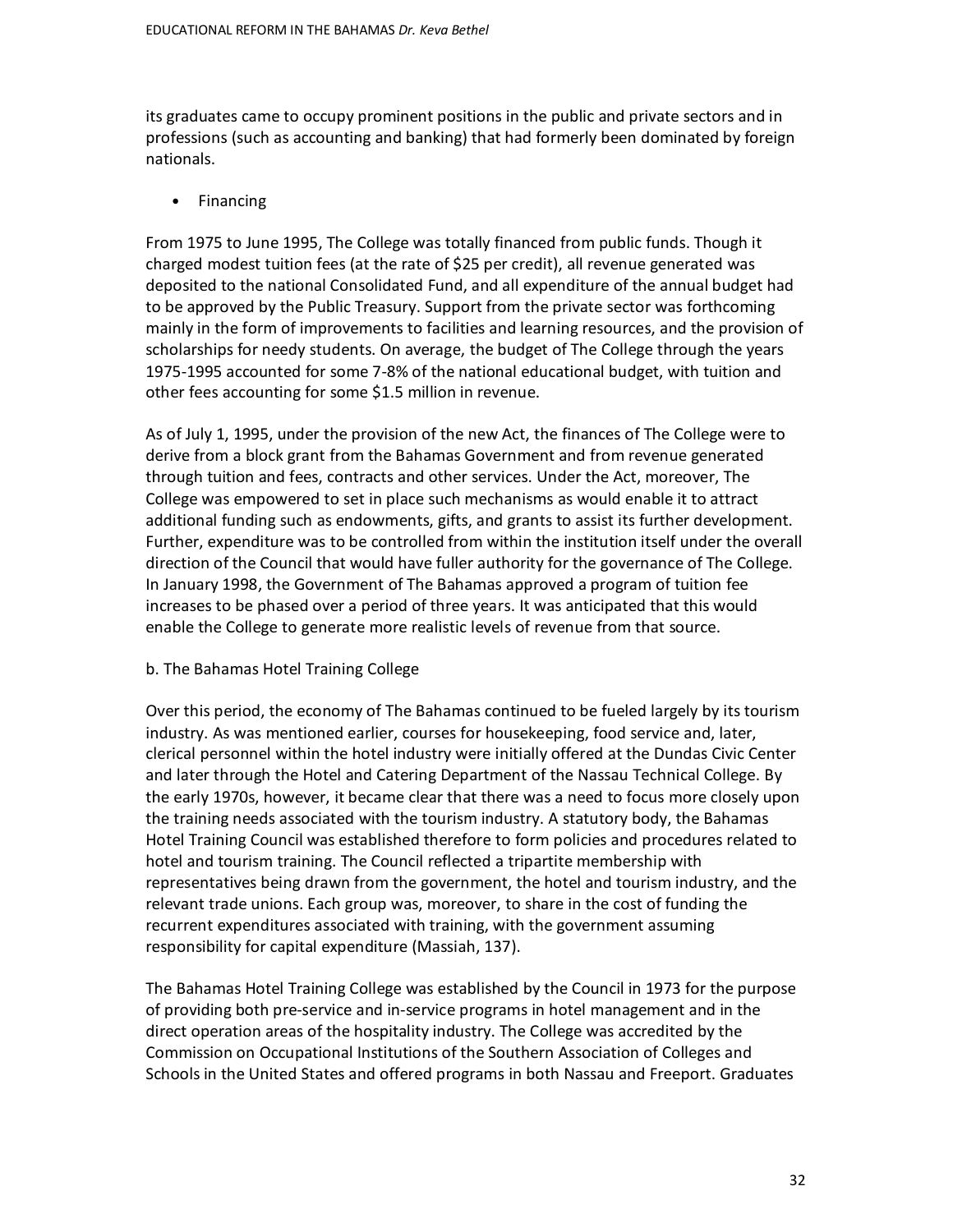of its two-year diploma in Hotel Management were able to proceed directly into the third year of Bachelors degree programs in hospitality management at various U.S. institutions.

The College became well known throughout the Caribbean and beyond and over the years attracted an international body of students. Entry requirements varied according to the type and level of program, but generally included high school completion, the possession of three or more GCE "O" Level passes and satisfactory performance in the College's entrance examination. Enrollments generally averaged about 300 students, some of whom (such as the apprentice chefs) combined on the job service experience with their formal Collegebased training. Many hundreds more persons in the industry benefited from training offered by the College through part-time study or participation in programs offered on site.

With the decline of the tourism industry in the early 1990s, enrollment at The College suffered, as students appeared to be reluctant to prepare for entry into an industry in which cutbacks in staff had become prevalent. Further, the level of financial contributions that would be available from the industry and the unions were more difficult to predict.

Despite the gradual strengthening of the industry observed by the mid-90s, The College was still faced with the need to mount aggressive recruitment initiatives to ensure viable numbers of students. The upswing in the tourist industry in most recent years, however, has been accompanied by a revitalized interest in tourism studies. Enrollments have, consequently, shown steady growth.

• Impact

Over the years, graduates of the Hotel Training College assumed positions of prominence in hotel properties throughout The Bahamas and elsewhere and The College was viewed as an important vehicle for providing necessary training for the major industry in The Bahamas. Various recommendations were made, however, to bring The College to a closer, more integral relationship with The College of The Bahamas that, it was perceived, might result in further enhancement of programs in both institutions and greater efficiency in the use of available resources. Discussions between the two institutions continue in this regard, and have recently resulted in productive joint initiatives.

c. The Bahamas School of Nursing

Formal nurse training began in The Bahamas as early as 1902. It was only in 1928, however, that the first preliminary training school was actually established offering a four-year program that included training in midwifery (Nursing Handbook, 4).

During the 1960s, the school pursued a stronger alliance with training programs in the United Kingdom and by 1967 the Registered Nursing training offered through the School had achieved full equivalence with those programs falling under the governance of the General Nursing Council for England and Wales. Nursing students became employees of the Ministry of Health upon entry into the School and provided extensive practical service in the clinical settings. In the late 1970s, the desirability of more fully integrating the basic nurse training programs into the work of The College of The Bahamas was identified, and in 1982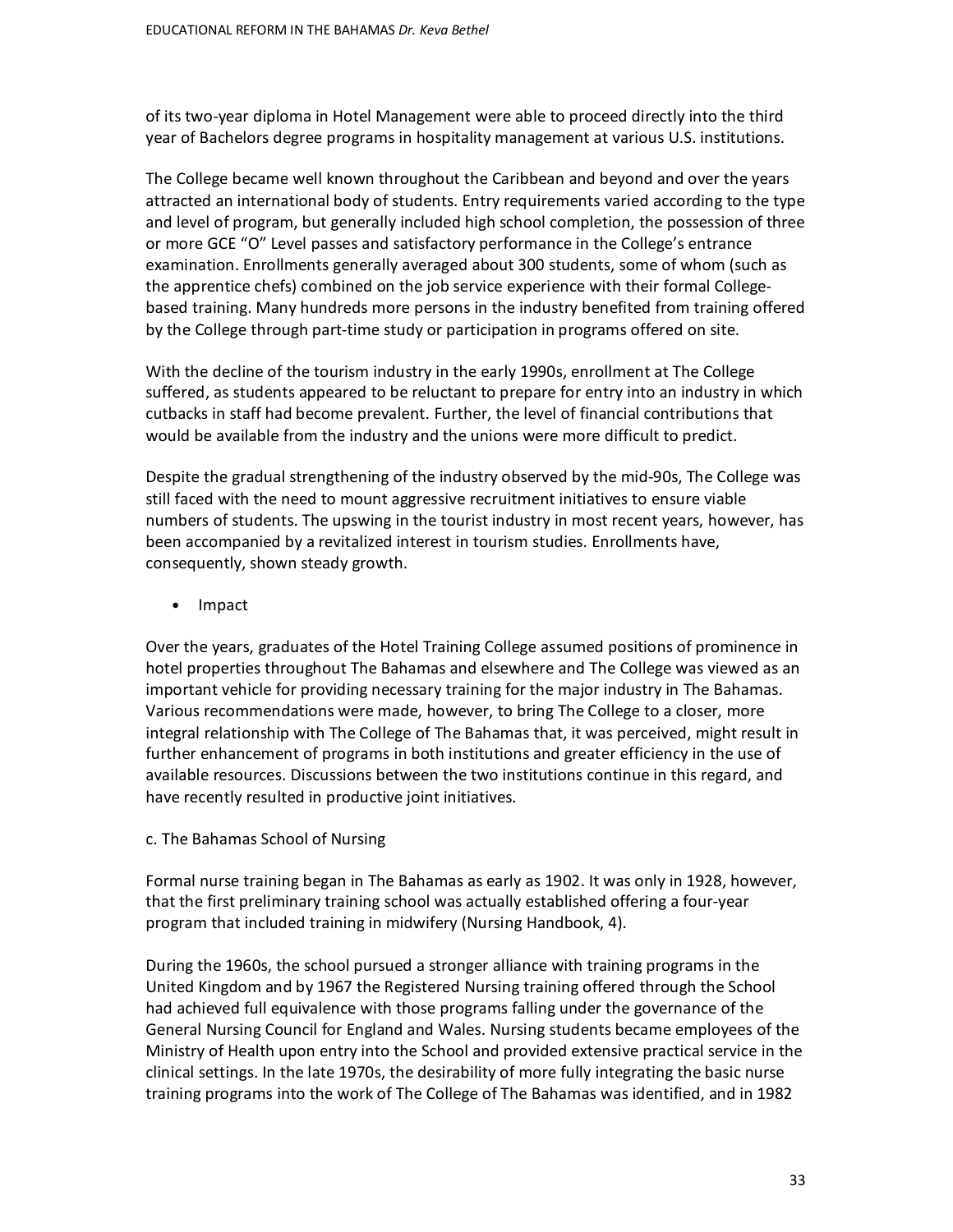discussions began in earnest concerning this move. In 1984, an Associate Degree program in Nursing was introduced at The College of The Bahamas as a route to registration that would run parallel to that available via the hospital based diploma program offered by the School of Nursing itself. The program was grounded, at that point, in the Division of Natural Sciences from which was drawn the strong science core of the program. This enhanced science foundation was seen as important to ensure that nurses would be more adequately equipped to deal effectively with increasingly sophisticated medical practices.

In 1991, the decision was taken to phase out the Diploma program and to make the Associate Degree program the single route to registered nurse status. The School of Nursing itself became an integral part of The College of The Bahamas. Students in the program were no longer employed by the Ministry of Health, but were supported by that Ministry that paid their tuition fees and provided grants to assist with other expenses. In return, students were bonded to serve in the government run hospitals and clinics upon successful completion of their program.

In 1995, a Bachelors degree program in Nursing was introduced at The College to respond to the need and desire for further education expressed by existing Registered Nurses.

• Impact

Graduates of the Bahamas School of Nursing (and more recently of The College of The Bahamas) staffed all major health care facilities and community health services in New Providence, Grand Bahama and throughout the Family Islands, where they often functioned as the primary health care givers for their communities.

The standard of education and training they had received could be judged not only by the competent performance given by nurses in the clinical setting, but also by the favorable transfer arrangements that were possible for those who proceeded to complete Bachelors degrees or other advanced programs in the United States or at the University of the West Indies.

However, with the transfer of all basic nursing programs to The College of The Bahamas and the more stringent general education requirements (especially in the sciences) associated with that move, an important challenge became that of enabling students to complete their programs in a timely fashion and in sufficient numbers to meet the ongoing needs of the service.

d. The Industrial Training Center (Bahamas Technical & Vocational Institute)

In 1980, an Industrial Training Center was established to provide basic job entry skills to unemployed youth and to high school graduates possessing few, if any, marketable skills. It was intended also to increase the numbers of Bahamians who possessed technical and vocational skills that were badly needed within the society. The center assumed responsibility for the craft-level, apprentice-type programs in the construction, engineering, and service trades that had formerly been offered in the Technical and Vocational Studies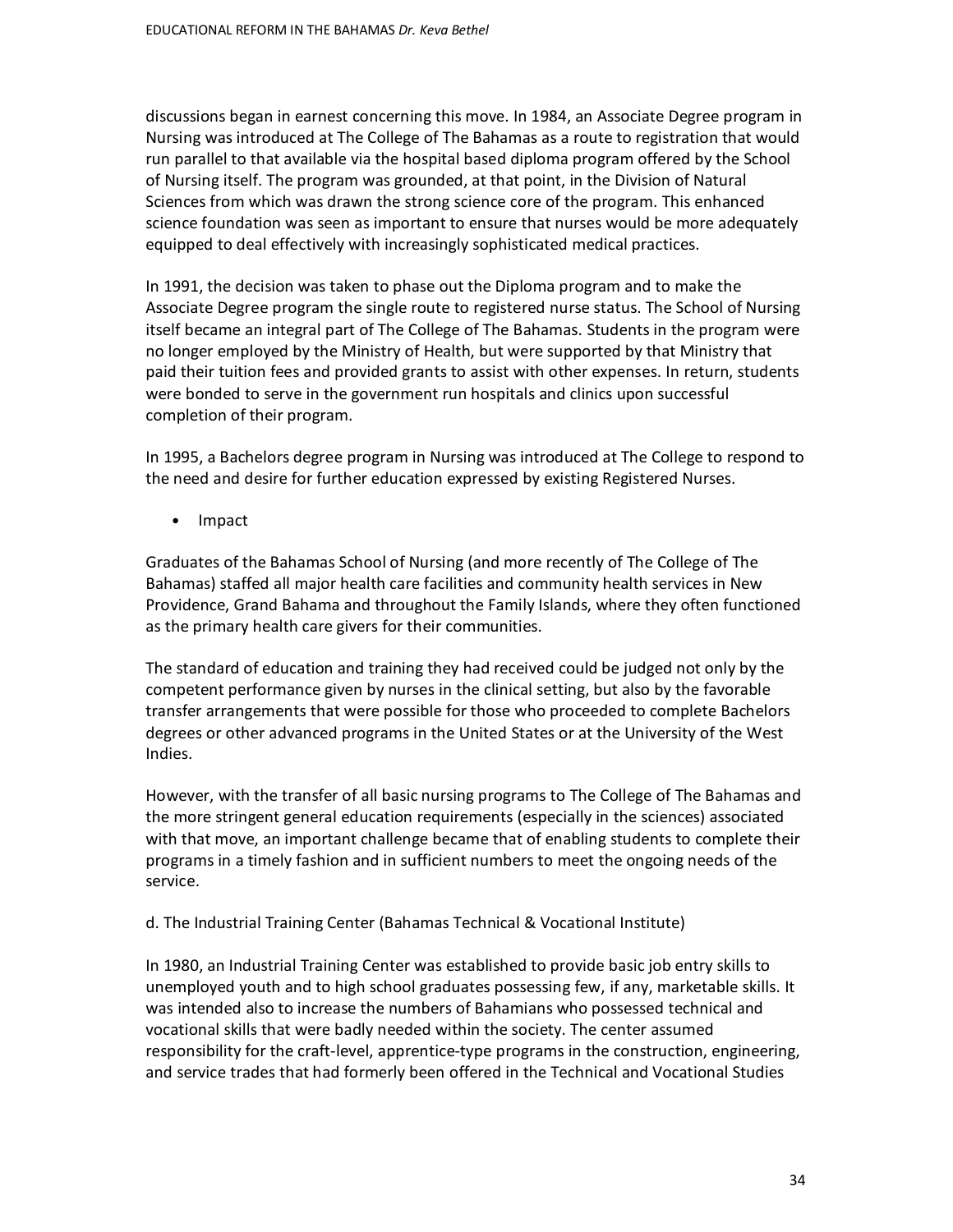division of The College of The Bahamas, but whose enrollments had fallen due to the introduction of more stringent entry requirements at that institution.

Programs of study integrated yearlong on-the-job experience with formal classes. Attendance at the Industrial Training Center was free of charge and, indeed, for the first decade or more students were paid a weekly stipend to encourage them to undertake the training provided. The Center operated programs in both Nassau and Freeport in other islands as demands required. While the work of the Center responded to a need within the community, the continuing concern was the lack of articulation between its programs and those offered by The College of The Bahamas that resulted in the students experiencing difficulty in moving to higher levels of training.

Enrollments at the Center in Nassau generally approached the 1,500 mark, with many more students being served in Grand Bahama. Challenges for the future included the extension of program levels and the continuation of dialogue with relevant sections of The College of The Bahamas so that the opportunities for students to proceed more smoothly to successively higher levels of technical education and training might be enhanced.

### e. Other Institutions

During this period, a number of other publicly financed institutions provided specialized training for specific groups of persons in the Bahamian community. These included the Police College that, after thirty years of operation on the compound of Police Headquarters, moved, in 1973, to a residential facility constructed for the purpose of providing training courses for police cadets and refresher courses for serving officers (Royal Bahamas Police Force, 14).

The Public Service Training Center, opened formally in 1970, continued throughout the decades following Independence to provide courses and programs to meet the special, varied needs of the public. A number of the academically-based courses were transferred in the late 1980s to The College of The Bahamas, where a special program in Public Administration was also introduced for the training of senior officers. A specially designed management program for personnel at the highest levels in the Service was introduced at the Center in the early 1990s, offered by contracted consultants from the United States, the United Kingdom and the Caribbean.

## f. University Programs

• The University of the West Indies/Center for Hotel and Tourism Management

From 1978, the second and third years of three-year Bachelor of Science degree programs in Hotel and Tourism Management were offered in The Bahamas by the University of the West Indies. Students who had completed part I of the Bachelors degree Program in Social Sciences at one of the other campuses of the University (in Jamaica, Barbados, or Trinidad), or who had completed an Associate of Arts Degree program in Business Administration at The College of The Bahamas, could complete part II of the program at the Center in Nassau. Provisions also existed for diploma graduates from the Bahamas Hotel Training College to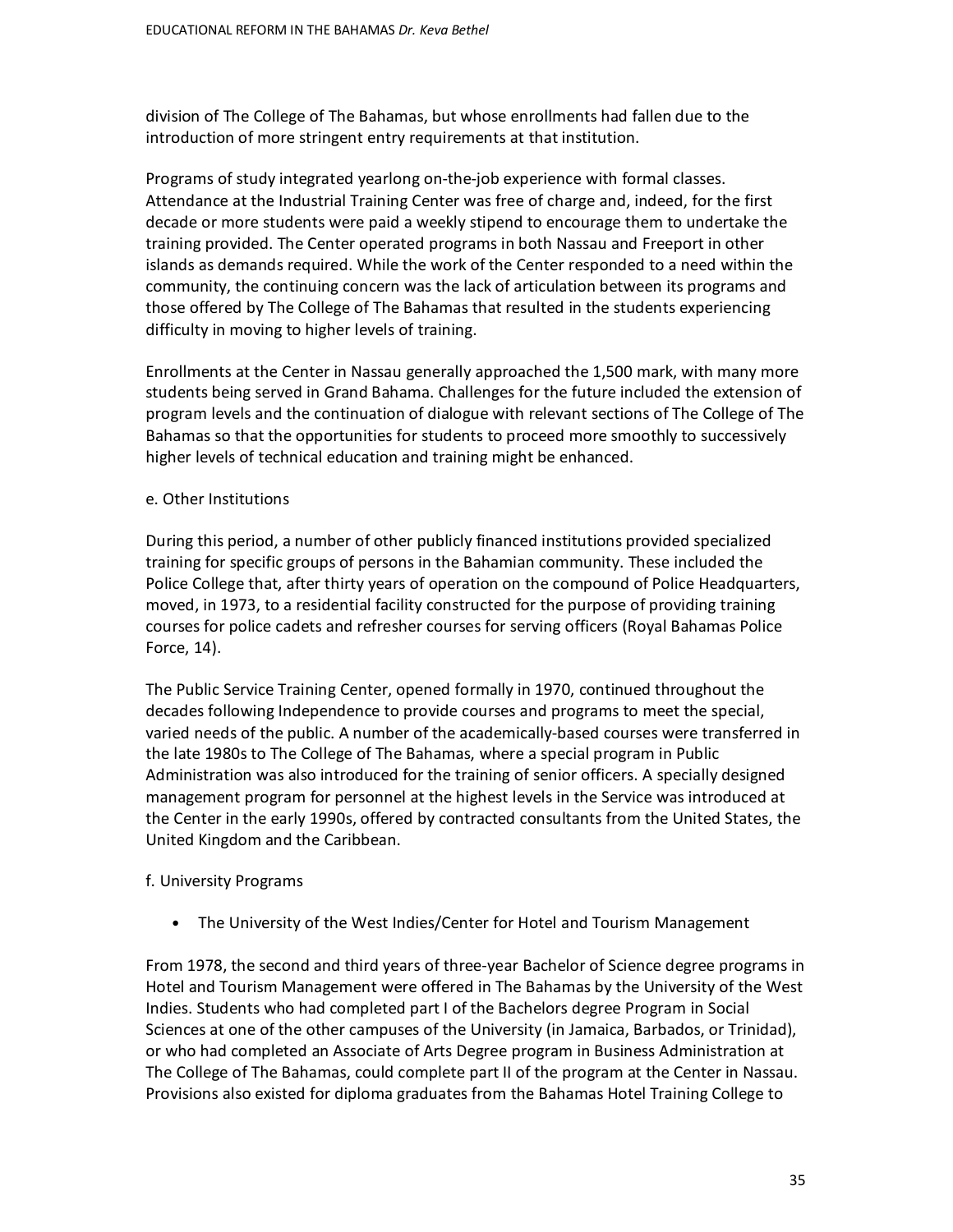enter the program after completing specified supplementary courses at The College of The Bahamas.

The Center existed as a department within the Faculty of Social Sciences at the Mona Campus of UWI, and was intended to provide degree-level training to meet the management needs of the Caribbean tourist industry. A major concern in The Bahamas was the low level of participation by Bahamians in the program—a situation resulting in considerable measure from the lack of direct articulation between the Diploma program at the Bahamas Hotel Training College and those offered by the Center. Graduates of BHTC (who constituted the bulk of those interested in Hotel/Tourism training) opted instead to proceed to the U.S. institutions that more readily facilitated their completion of Bachelors degrees.

There were also some concerns expressed by industry personnel that the programs offered by the Center were too academic in nature, and did not sufficiently emphasize some important, practical aspects of the industry. Ongoing efforts to address the concerns identified were undertaken, particularly during the 1990s.

• Off-Shore University Programs

Several U. S. universities became involved in the delivery of degree-level studies and/or research programs in The Bahamas. They included (notably) the University of Miami, that, up until the mid-1980s offered Bachelors and Masters degree programs in Business Administration. The Bachelors programs and various professional development workshops and seminars were carried out in conjunction with The College of The Bahamas. An M.B.A. program continued to be offered in Nassau on a biennial basis.

Florida International University collaborated with The College of The Bahamas in offering Bachelors Degree programs in Technology, as well as a variety of professional development activities for persons in the public and private sectors.

In 1974, St. John's University and the College of St. Benedict, Minnesota, through the Catholic Continuing Education Council of the Bahamas, introduced locally based programs leading to Bachelors degrees in Education, for the benefit of full-time employed teachers. A unique requirement of these programs was that students would have to spend at least one semester on campus in the United States.The scope of programs offered by these institutions expanded over the years to include a variety of other disciplines and the programs continued to thrive. Unlike most of the other programs that were delivered by U. S.-based professors who came to The Bahamas on weekends to teach, the SJU/CSB programs were from the outset taught by local residents who were approved for this purpose by the universities concerned.

In 1994 the SJU/CSB established a permanent campus in New Providence that served as the base for full-time and part-time studies. Programs were also extended to include students in the Freeport community.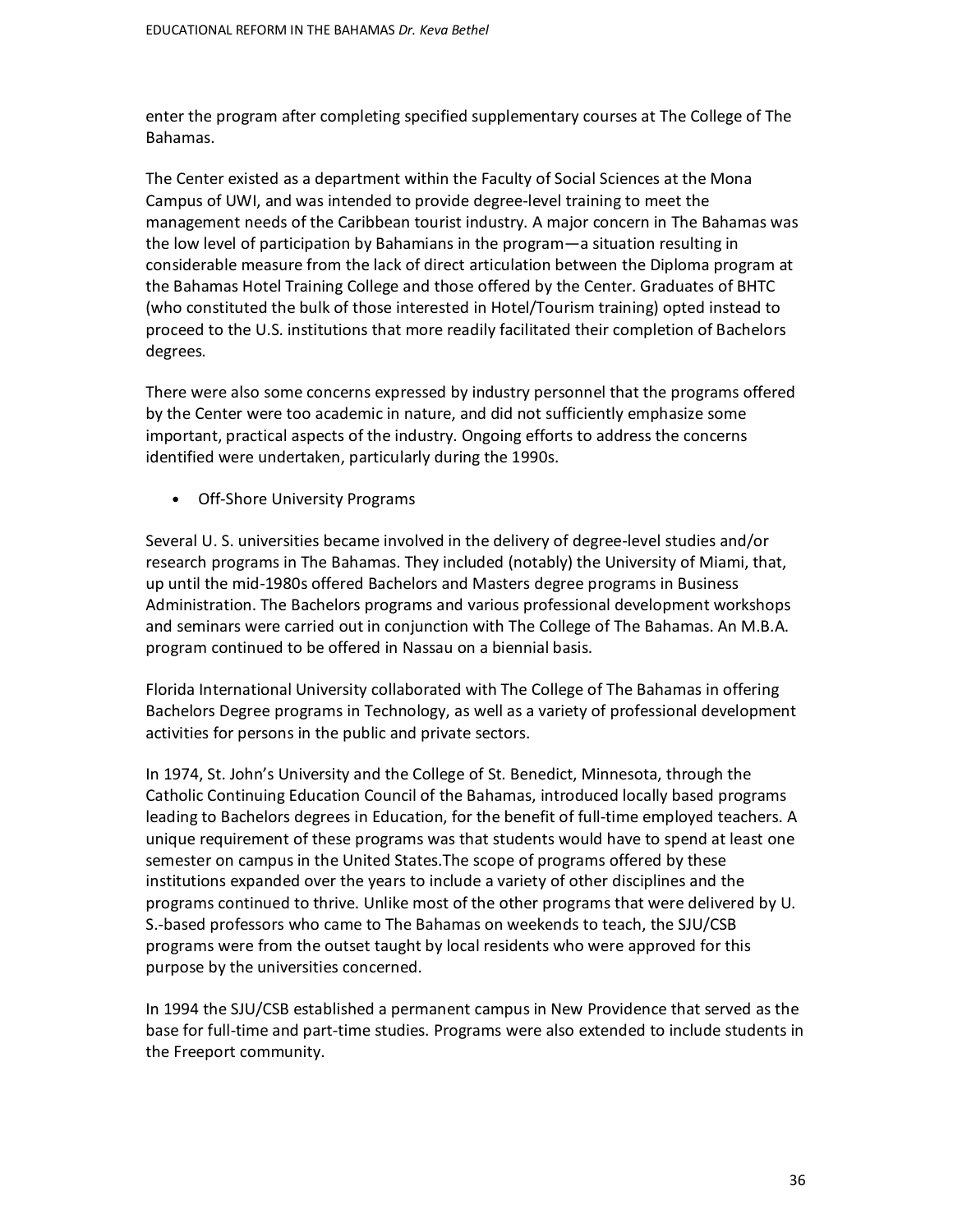Through Nova University in Florida, a number of senior officers in The Bahamas Public Service pursued degree programs in Public Administration during the 1970s and, at the request of the Bahamas Union of Teachers, a Master of Science program in Modern Educational Systems was provided for serving teachers.

Later in the period, the University established Bachelors and Masters programs in Business Administration and in Education in both New Providence and Freeport. The flexible entry requirements of the program rendered them extremely attractive to potential candidates, despite their high costs.

• Private Post-Secondary Institutions

In addition to those institutions and professional training programs already described, there were steadily growing numbers of institutions that were registered by the Ministry of Education for the purpose of providing various forms of post-secondary education or training. While most offered programs in business related subjects, more recently established institutions introduced a wider range of programs leading, in several instances, to Associate Degrees similar in structure to those offered by The College of The Bahamas. Their increased importance in the educational scene of The Bahamas reflected other growing demands for tertiary level education that could not be fully met by the existing public institutions alone.

The proliferation of institutions at this level observed towards the end of the period emphasized, however, the pressing need for the establishment of a national quality assurance mechanism that would monitor the standards of work conducted in both private and public tertiary colleges and institutes.

# **The Future Agenda**

Plans for future educational development in The Bahamas reflect the continuing conviction on the part of the government and people that education is the principal vehicle through which orderly social and economic development, as well as the self realization of individuals, may be attained. The most significant element, therefore, of the proposed policies articulated in the draft five-year plan formulated in 1994 by the Ministry of Education is the strong focus upon making education "accessible and equitable to all social and geographical groups in The Bahamas" (Ministry of Education 1994, 2).

The policies, drawn in large measure from the recommendations contained in the Report of the National Task Force on Education, aim to effect significant, qualitative improvement in the delivery of education in a context of increasing technological sophistication, and to expand educational opportunities available to young people so that they may participate more meaningfully in the processes of national development (Ministry of Education 1994, 2). Five main areas have been specifically identified for attention: access to education (physical, geographic and socioeconomical); curriculum development: human resource development; administration and management of education; and partnership in education.

Efforts in these areas are intended to be addressed at all levels of the system.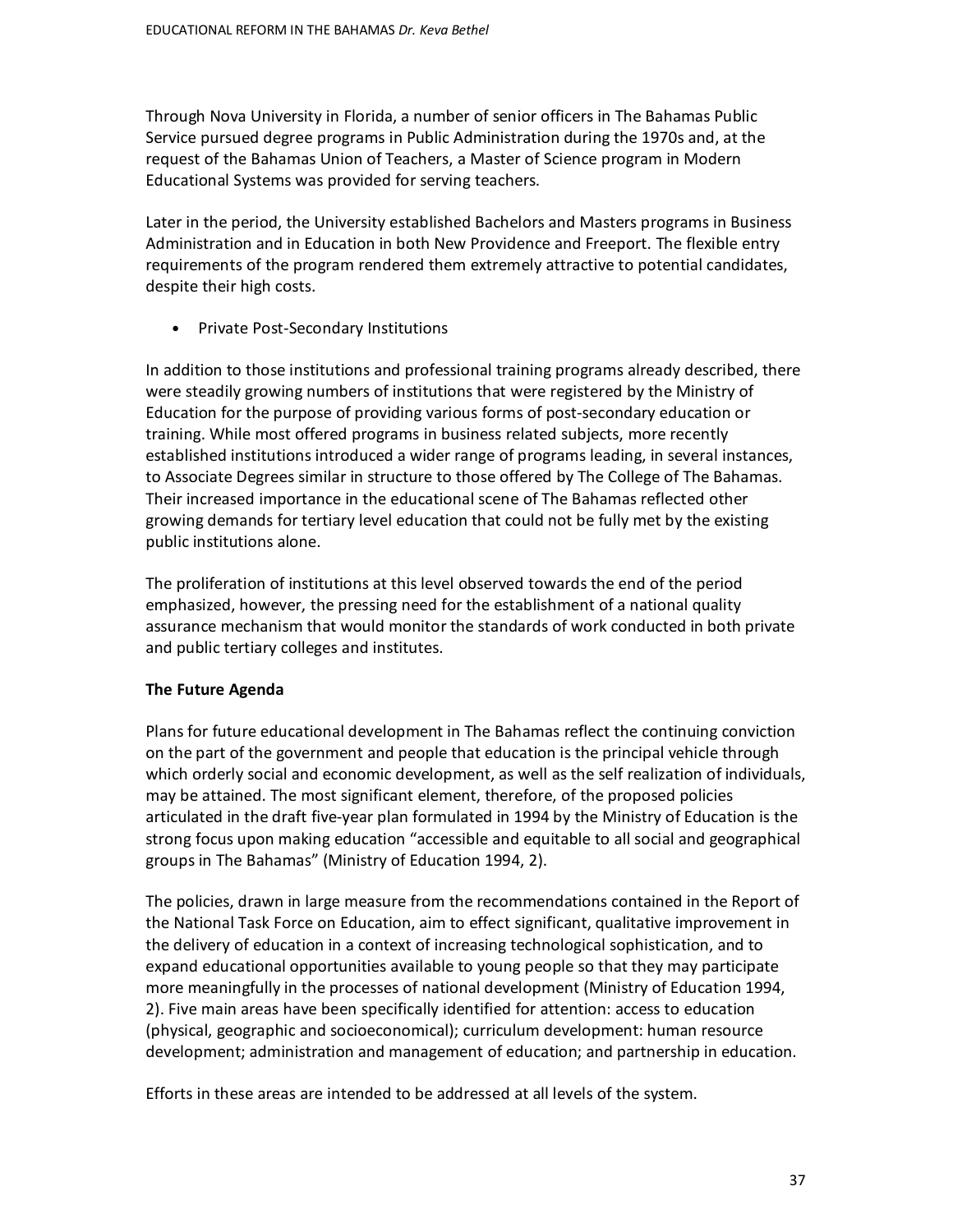1. Preschool Education: In order to achieve the desired ideal of extending access to preschool education, it is proposed that the government substantially increase its involvement in schooling at this level and that the necessary legislation be enacted to ensure that both public and private preschool maintain appropriate standards.

2. Primary Education: Improved access to primary education of the desired quality is intended to be realized through the provision of more appropriate school environments, the employment of itinerant teachers to alleviate shortages in key areas of the curriculum, the introduction of distance education approaches in Family Island schools where adequate staffing presents problems, and the implementation of a more effectively integrated curriculum.

3. Secondary Education: Universal secondary education up to grade twelve (i.e. up to age 16 or 17) is the stated goal for the future. This has been confirmed by the provisions of the amended Education Act of 1996, which have extended the upper limit of the compulsory school age to sixteen years. It is intended, further, that at the completion of secondary schooling, all students should have been exposed to skills training, as well as a sound academic foundation, in order to enable them either to proceed directly to a worthwhile career or to successfully pursue post-secondary education and training.

The achievement of the stated goals will entail the further construction of new schools, the diversification and strengthening of the curriculum, the provision of more adequate, indigenously produced teaching/learning resources, the ongoing professional development of the teaching force and the introduction of innovative arrangements to facilitate the delivery of relevant secondary education throughout the country. The decentralization of the school system will be pursued to achieve the greater empowerment of local inhabitants in the delivery of appropriate educational services to their communities. This process will provide for more site-based management of schools, the establishment of school districts throughout The Bahamas, and the appointment of school and district boards that will have more direct responsibility for the oversight of educational provision.

4. Tertiary Education: The increasingly significant role that tertiary institutions must play in human resource development for the country is recognized. In the future, therefore, it will be imperative that further deliberate efforts be undertaken to more effectively rationalize and articulate existing public institutions at this level, and to extend the access to tertiary education throughout the islands of The Bahamas.

The roles that private institutions ought to play in this regard must be more clearly defined and, to ensure that acceptable standards are maintained by public and private institutions alike, it is intended that a national quality assurance body be established. The long-standing relationship with the regional university will be maintained, although, in certain instances, in a modified form. This link will continue to be vital to the ongoing evolution of tertiary education in The Bahamas.

## **Concluding Comment**